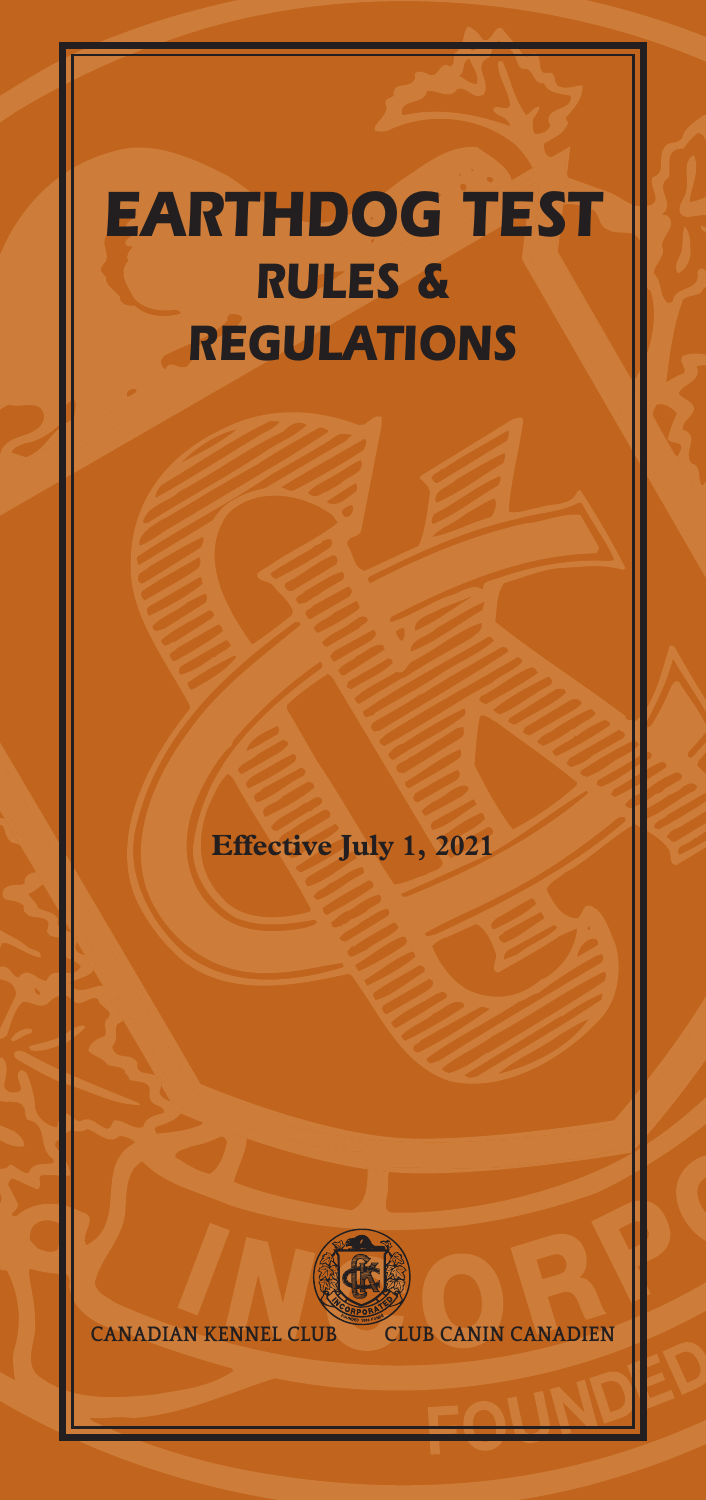# *PURPOSE*

The purpose of the CKC Earthdog Tests is to promote, preserve and recognize the working characteristics of Dachshunds and those Terrier breeds that were bred to go to ground on quarry such as Fox, Badger, Otter and bolt, bay or draw the quarry.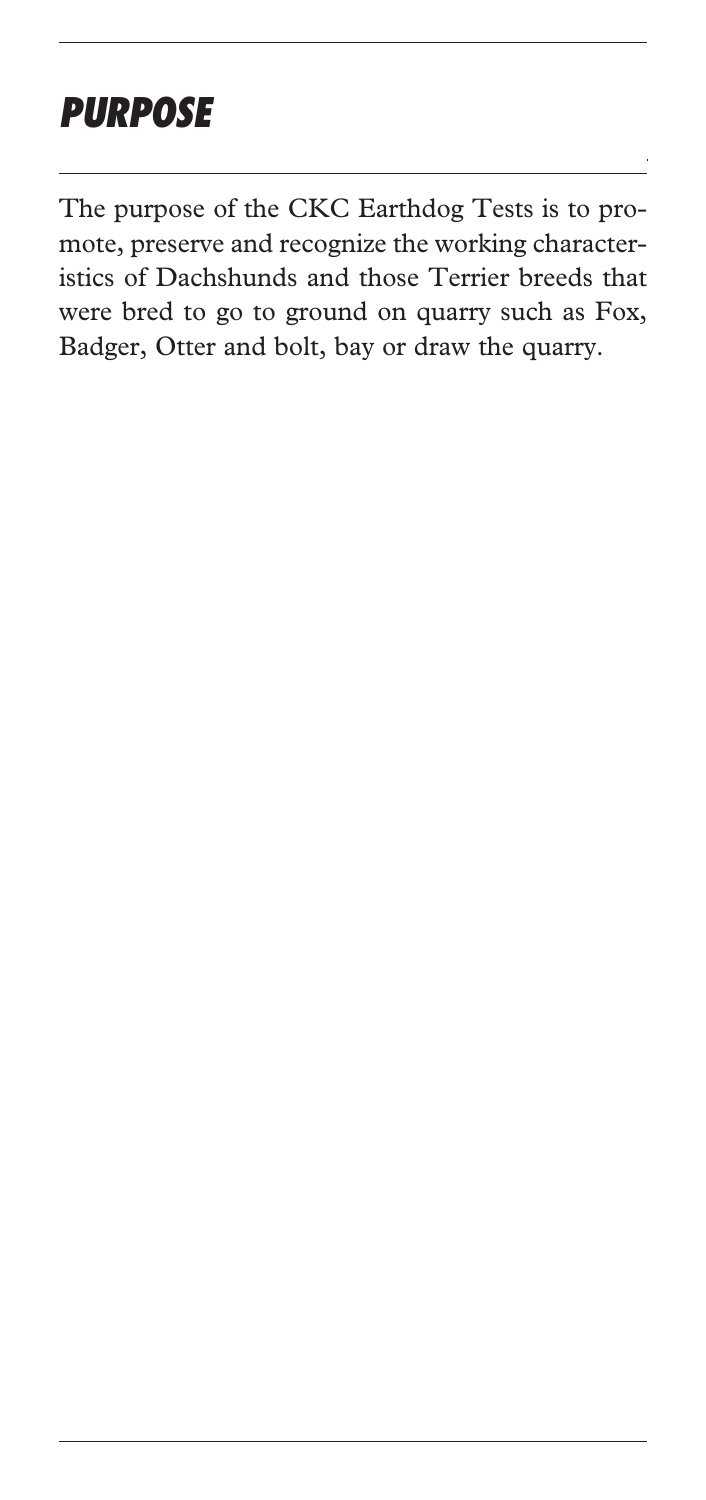# *TABLE OF CONTENTS*

| 1              |                                        | <b>INTERPRETATIONS</b>                |  |  |
|----------------|----------------------------------------|---------------------------------------|--|--|
|                | 1.1                                    |                                       |  |  |
|                | 1.2                                    | Earthdog Tests Defined & Classified 3 |  |  |
|                | 1.3                                    |                                       |  |  |
| $\overline{2}$ | <b>GENERAL RULES &amp; REGULATIONS</b> |                                       |  |  |
|                | 2.1                                    | Eligibility of Clubs to               |  |  |
|                |                                        |                                       |  |  |
|                | 2.2                                    | Adverse Weather Conditions 4          |  |  |
|                | 2.3                                    |                                       |  |  |
|                | 2.4                                    |                                       |  |  |
|                | 2.5                                    |                                       |  |  |
|                | 2.6                                    |                                       |  |  |
|                | 2.7                                    |                                       |  |  |
|                | 2.8                                    |                                       |  |  |
|                | 2.9                                    |                                       |  |  |
| 3              | <b>IUDGES</b>                          |                                       |  |  |
|                | 3.1                                    | Application for Approval of Judges 7  |  |  |
|                | 3.2                                    |                                       |  |  |
|                | 3.3                                    |                                       |  |  |
|                | 3.4                                    |                                       |  |  |
|                | 3.5                                    |                                       |  |  |
|                | 3.6                                    | Indignities to a Judge 10             |  |  |
|                | 3.7                                    |                                       |  |  |
| 4              |                                        | PREMIUM LIST, CATALOGUE &             |  |  |
|                |                                        | <b>JUDGING SCHEDULE</b>               |  |  |
|                | 4.1                                    |                                       |  |  |
|                | 4.2                                    | 12                                    |  |  |
|                | 4.3                                    | 14                                    |  |  |
| 5              | <b>RIBBONS &amp; PRIZES</b>            |                                       |  |  |
|                | 5.1                                    | 14                                    |  |  |
|                | 5.2                                    | 14                                    |  |  |
|                | 5.3                                    | 15                                    |  |  |
| 6              | <b>ENTRIES &amp; END OF TEST</b>       |                                       |  |  |
|                | 6.1                                    | 15                                    |  |  |
|                | 6.2                                    | 17                                    |  |  |
|                | 6.3                                    | 17                                    |  |  |
|                | 6.4                                    | 18                                    |  |  |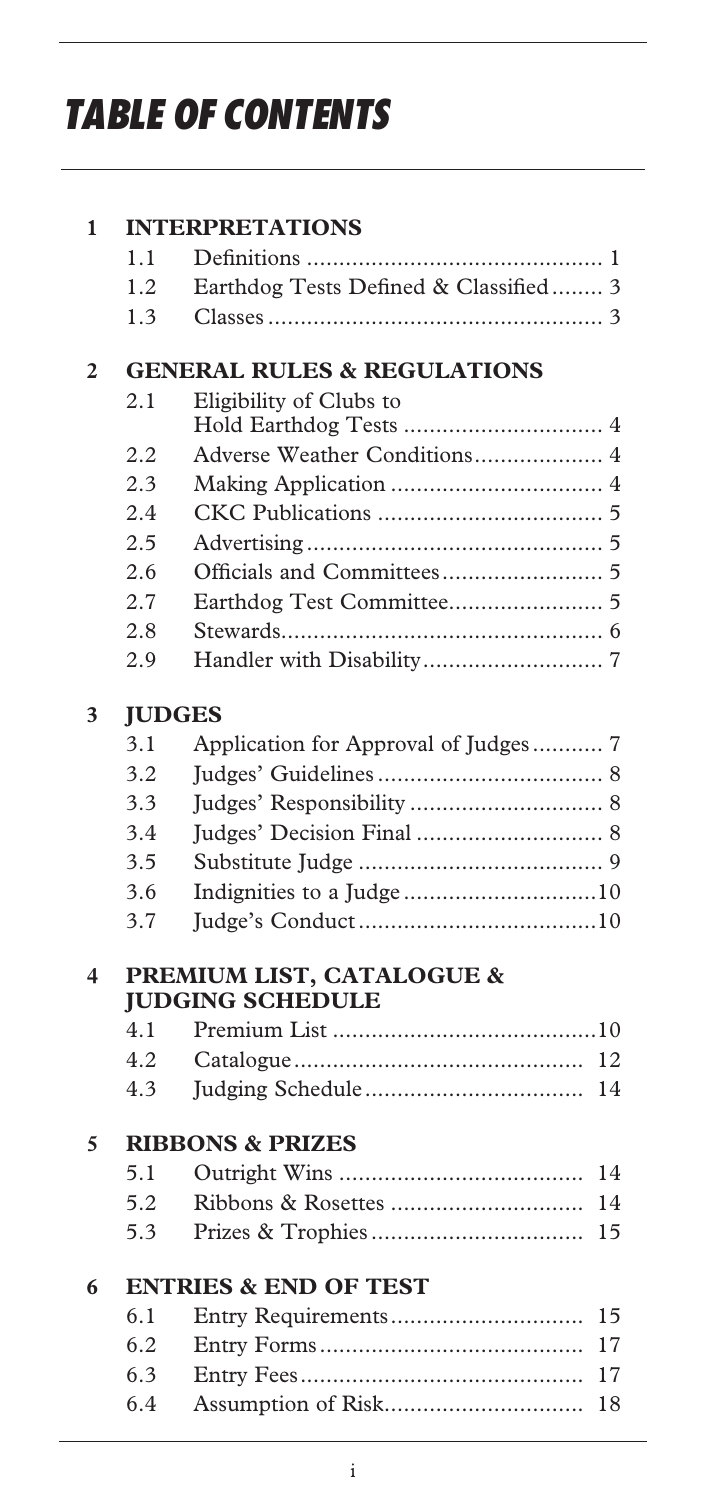|    | 6.5                                        |                                       | 18 |
|----|--------------------------------------------|---------------------------------------|----|
|    | 6.6                                        | Eligibility of Dogs & Competitors     | 18 |
|    | 6.7                                        | Disqualification & Reinstatement 19   |    |
|    | 6.8                                        |                                       | 20 |
|    | 6.9                                        |                                       | 21 |
|    | 6.10                                       |                                       | 21 |
|    | 6.11                                       |                                       | 21 |
|    | 6.12                                       |                                       | 22 |
| 7  |                                            | UNSPORTSMANLIKE CONDUCT               | 23 |
| 8  |                                            |                                       | 23 |
| 9  |                                            | <b>QUARRY REQUIREMENTS &amp; CARE</b> | 26 |
| 10 | <b>TESTS &amp; QUALIFYING PERFORMANCES</b> |                                       |    |
|    | 10.1                                       |                                       | 27 |
|    | 10.2                                       | Introduction to Quarry Test           | 27 |
|    | 10.3                                       |                                       | 30 |
|    | 10.4                                       |                                       | 32 |
|    | 10.5                                       |                                       | 36 |
|    | 10.6                                       | Advanced Earthdog Test                | 44 |
| 11 | <b>AWARDING OF TITLES</b>                  |                                       |    |
|    | 11.1                                       |                                       | 47 |
|    | 11.2                                       |                                       | 48 |
|    | 11.3                                       | Master Earthdog (ME)                  | 48 |
|    | 11.4                                       | Grand Master Earthdog (GME)           | 49 |
|    | 11.5                                       | Grand Master Earthdog Excellent       | 50 |
|    | 11.6                                       | Advanced Earthdog (AVE)               | 50 |
| 12 |                                            |                                       | 51 |
| 13 |                                            |                                       | 52 |
| 14 |                                            |                                       | 53 |
| 15 |                                            |                                       | 55 |
| 16 |                                            | PROCEDURE FOR CONDUCTING              |    |
|    |                                            | <b>EARTHDOG TEST</b>                  |    |
| 17 |                                            |                                       |    |
| 18 |                                            |                                       | 58 |
|    |                                            |                                       | 59 |
|    |                                            |                                       | 60 |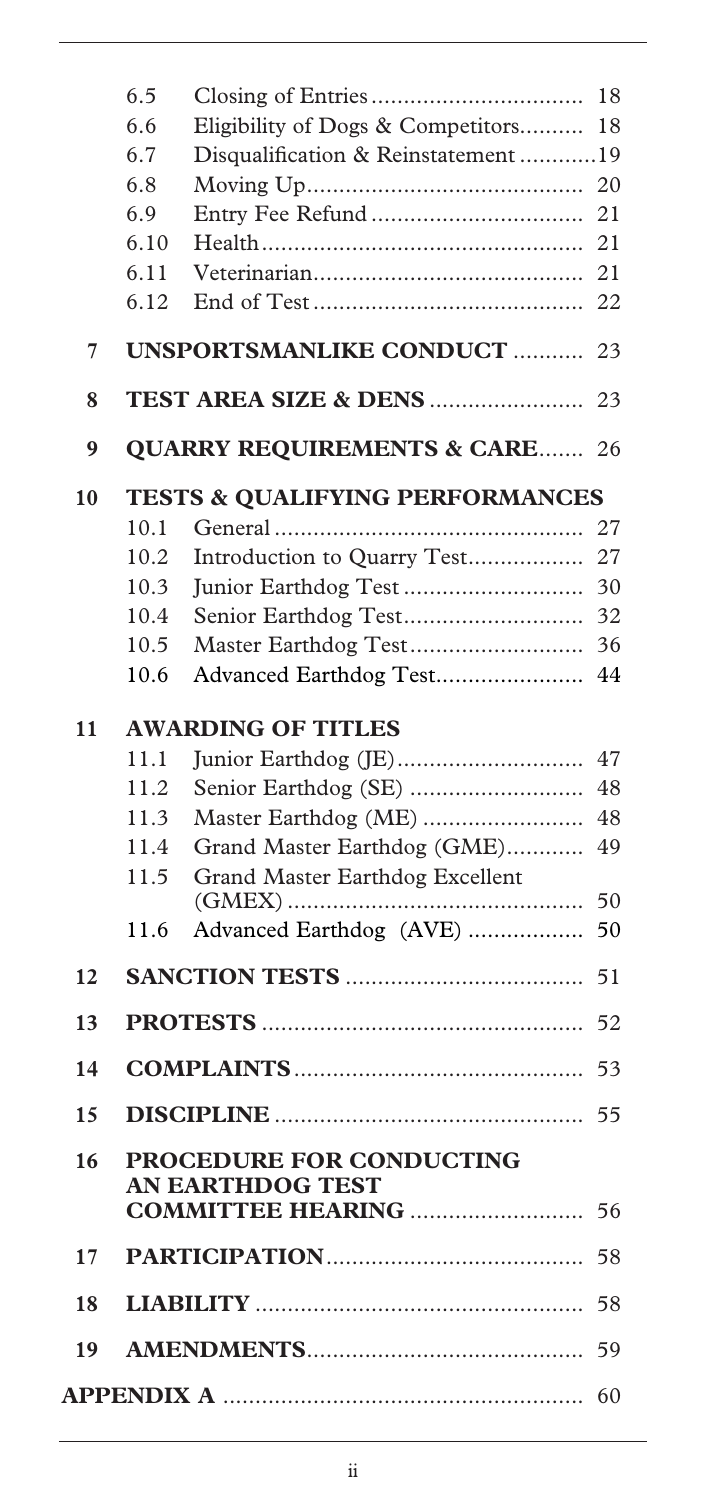# *1 INTERPRETATIONS*

### **1.1 Definitions**

For the purpose of these rules and regulations, the following interpretations shall apply.

"active in earthdogs" means testing, teaching and/or attending clinics, and engaging in actual field work with recognized earthdog breeds.

**"Board"** means the Board of Directors of The Canadian Kennel Club

**"breed"** includes a breed that is accepted by a CKC recognized foreign stud book or by an association incorporated under the Animal Pedigree Act other than the CKC

**"Bye Dog"** means a dog in the Master class which does not have a bracemate as a result of one of the following:

- An odd number of dogs being entered in the class
- The failure of a bracemate to show up when called to run
- The excusal or dismissal or a bracemate during the run

**"Bye Dog Bracemate"** means a dog selected or drawn to run with a bye dog that does not have a bracemate. The Test Committee may draw or otherwise select a bye dog bracemate from the dogs that have run, or use a dog that is qualified for but not entered in the class. The bye dog bracemate cannot be a dog that will subsequently be judged in Master in the same test. The bye dog bracemate is not under judgement.

**"CKC"** means The Canadian Kennel Club

**"Club"** means The Canadian Kennel Club

**"club"** means a club or association officially recognized by the Canadian Kennel Club

**"complainant"** means any person who has laid a charge against another person, partnership, company or organization relative to the contravention of these rules, regulations, procedures and policies of The Canadian Kennel Club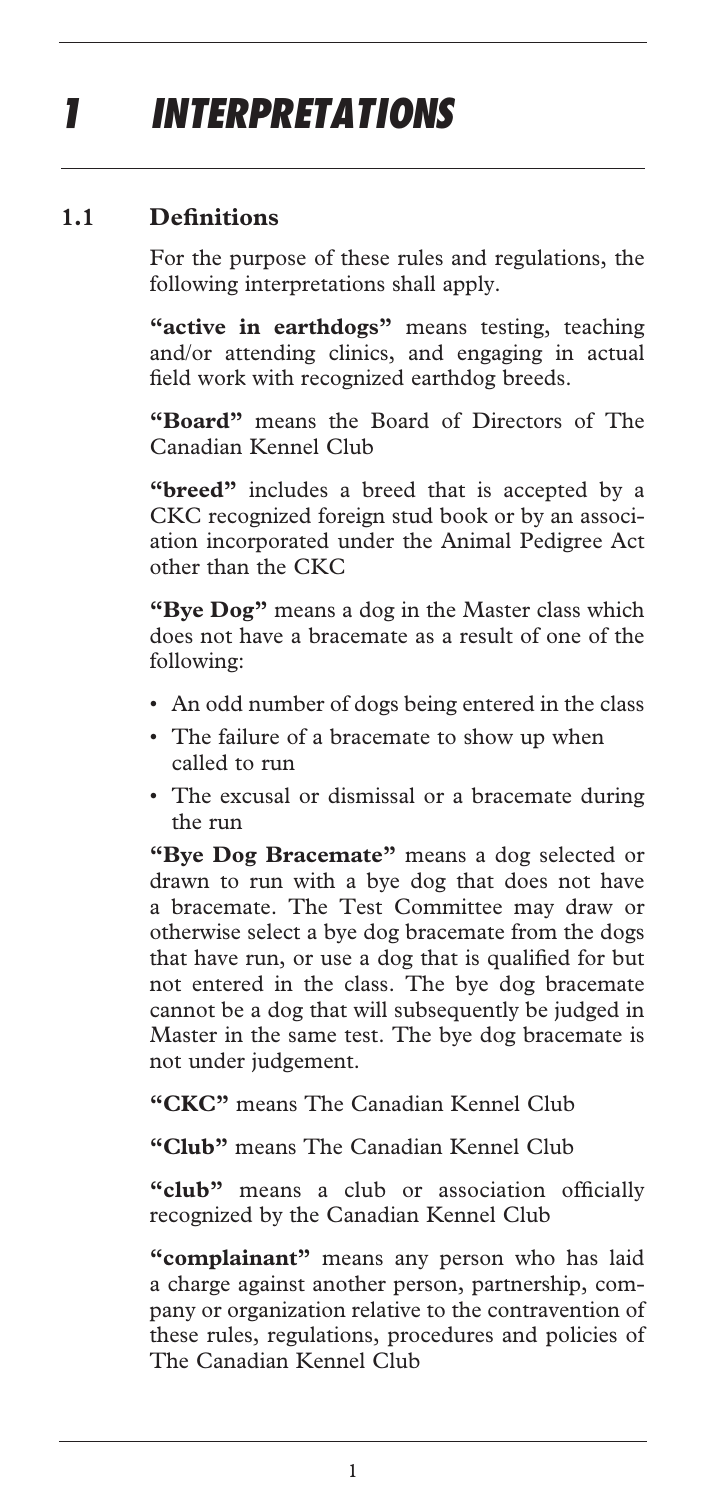**"debar"** means to prohibit a person from participating in any competition or other activities directed, sanctioned, sponsored or authorized by The Canadian Kennel Club if held under its auspices or under any of its rules and regulations

**"defendant"** means any person, partnership, company or organization against whom a charge or complaint has been laid, relative to the contravention of these rules, regulations, procedures and policies of The Canadian Kennel Club

**"deprive of privileges"** means to deprive a nonmember of all privileges accorded to non-members of The Canadian Kennel Club, including the use of the Head Office

**"dog"** means a purebred dog of either sex

**"entrant"** means the individual, or if a partnership, all the members of the partnership, entering in a trial/test

**"expel"** means to terminate membership in The Canadian Kennel Club and depriving the person so expelled from all privileges of The Canadian Kennel Club

**"good standing"** means an individual who is not under suspension, deprivation, debarment or who has not forfeited his rights to participate in any Canadian Kennel Club event

**"handler"** means the person handling the dog in the earthdog test

**"Head Office"** means the offices at which the business of The Canadian Kennel Club is carried out on a regular ongoing basis

**"immediate family"** means spouse, father, mother, son, daughter, brother, sister, grandparents and significant other

**"just cause"** means how a reasonable person without personal bias or prejudice would act

**"lame"** means any condition which affects a dog's locomotion. A dog with a withered or amputated limb is considered to be moving with unnatural locomotion

**"listed breed"** means a breed that is included in the Miscellaneous List and that is authorized to participate in CKC events in accordance with the rules and regulations governing those events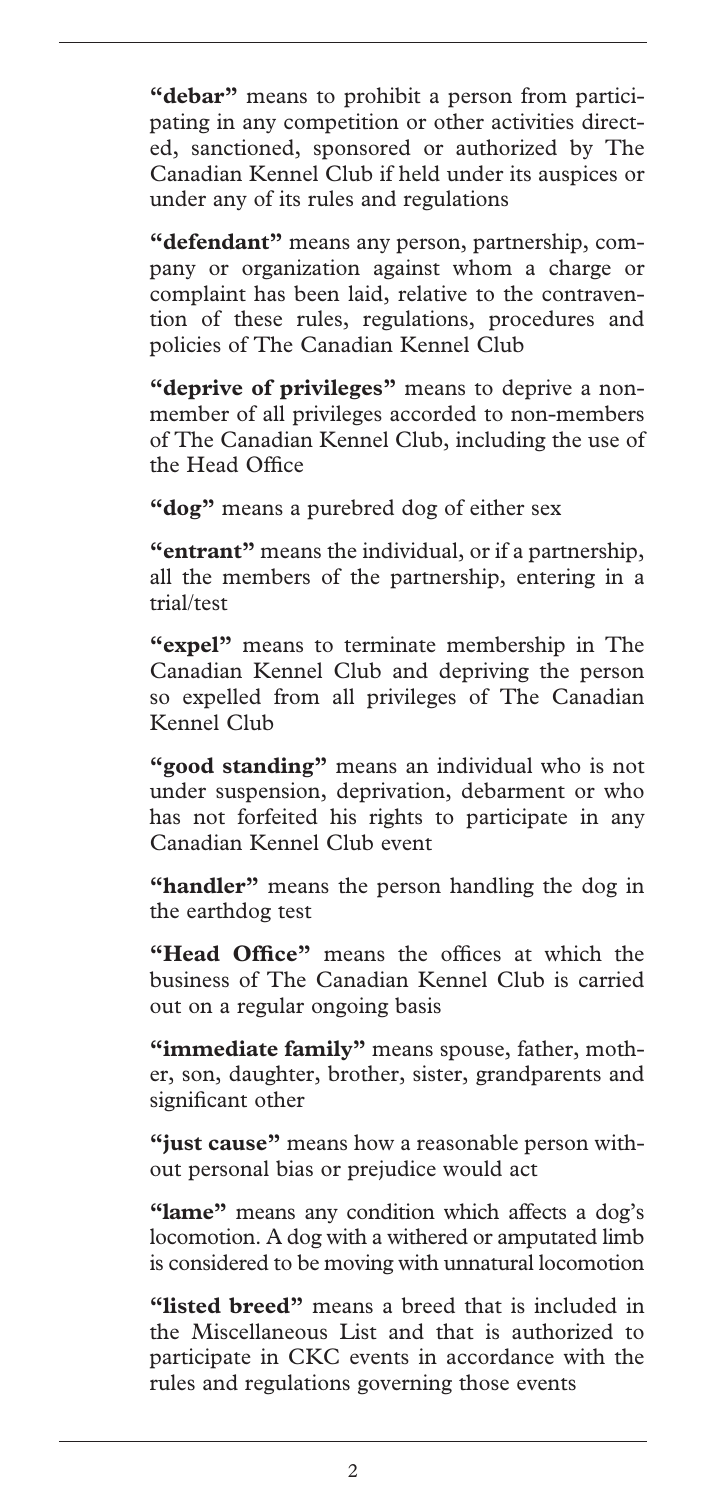**"owner"** means the owner or owners as stated on the registration certificate of the dog

**"recognized breed"** means a breed that The Canadian Kennel Club is authorized to register in accordance with the Animal Pedigree Act

**"suspend"** means to deprive a member for the period ordered, of all privileges of The Canadian Kennel Club

**"Temporary Competition Number"** means a *(01-05-18)*  number isssued by the CKC that allows a dog of a recognized breed that is eligible for CKC registration to participate in CKC events. Dogs that require a Miscellaneous Certification Number, Performance Event Number, or Canine Companion Number, are not eligible for a Temporary Competition Number

> This rule book shall be read with all applicable changes in gender so that masculine shall include the feminine and vice versa and the singular shall include the plural if applicable.

#### **1.2 Earthdog Tests Defined & Classified**

- 1.2.1 An approved earthdog test is a formal event given by a CKC accredited club at which dogs may qualify for titles.
- 1.2.2 A sanctioned earthdog test is an informal event given by a CKC accredited club at which dogs compete but do not qualify for a title.

#### **1.3 Classes**

- 1.3.1 The classes at an approved or sanctioned earthdog (09-06-20) test are Introduction to Quarry (non-regular with no credit towards a title), Junior Earthdog, Senior Earthdog, Advanced Earthdog (elective class) and Master Earthdog.
- 1.3.2 Clubs may offer any or all classes at approved or sanctioned club events. However, if offering the advanced class, the club must offer the master class. *(09-06-20)*
- 1.3.3 Classes are open to all eligible breeds as specified in Section 6.6. A National Club may hold a specialty earthdog test for its breed at the National Specialty.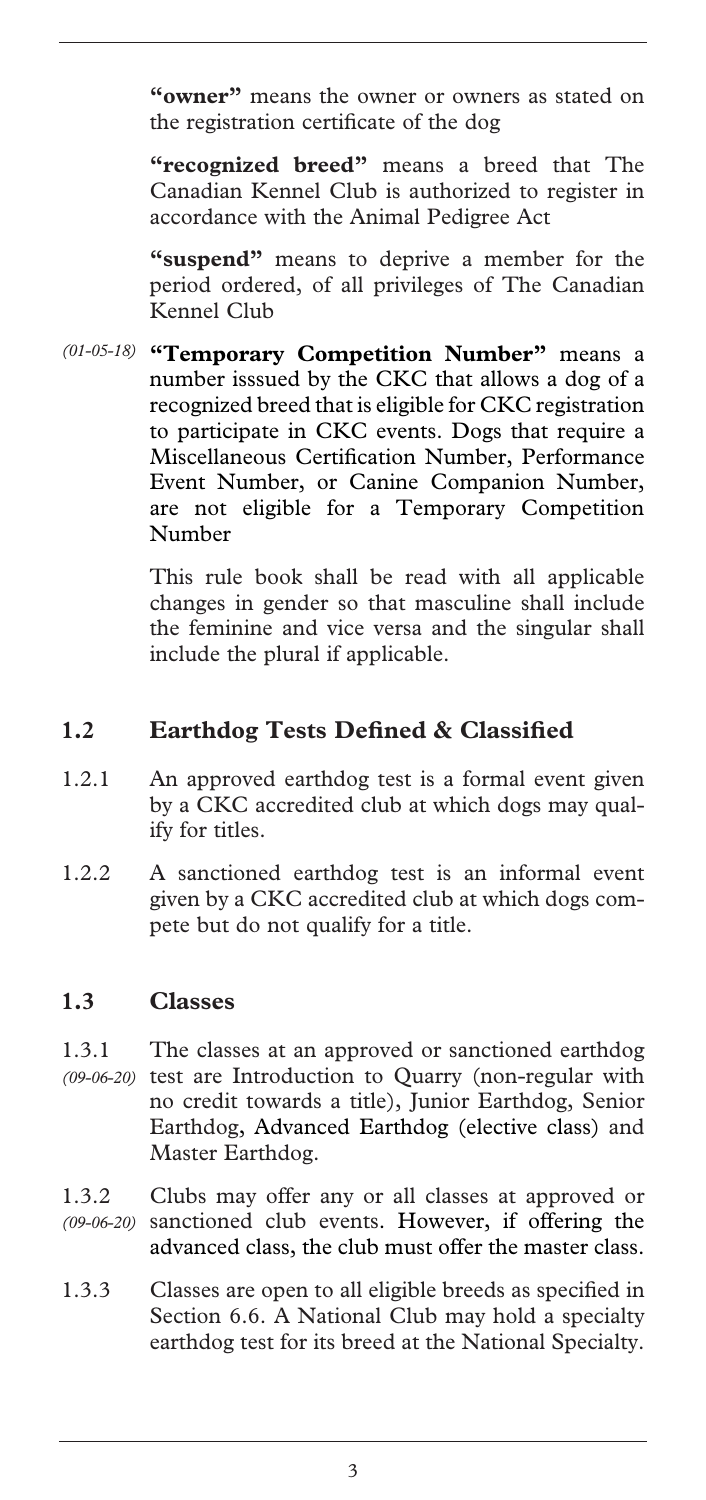# *2 GENERAL RULES & REGULATIONS*

#### **2.1 Eligibility of Clubs to Hold Earthdog Tests**

- 2.1.1 Only CKC accredited clubs or associations in good standing with the CKC are eligible to apply for and hold an earthdog test.
- 2.1.2 A club that has not held an earthdog test under CKC rules within 3 years will be required to hold one sanctioned test before such approval will be considered.

#### **2.2 Adverse Weather Conditions** *(47-06-17)*

2.2.1 During adverse and/or severe weather conditions, (47-06-17) it is at the discretion of the event giving club to cancel, curtail and/or postpone the judging of the event if the weather is severe enough to cause injury to the exhibitor and their dog. No penalty shall be imposed by The Canadian Kennel Club if such condition has caused the cancellation or postponement of the event.

#### **2.3 Making Application**

- 2.3.1 A club or association applying for an earthdog test must make application on forms provided by the CKC. The Event Date Application must be submitted so as to be received not less than 180 days prior to the date of the proposed test. The CKC will notify the club whether or not approval has been granted. If the date is granted and the club fails to hold its test on the date approved, an administrative fee as set by the Board will be assessed against the club, unless the CKC waives this fee on grounds that the club had no alternative but to postpone or cancel.
- 2.3.2 Only a club whose president, vice president, secretary, treasurer and test secretary are regular members in good standing with the CKC may make application for test dates.
- 2.3.3 The CKC shall have the authority to grant or withhold approval of an application for test dates. In the event approval is withheld, the test-giving club shall have no claim against the CKC.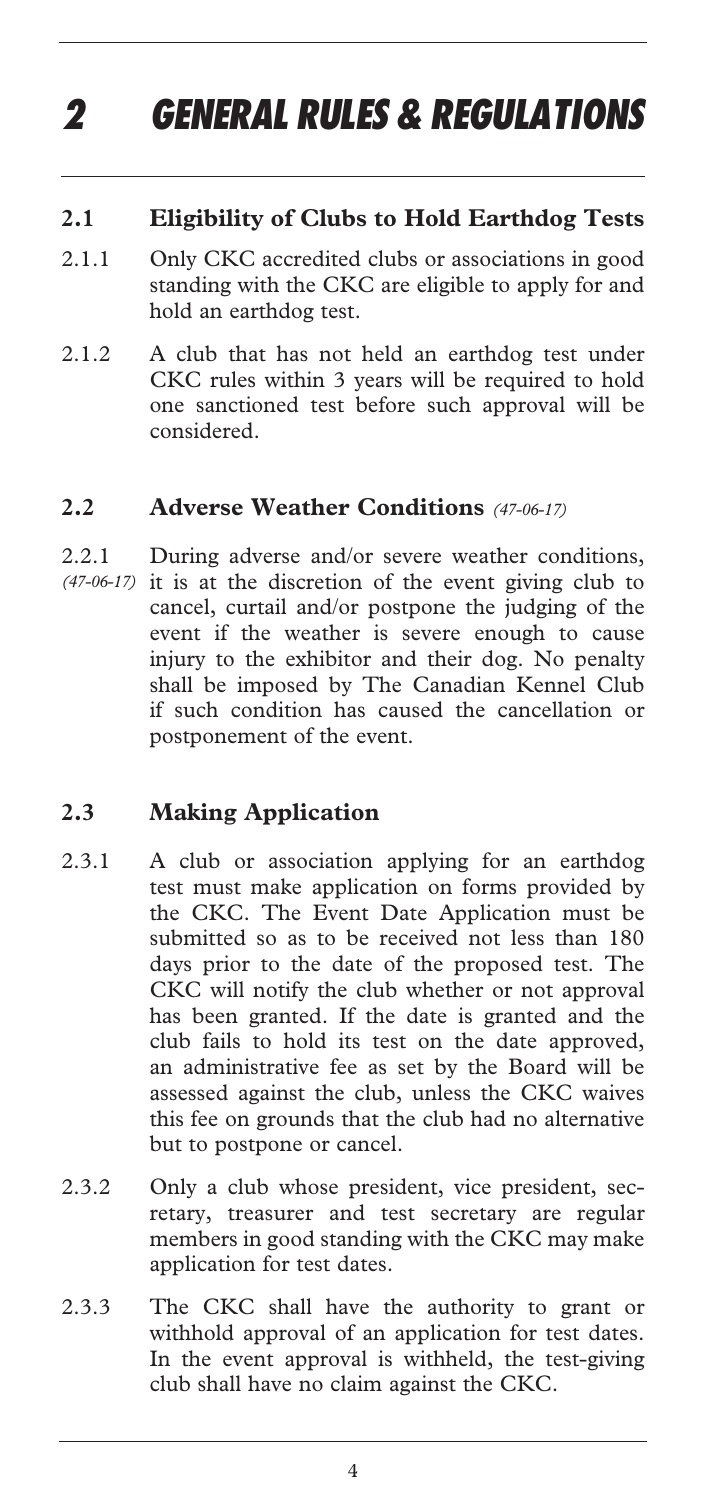- 2.3.4 The avoidance of conflicting dates for trials will be a consideration in the processing of applications.
- 2.3.5 The CKC will not approve an application for an earthdog test when dates conflict with one or more earthdog tests that are within 322km (200 miles) of the test for which approval is being sought.

#### **2.4 CKC Publications**

2.4.1 All clubs holding earthdog tests are required to have a copy of the latest editions of these Earthdog Test Rules and Regulations available at the test.

#### **2.5 Advertising**

- 2.5.1 A club that has not been granted priority dates must not advertise or publish the date of any event that has not been approved by the CKC.
- 2.5.2 A club that has been granted priority dates for its event may advertise those dates prior to submitting the Event Date Application. This does not exempt the club from submitting the required applications to the CKC within the prescribed time frame.
- 2.5.3 A club must not advertise the names of the judges until the club has received official notification from the CKC that the judges have been approved.

#### **2.6 Officials and Committees**

- 2.6.1 Any club or association holding an earthdog test under these rules must select a Chair of the Earthdog Test committee and an Earthdog Test Secretary and their names and addresses must appear in the premium list.
- 2.6.2 Only those persons in good standing with the CKC may act in any official capacity at earthdog tests.

#### **2.7 Earthdog Test Committee**

2.7.1 A club that has been granted permission by the CKC to hold a test is responsible for the formation of an Earthdog Test Committee. The Earthdog Test Committee, under the guidance of the Chair shall have complete responsibility for the planning and conducting of the event. The Committee shall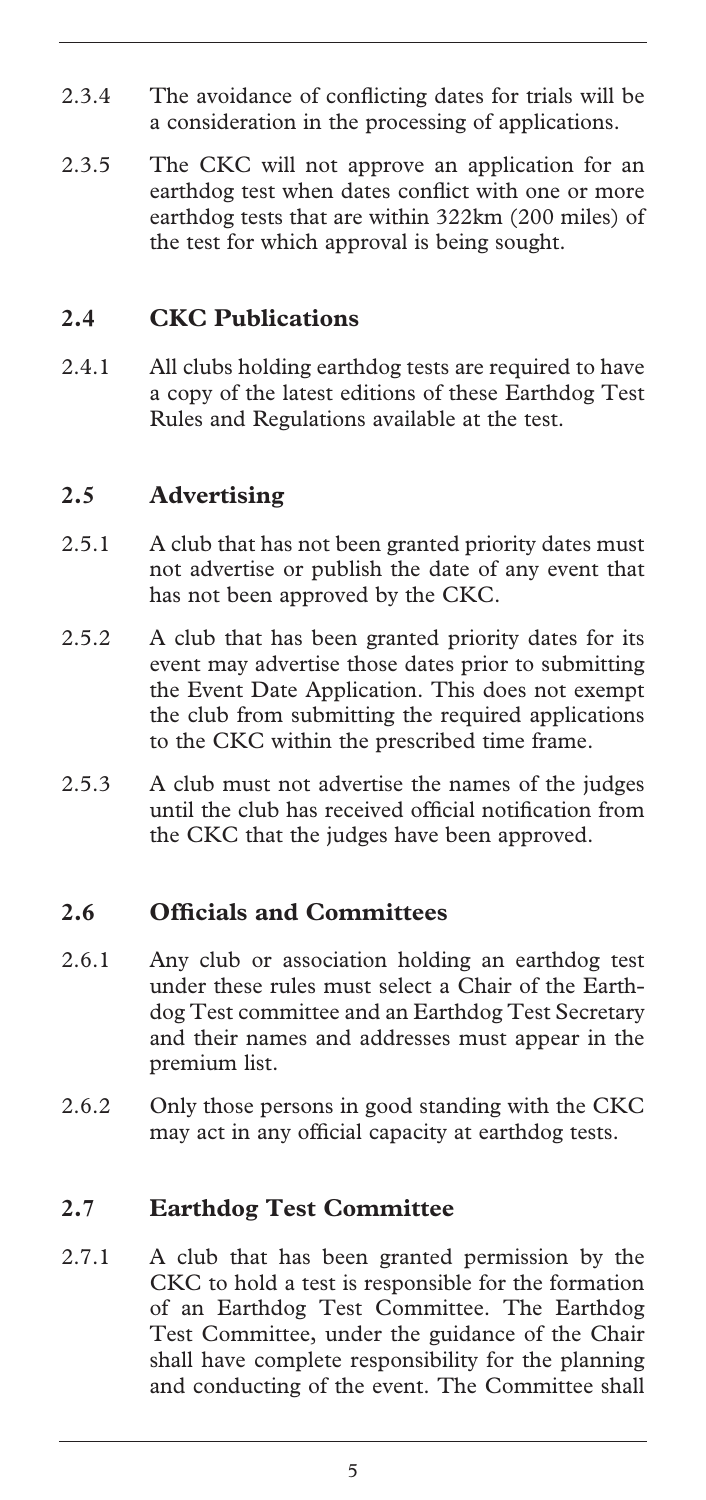be comprised of at least 3 members of the club and may include the Earthdog Test Secretary, but the Earthdog Test Secretary shall not be designated as the Earthdog Test Committee Chair. A majority of the Earthdog Test Committee must be present during a CKC approved earthdog test. At least 2 members of the Earthdog Test Committee must be regular members in good standing of the CKC.

- 2.7.2 A club that has been granted permission by the CKC to hold a test shall be held responsible for compliance with all of the applicable Earthdog Test Rules and Regulations, except those coming under the jurisdiction of the judge.
- 2.7.3 The Test Committee will have complete responsibility for planning and conducting the event and shall ensure the safe, efficient and orderly conduct of the event. The Committee must have on hand, on the day of the test, assistance and materials sufficient to efficiently make repairs to the test area and must ensure that the area is free of dangerous materials or conditions.
- 2.7.4 The Test Committee and officials of the club holding the test are responsible for providing the quarry, den liners, test material, facilities and equipment which meet the requirements of the Regulations.
- 2.7.5 The Earthdog Test Committee of a club holding an approved earthdog test shall have the authority to decide upon any matter arising during the running of the earthdog test, except a matter coming within the jurisdiction of the judge.

#### **2.8 Stewards**

- 2.8.1 The Test Committee must appoint the stewards necessary for the efficient running of the test. The various stewards and their roles are defined as follows:
	- (a) Gate Steward: Individual who manages the running board, checking in dogs, ticking them off when they run, making adjustments to running order (except in Master) to ensure smooth running of the test. A gate steward may handle the board for more than one class if they are running simultaneously.
	- (b) Den Steward: Individual who is positioned at the entrance to the actual den area for Intro, Junior and Senior. They allow the next handler and dog to enter when the judge is ready, call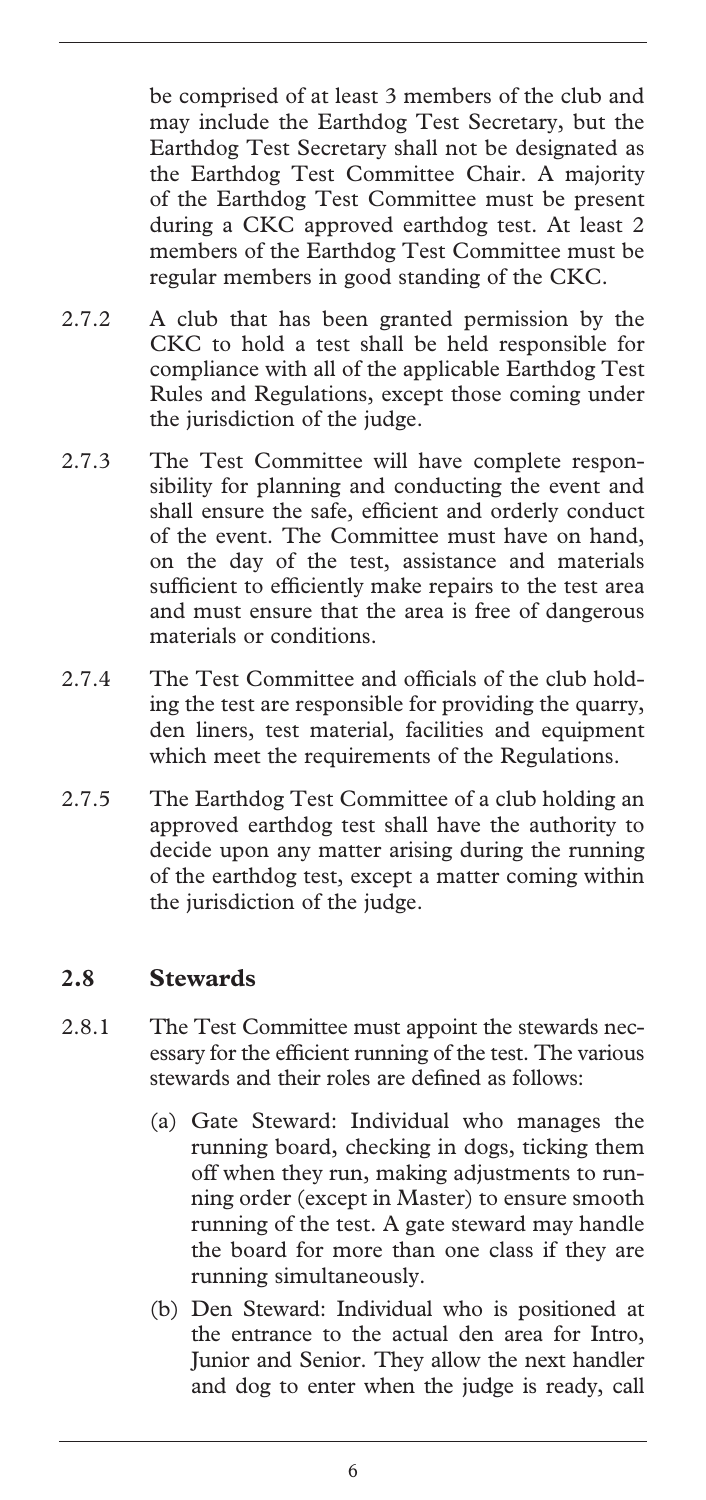out the number or remind the handler to do so and take the collar and leash if requested by the handler. They may also need to respond to questions especially at the Intro and Junior levels.

(10-06-20) (c) Judge's Steward: Individual who assists the judge in managing the quarry in Senior and in managing the quarry and the barriers in Advanced and Master. The judge's steward may also act as a timekeeper at the judge's discretion.

#### **2.9 Handler with Disability**

2.9.1 At the judge's discretion a modification to the exercise/routine may be made to accommodate a handler with disabilities providing that such modification does not aid the dog's performance or inhibit other dogs and the dog is required to perform all exercises/ routines.

### *3 JUDGES*

#### **3.1 Application for Approval of Judges**

- 3.1.1 After a club has been granted permission by the CKC to hold an earthdog test, the club must submit the Judging Panel Application. The application must be submitted so as to be received by the CKC not less than 120 days prior to the date of the test. The application must set forth the names and addresses of the persons selected to judge as well as the classes assigned to each judge.
- 3.1.2 When the Judging Panel Application reaches the CKC less than 120 days prior to the date of the test, an administration fee as set by the Board will be assessed against the club.
- 3.1.3 Once approval is granted, the CKC will inform the test-giving club that the judges have been approved. The test secretary shall send to each approved judge a confirmation of assignment letter, supplied by the CKC, as well as any other pertinent information that the club may include.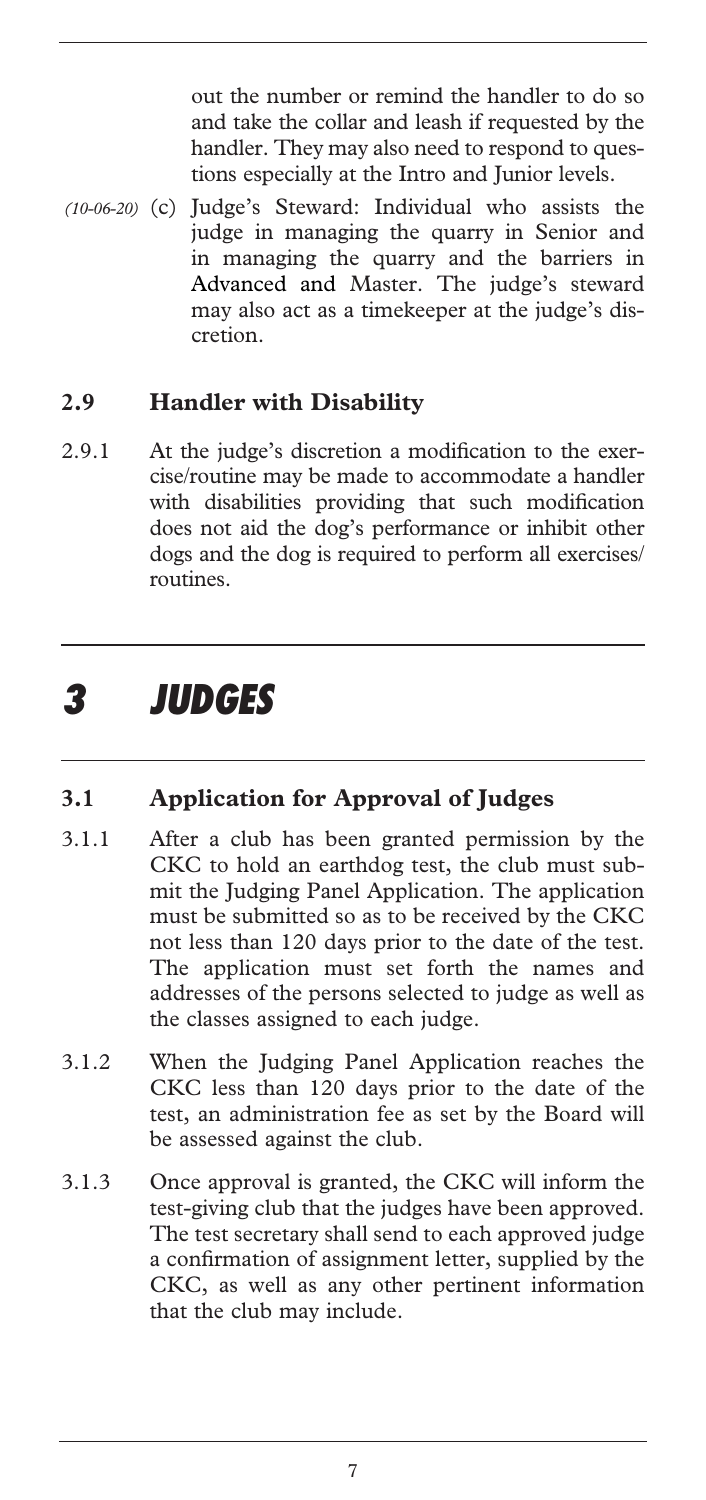### **3.2 Judges' Guidelines**

- 3.2.1 The Judge is responsible for making the test meaningful and challenging, but never out of reach of the dog and handler who, at an Introduction to Quarry test may never have been presented with open earth before. The Judge's function is to educate as well as evaluate.
- 3.2.2 If in the Judge's opinion, a dog's performance was prejudiced by peculiar and unusual conditions, the dog may be re-tested either immediately or later in the day at the discretion of the judge.
- 3.2.3 A judge may enter a dog in any class that he is not officiating at.

### **3.3 Judges' Responsibility**

- 3.3.1 The Judge is responsible for control of the test area, and for ensuring that the quarry is properly cared for during the event.
- 3.3.2 The Judge must check the quarry, test layout, and den liners before starting the test. The Judge shall also supervise the scenting and covering the dens before starting the test. If the Judge deems the facilities, test layout, or den construction inadequate for the event and no corrections or modifications can be made, the Judge shall cancel the event. Entry fees shall be refunded by the Test Committee, and the Judge reimbursed for his or her expenses. The Judge shall not receive any additional fees that might have previously been agreed upon. The Test committee and the Judge shall have the option of re-scheduling the event, and, if re-scheduled, refunds shall be made only to those handlers that decline to participate in the re-scheduled test.
- 3.3.3 Judges should bear in mind that their demeanor will have a definite effect on the enjoyment of the sport and thus will affect the future of the sport.

### **3.4 Judges' Decision Final**

3.4.1 The decisions of the Judge shall be final in all matters relating to the performance of the dog. Full discretionary authority is given to the Judge to withhold any and all scores for want of merit.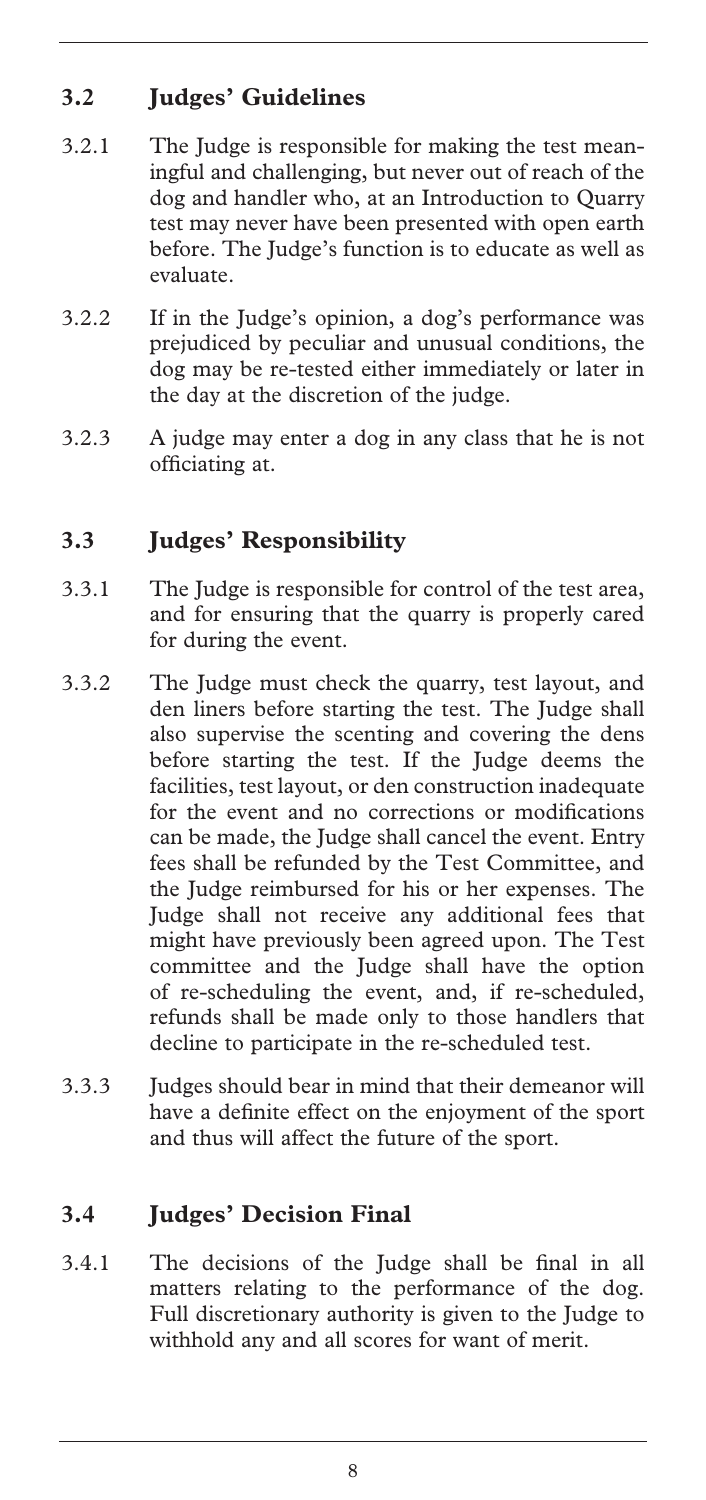### **3.5 Substitute Judge**

- 3.5.1 Where a test-giving club is notified before or after the issuance of a judging schedule that an advertised judge will not for any reason be able to fulfill his judging assignment, attempts will be made to secure CKC approval for a replacement judge.
- 3.5.2 If, due to circumstances beyond control of the test-giving club, a replacement judge is required at the last moment, the club will then seek the approval of the local Board member. The club will subsequently notify the CKC of the circumstances of the approval and of the changes made.
- 3.5.3 All changes in judging will be posted near the designated precincts of the test and all those who have entered dogs under the advertised judge shall be allowed to withdraw at any time prior to the judging of that test. All requests for withdrawal shall be in writing and all entry fees and listing fees will be returned to the owner or the authorized handler of the dog.
- 3.5.4 Where possible, the test-giving club will attempt to notify exhibitors of the judging change.
- 3.5.5 Where an advertised judge has judged part of a level and finds it impossible to finish, a substitute judge shall be selected by the Test Committee and, in that situation, the awards made by the advertised judge shall stand and his substitute shall judge only those remaining levels and awards. No dog entered under the advertised judge shall be withheld from competition if it has already been judged by the advertised judge. However, any dogs which have yet to work may be withdrawn from competition if requested in writing, however, the entry fee will not be refunded.
- 3.5.6 If an advertised judge is prevented from fulfilling his engagement for either whole or part of the test, the Test Committee shall appoint a qualified judge if one is readily available. If a qualified judge is not available the Committee shall choose a person whom they feel is capable of substituting for the approved judge.
- 3.5.7 A pass earned under a substitute judge is considered as having been earned under the advertised judge.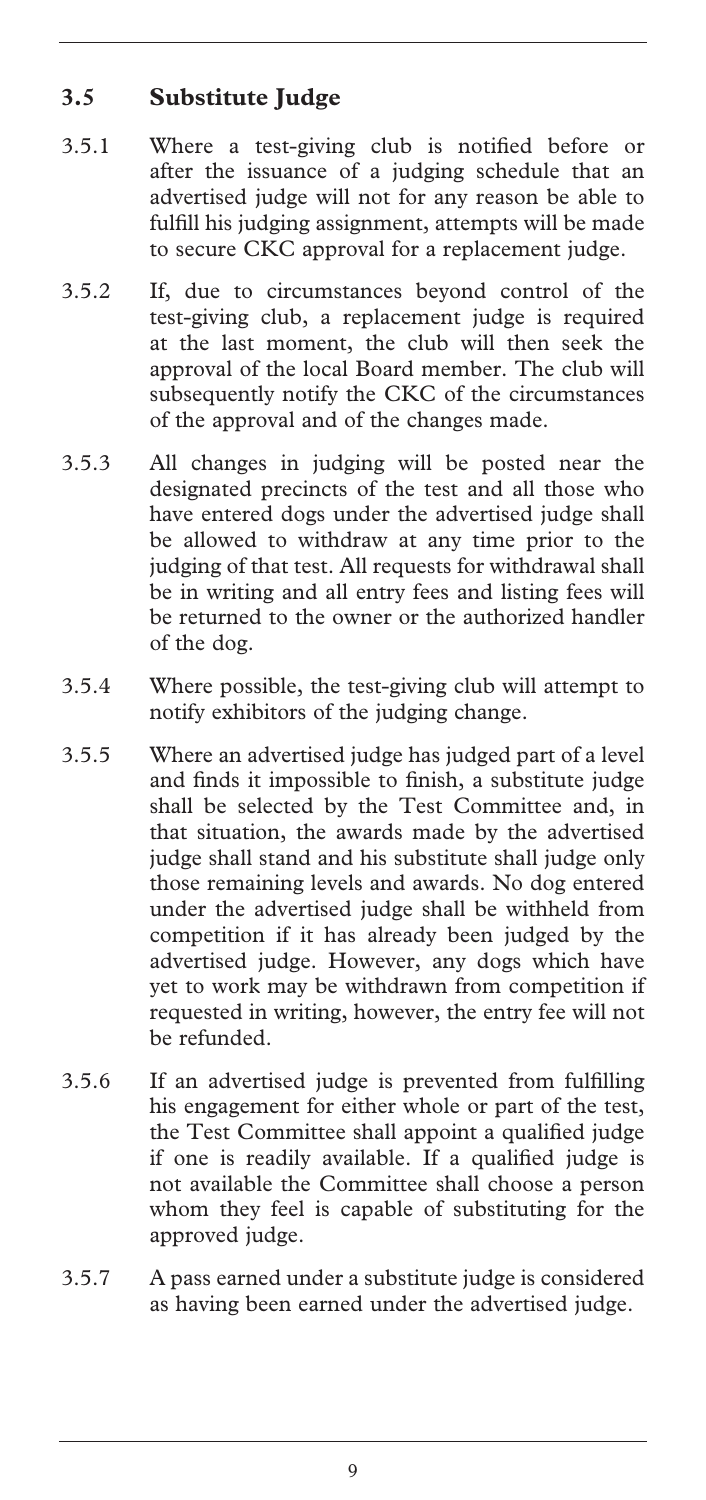### **3.6 Indignities to a Judge**

3.6.1 A judge officiating at a test held under these rules shall not be subjected to any indignities of any kind during the progress of the test. It shall be the duty and obligation of the club holding the test to see that this rule is effectively carried out.

### **3.7 Judges Conduct**

3.7.1 A judge must conduct himeself in a manner that is fair and not prejudicial to the sport.

## *4 PREMIUM LIST, CATALOGUE & JUDGING SCHEDULE*

#### **4.1 Premium List**

- 4.1.1 A standard premium list must be published by all clubs holding earthdog tests under these rules. A club or association which has been granted permission to hold a test and has received approval of its selected judges must prepare and have printed a premium list with entry forms to be made available to prospective entrants.
- 4.1.2 Premium lists and entry forms shall be of such size, in such form and contain such information as prescribed by the CKC. The following information must be listed on the cover (or first inside page, excluding the inside cover) of the premium list:
	- (a) The words "Official Premium List"
	- (b) The name of the club or association holding the event
	- (c) Type of event being held
	- (d) Date(s) of the event(s)
	- (e) Date and time for closing of entries. No entries may be accepted, altered, cancelled or substituted after the official closing date and time for entries except as for provided in these rules.);
	- (f) If entries are limited, a statement to that effect must appear on the cover of the premium list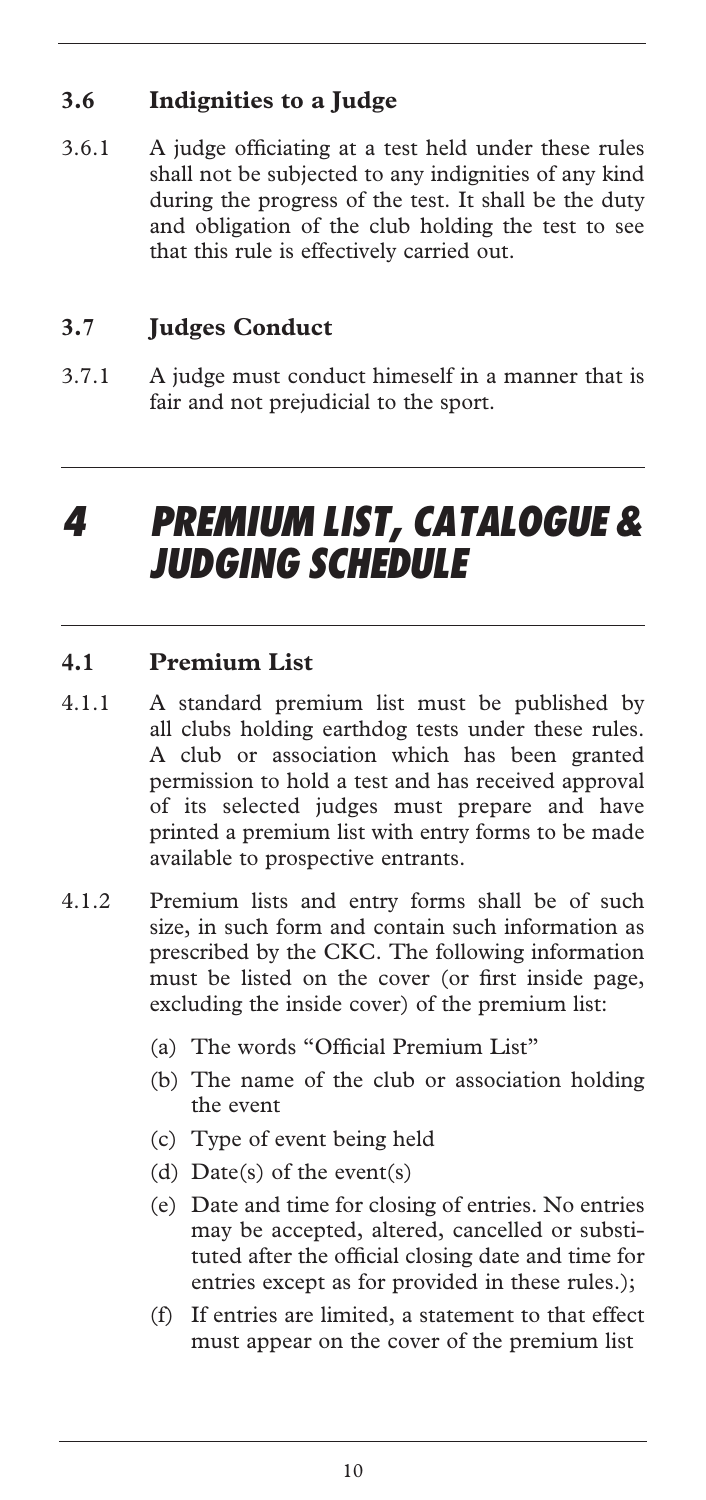- 4.1.3 The following information must appear in a premium list:
	- (a) The exact location of the event (may include a map showing the location of the site)
	- (b) The statement "These events held under the rules of The Canadian Kennel Club"
	- (c) A list of the club officers (address may be given if desired)
	- (d) A list of the Earthdog Test Committee including the Earthdog Test Chair
- (e) Email Address of the Test Chair and Test *(95-05-19)*  Secretary
	- (f) A statement whether the test is examined or unexamined
	- (g) The address and phone number of where entries are to be sent (if different from the Test Secretary)
	- (h) A statement as to where entries are to be sent
- (95-05-19) (i) A listing of the judges and their email addresses
	- (j) A complete list of the judges' assignments broken down for each day
	- (k) A list of awards and prizes, if offered (Note: trophies do not need to be described in detail)
	- (l) If money is to be offered as prizes, the amount for each award must be given
	- (m) The entry fee for each class
	- (n) The name of the Chief Executive Officer of the CKC and the address of the Head Office
	- (o) The name, address and telephone number of the CKC Board Member and the CKC Earthdog Test Representative for the zone in which the test will be held
	- (p) Limitations, if any, on the number of entries
	- (q) One or more official CKC entry form;
	- (r) A copy of the official release form
	- (s) A statement defining the precinct of the test, a specific area must be designated and must be clearly defined
	- (t) A statement which includes the wording of section 15.7 regarding indignities
- 4.1.4 At the time of distribution to prospective entrants, 2 copies of the premium list must be sent to The Canadian Kennel Club and one copy each to the Earthdog Test Representative and Board Member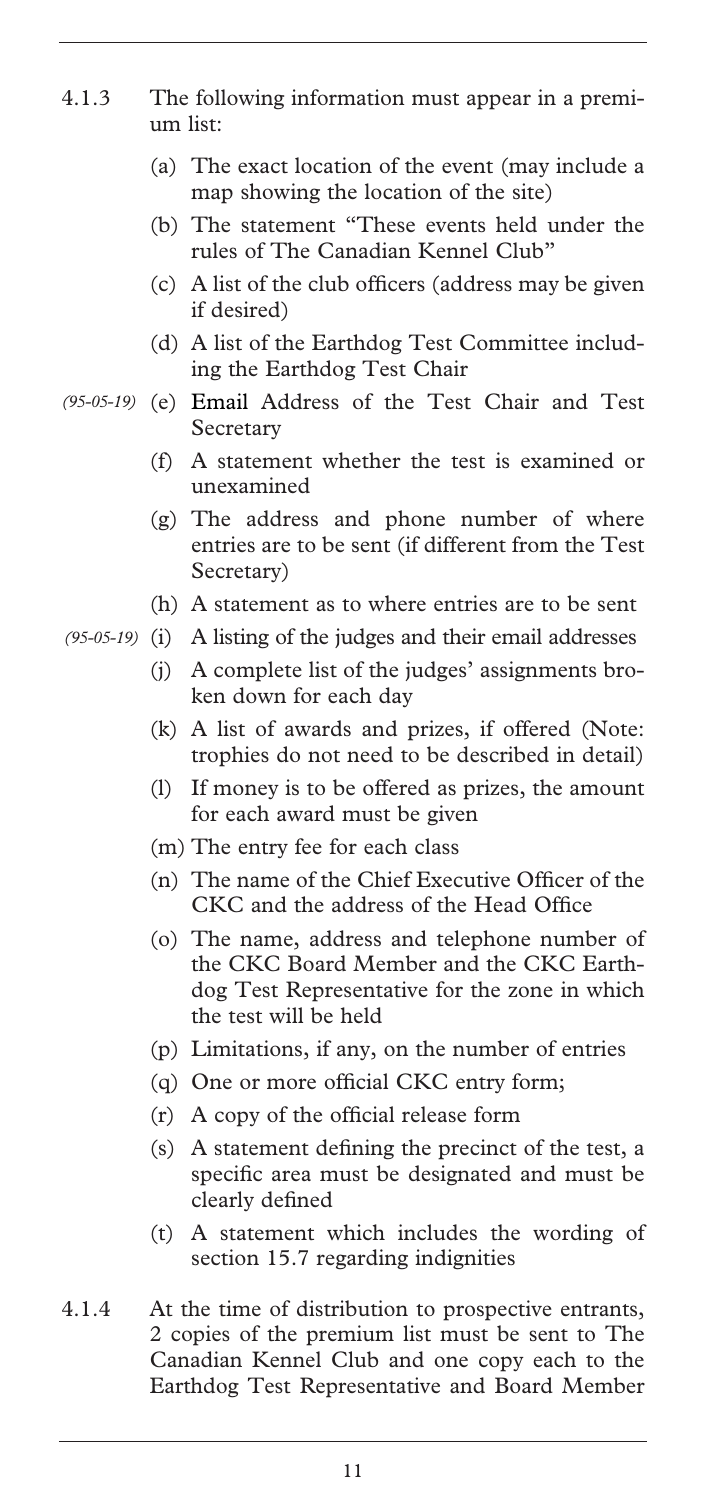representing the zone in which the test is to be held and all officiating judges.

- 4.1.5 If indications point to a probable entry in any or all levels in excess of the club's facilities, the club may limit entries in any or all levels by means of a prominent announcement on the title cover page if its premium list stating that entries in such levels or test will close automatically when a certain limit, determined as above, for such levels or test has been reached, even if the official closing date for entries has not arrived. An alternate list shall be compiled in the order received, and alternates may be allowed to work in the place of any absent dog. Entry fees for an absent dog replaced by an alternate dog shall be refunded to the absent dog's owner. Alternate dogs, which are not able to work, shall have the entry fees refunded.
- 4.1.6 Clubs are free to include other rules and regulations as they deem necessary. However, if other rules are included, they become part of the premium list and will be enforced.

#### **4.2 Catalogue**

- 4.2.1 An official catalogue must be provided for all approved earthdog tests. The official catalogue must be printed or typed.
- 4.2.2 The following information must be listed on the outside front cover or the first page of the catalogue:
	- (a) Name of the club or association holding the test
	- (b) The date(s) of the test
	- (c) The statement "This event held under the rules of The Canadian Kennel Club"
	- (d) Exact location of the test
	- (e) List of the Earthdog Test Committee including the Test Chair
- (f) Name, email address and phone number of the *(95-05-19)*  Test Secretary
- (g) A complete list of the judges and their email *(95-05-19)* addresses
	- (h) A listing of each judge's assignments for each day
	- (i) Type of quarry (i.e. mink, rats, or gerbils) being used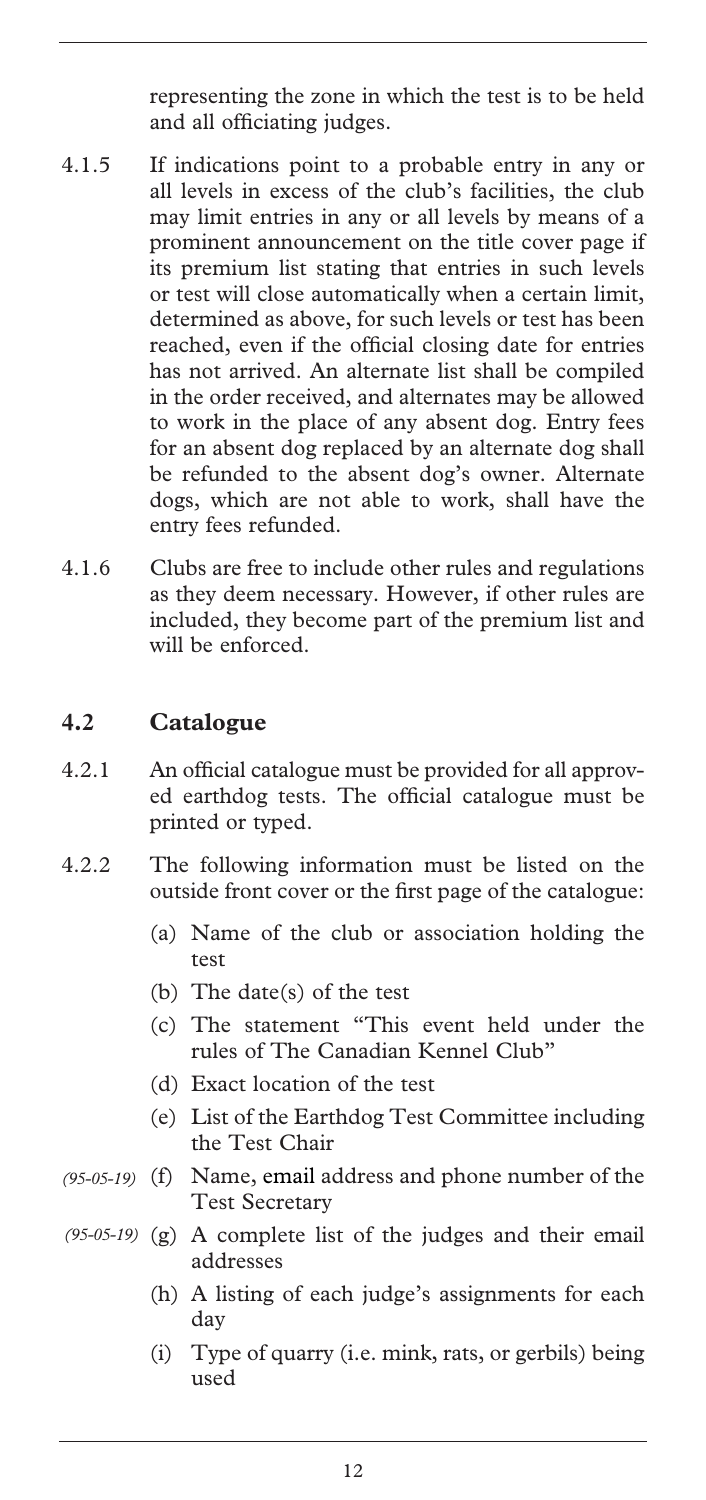- 4.2.3 The information in the catalog on each dog (with the exception of those entered as gate entries) must be in the following order.
	- (a) Catalogue number of the dog
	- (b) Registered name of the dog (in capital letters only)
- (c) CKC registration number (if given), Event Reg-*(01-05-18)*  istration Number (ERN), Performance Event Number (PEN), Miscellaneous Certification Number (MCN) or Temporary Competition Number (TCN)
	- (d) Date of birth
	- (e) Name of breeder(s)
	- (f) Registered name of sire
	- (g) Registered name of dam
	- (h) Place of birth
	- (i) Name of owner(s)
- (j) Email address of owner(s) *(95-05-19)* 
	- (k) Handler (if applicable)
- 4.2.4 Gate entries must be included in the catalogue with the preceding information but need not be listed in catalogue number order.
- 4.2.5 The following certification must appear in the official catalogue following the listing of dogs entered in the test.

#### **CERTIFICATION of JUDGE**

I certify that \_\_\_\_\_ dogs received qualifying scores in this Earthdog Test and that the above information was entered prior to my signing this page.

 $\frac{1}{2}$  ,  $\frac{1}{2}$  ,  $\frac{1}{2}$  ,  $\frac{1}{2}$  ,  $\frac{1}{2}$  ,  $\frac{1}{2}$  ,  $\frac{1}{2}$  ,  $\frac{1}{2}$  ,  $\frac{1}{2}$  ,  $\frac{1}{2}$  ,  $\frac{1}{2}$  ,  $\frac{1}{2}$  ,  $\frac{1}{2}$  ,  $\frac{1}{2}$  ,  $\frac{1}{2}$  ,  $\frac{1}{2}$  ,  $\frac{1}{2}$  ,  $\frac{1}{2}$  ,  $\frac{1$ Date Signature of Judge

### **CERTIFICATION OF TEST SECRETARY**

I certify that the Judge has verified the above information and signed this page.

\_\_\_\_\_\_\_\_\_\_\_\_\_\_\_\_\_\_\_\_\_\_\_\_\_\_\_\_\_\_\_\_\_\_\_\_\_\_\_\_\_\_

\_\_\_\_\_\_\_\_\_\_\_ \_\_\_\_\_\_\_\_\_\_\_\_\_\_\_\_\_\_\_\_\_\_\_\_\_\_\_

\_\_\_\_\_\_\_\_\_\_\_ \_\_\_\_\_\_\_\_\_\_\_\_\_\_\_\_\_\_\_\_\_\_\_\_\_\_\_

Number of dogs entered

Total Starters Total Number of Qualifying Scores

Date Signature of Test Secretary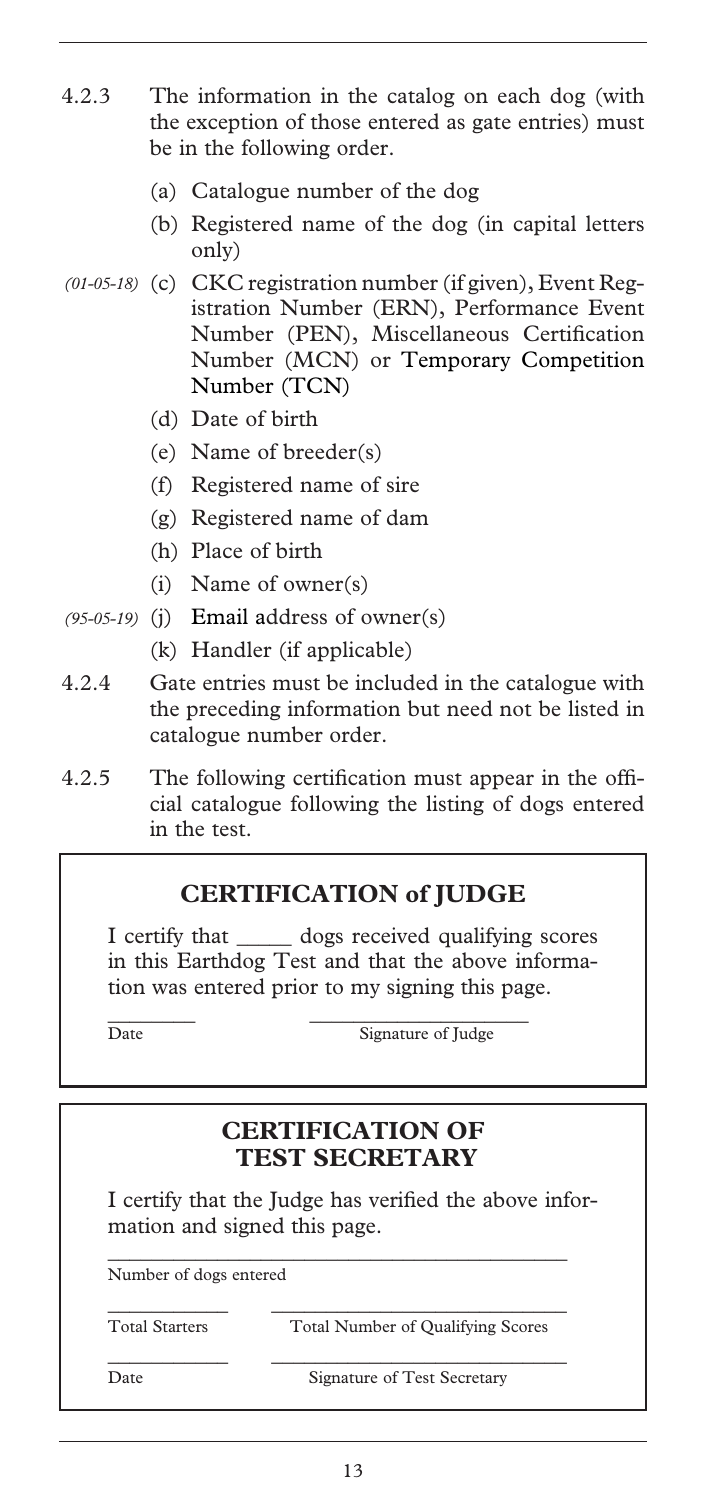4.2.6 A test-giving club shall provide a complementary copy of its catalogue to each official judge.

#### **4.3 Judging Schedule**

- 4.3.1 With the exception of the Master Test, dogs may be judged in the order that entries are received with the exception of multiple entries from the same handler which should be separated whenever possible.
- 4.3.2 At the Master Test level a random draw is used to determine the running order, any dog not present within five minutes after its brace is called will be marked absent by the judge and the remaining dog in the brace will be run as a bye-dog or with the bye-dog should there already be one. The judge is not expected to wait for late arriving dogs. In all other classes the test giving club may make adjustments to the running order to expedite the smooth running of the tests.

### *5 RIBBONS & PRIZES*

#### **5.1 Outright Wins**

5.1.1 All ribbons, rosettes, and other prizes shall be offered for outright award to qualifying dogs only. No ribbon, rosette, or other prize shall be awarded which is not listed in the premium list.

#### **5.2 Ribbons & Rosettes**

- 5.2.1 A dog which passes shall receive a passing ribbon or rosette which shall be dark brown in colour. Each ribbon or rosette will identify the club holding the test, carry the CKC crest and bear the words "Introduction to Quarry", "Junior Earthdog Test", "Senior Earthdog Test", "Advanced Earthdog Test" or "Master Earthdog Test" and the word "Passed". *(11-06-20)*
- 5.2.2 Each ribbon or rosette shall be at least 5.1 centimetres (2 inches) wide and at least 15.2 centimetres (8 Inches) long.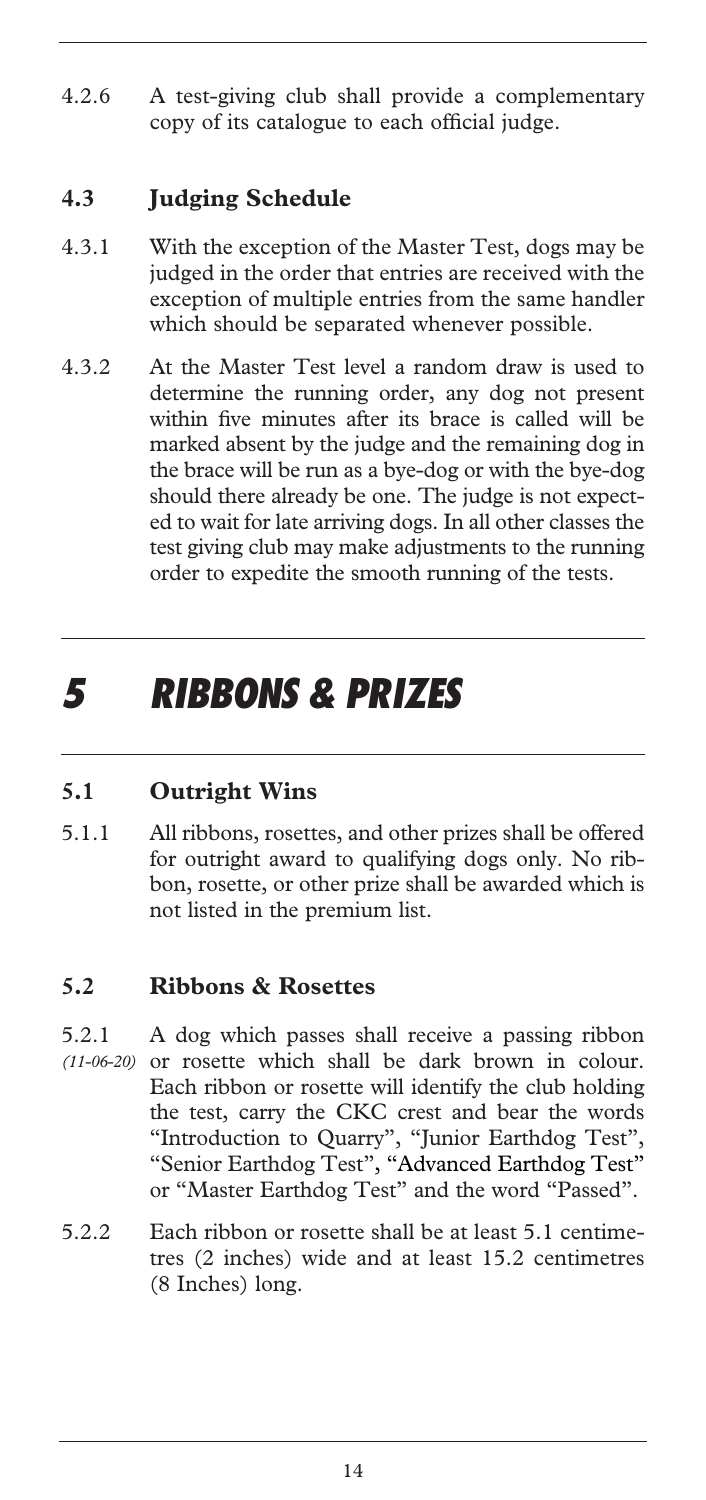#### **5.3 Prizes and Trophies**

- 5.3.1 If money prizes are offered, a fixed amount for each prize shall be stated in the premium list.
- 5.3.2 Non-monetary prizes which are offered shall be accurately described or the value stated in the premium list. No stud dog services or other live dog related services shall be offered at CKC approved and/or sanctioned earthdog tests.

### *6 ENTRIES & END OF TEST*

#### **6.1 Entry Requirements**

- 6.1.1 Every dog entered in an approved or sanctioned earthdog test must be one of the following:
	- (a) Registered with the CKC
	- (b) Have an Event Registration Number (ERN)
	- (c) Have a Performance Event Number (PEN)
	- (d) Have a Miscellaneous Certification Number (MCN)
- 6.1.2 To be eligible to compete at approved earthdog tests a dog must meet the requirements of section 6.1.1 and:
	- (a) Must be at least 6 months of age.
	- (b) May be spayed, neutered or debarked.
	- (c) May not be lame (it is the judge's responsibility to determine whether a dog is lame).
	- (d) May not compete if it has tape or bandages that may impair its working ability (such a dog must be immediately excused and under no circumstances may it be returned later for judging after the tape or bandages have been removed).
- 6.1.3 If a dog is not registered individually in the CKC Stud Book, it may be entered at a test held under these regulations with a Temporary Competition Number (TCN), provided that: *(01-05-18)* 
	- (a) If born in Canada, it is of a litter which is eligible for CKC registration.
	- (b) If not born in Canada, it is eligible for individual registration in the records of the CKC.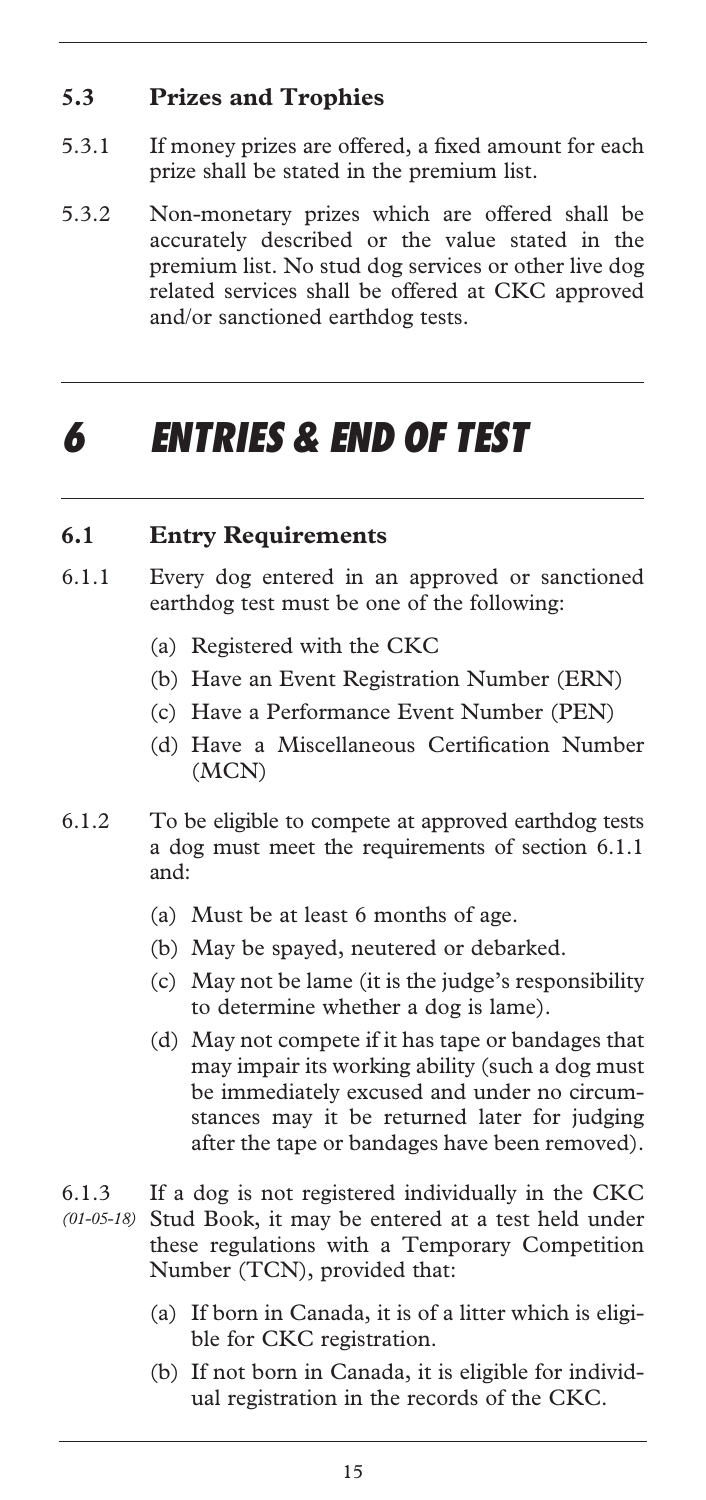- (c) If it is a foreign born and owned dog, it has an Event Registration Number or obtains this from the CKC within 30 days of the first test entered.
- 6.1.4 The entry of a dog with a Temporary Competition Number (TCN) at an earthdog test held under these *(01-05-18)*  rules (sanctioned earthdog tests excluded), must be accompanied by the appropriate listing fee and all listing and recording fees, must be remitted to the CKC by the club or association holding the test to the CKC 21 days after the test.
- 6.1.5 The CKC shall have the right at any time to require
- (01-05-18) the owner of a dog with a Temporary Competition Number (TCN) to submit proof of the dog's eligibility for registration in the CKC studbook. If the CKC is satisfied that the dog is not eligible for registration in the CKC studbook, it shall have the authority to order the cancellation of all awards and prizes earned by the dog these tests.
- 6.1.6 Failure to comply with the CKC's order to return ribbons and/or prizes to the clubs concerned, will result in the owner of the dog automatically rendering himself ineligible to enter dogs in any competition approved by The Canadian Kennel Club.
- 6.1.7 Entries shall not be accepted from any person who is not in good standing with The Canadian Kennel Club on the day of entries closing. A list of persons not in good standing shall be forwarded to the Earthdog Test Secretary by The Canadian Kennel Club.
- 6.1.8 Every member of a partnership entering a dog must be in good standing with The Canadian Kennel Club before the entry will be accepted. In the case of any infraction of these rules, all the partners shall be held equally responsible.
- 6.1.9 Owners are responsible for errors in making out entry forms, regardless of who completes the entry form.
- 6.1.10 A dog belonging wholly or in part to any judge or to any member of the immediate family or household of any judge, shall not be entered in any class where the dog could be judged by that judge.
- 6.1.11 An entry shall not be made at any earthdog test under a judge of any dog which the judge, or any member of his immediate family has owned, sold, or held under lease, within 6 months prior to the date of the test.
- 6.1.12 Any test-giving club which accepts an entry fee, other than that published in its premium list or entry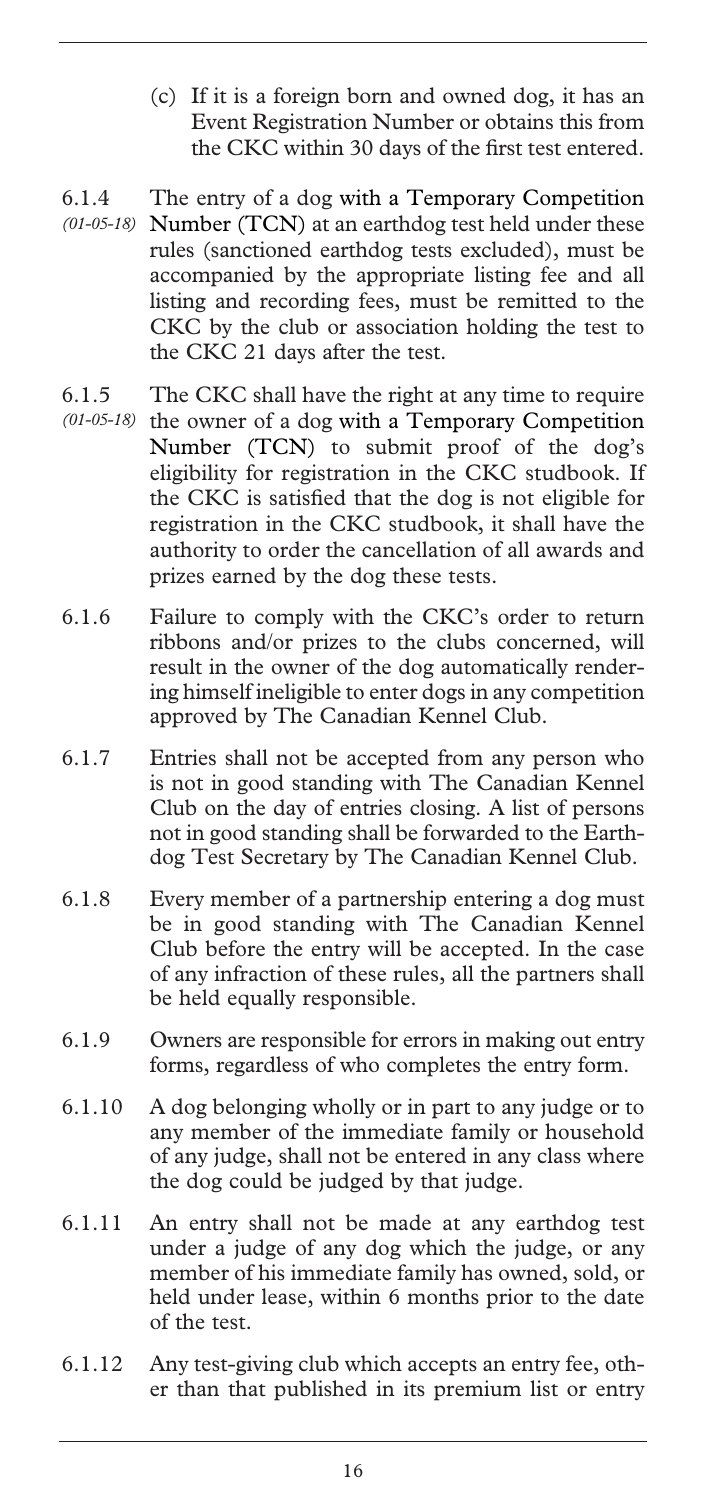form, or in any way discriminates between any of its entrants, shall be subject to disciplinary action.

6.1.13 Entries may not be made under the ownership of a kennel name unless that kennel name has been registered with The Canadian Kennel Club.

#### **6.2 Entry Forms**

- 6.2.1 The following information must appear on each entry form:
	- (a) Registered Name of Dog
	- (b) CKC Registration Number (if registered in the CKC studbook)
	- (c) Event Registration Number (if applicable)
	- (d) Miscellaneous Class Certificate Number (if applicable)
- Competition Number (if applicable) *(01-05-18)* 
	- (f) Name of Breed
	- (g) Variety (if applicable)
	- (h) Sex of Dog
	- (i) Date & Place of Birth
	- (j) Name of Sire and Dam
	- (k) Names of Breeders
	- (l) The level in which the dog is entered
	- (m) Name and complete address of owner of the dog
	- (n) Signature and telephone number of the owner or authorized agent
	- (o) Name of handler if the dog is not to be handled by the owner or member of his immediate family

#### **6.3 Entry Fees**

- 6.3.1 A club may not accept an entry fee other than that which is published in the premium list or entry form or in any way discriminate between entrants.
- 6.3.2 The entry of a dog at a test held under these rules must be accompanied by the entry fee.
- 6.3.3 Tendering of a dishonoured cheque or credit card in payment of entry fees shall be considered nonpayment of entry fees, and is an offence punishable by disciplinary action and cancellation of awards.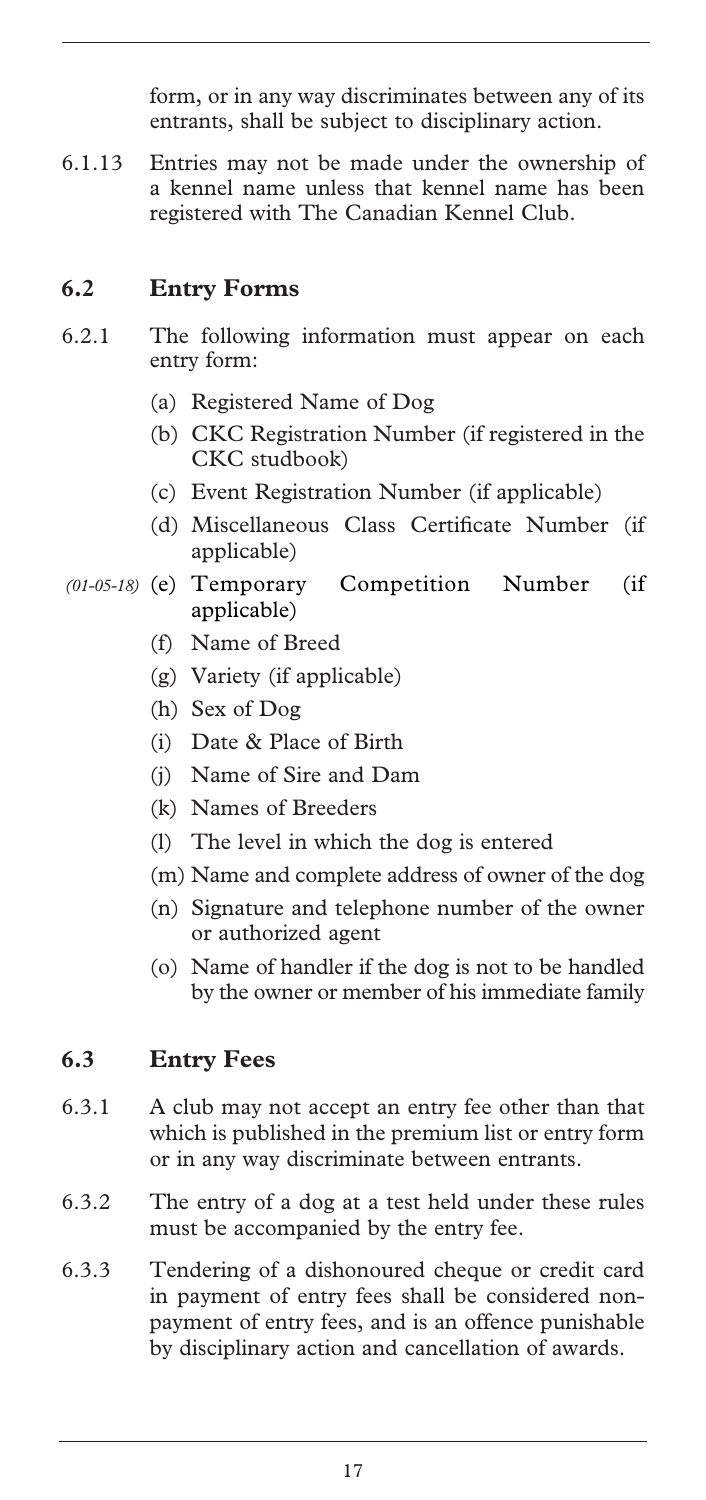- 6.3.4 The Earthdog Test committee may decline any entry or may remove any dog from its trial for just cause, but in each such instance, shall file good and sufficient reasons for doing so with The Canadian Kennel Club within 2 weeks of the trial.
- 6.3.5 Non-compliance with this section of these rules shall be considered an offence punishable by disciplinary action and cancellation of awards.

#### **6.4 Assumption of Risk**

- 6.4.1 The owner or agent entering a dog in a test does so at his own risk and agrees to abide by these rules.
- 6.4.2 A CKC entry form must be completed and signed by all competitors and received by the Test Secretary before the closing date of the test.

#### **6.5 Closing of Entries**

- 6.5.1 Entries shall close as stated in the premium list. The closing date for advance entries shall be not less than 10 days prior to the date of the test. A test giving club has the option of accepting gate entries on the day of the test up to thirty minutes prior to the scheduled start time of the class. Whether gate entries will be accepted or not must be clearly specified in the premium list.
- 6.5.2 A club holding an approved earthdog test shall not accept any entries received after the closing time and date specified in the premium list.
- 6.5.3 All entries must be made on an official CKC entry form and be received by the Test Secretarty before the closing date and time of entries.

#### **6.6 Eligibility of Dogs & Competitors**

- 6.6.1 All purebred Dachshunds and those Terriers in Group IV and on the Miscellaneous list seeking eligibility for Group IV that are small enough to navigate a 9 inch drain are eligible to compete in earthdog tests.
- 6.6.2 Inasmuch as Dachshunds and Terriers are hunting dogs, dogs disfigured as the result of accident or injury but otherwise qualified shall be eligible provided that the disfigurement does not interfere with functional movement.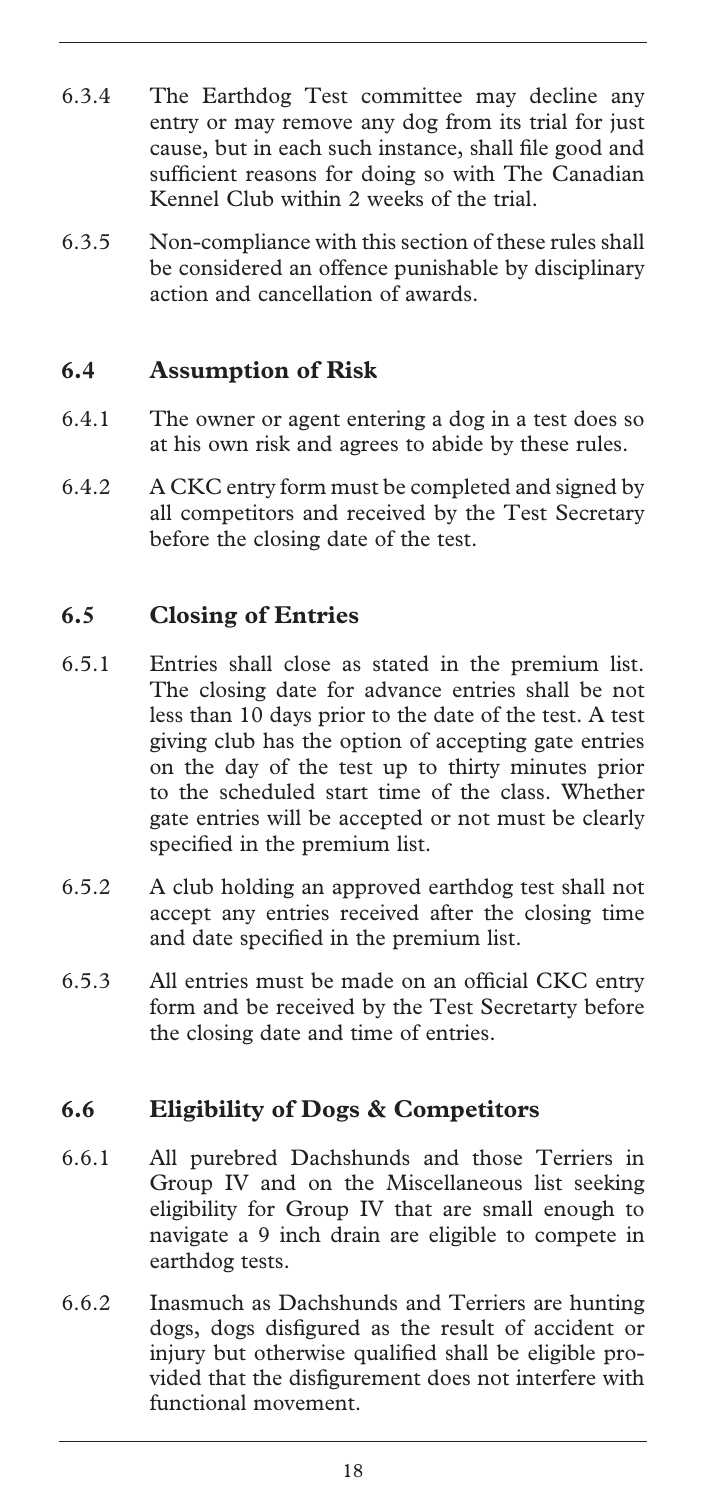- 6.6.3 Dogs that are blind or deaf shall not be eligible to enter or compete. Blind means without vision, and deaf means without useful hearing.
- 6.6.4 Bitches in season shall not be eligible to enter the test. When a bitch comes into season after entry of the bitch has been submitted to the test secretary, a veterinarian's certificate, certifying that the bitch was in season within the 10 day period preceding the test, must reach the test secretary on or before the date of the test. Alternatively, the bitch may be presented to a member of the test committee no later than 1 hour before the scheduled start time of the test to determine that she is in season. The testgiving club must refund the entry fee, service charge and listing fee. The refund and the terms thereof must be clearly stated in the premium list.
- 6.6.5 To be eligible to enter the Senior Earthdog Class, a (12-06-20) dog must have completed the requirements for the CKC Junior Earthdog Title. To be eligible to enter either the Advanced Earthdog Class or the Master Earthdog Class, a dog must have completed the requirements for the CKC Senior Earthdog Title. The Advanced Earthdog Class is an elective class and an Advanced Earthdog Title is not required to enter the Master Class**.**

*For additional information on class eligibility including entering multiple classes at one test, refer to Chapter 11 AWARDING OF TITLES*

#### **6.7 Disqualification & Reinstatement**

- 6.7.1 Any dog disqualified for biting or viciousness shall automatically be disqualified from entering in any other event in any other discipline until such time as the dog is officially reinstated. *(19-03-16)*
- 6.7.2 The judge shall have the authority to disqualify or (58-06-17) excuse a dog which menaces, threatens or attempts to bite the judge, another person, or another dog. If a dog is twice excused for any combination of these actions, it shall have the status of a disqualified dog. The judge shall also have the authority to disqualify or excuse a dog which attempts to bite, or bites in response to an attack from another dog.

6.7.3 The judge shall disqualify or permanently disqualify a dog which bites the judge, another person or any dog. Dogs permanently disqualified under this *(58-06-17)*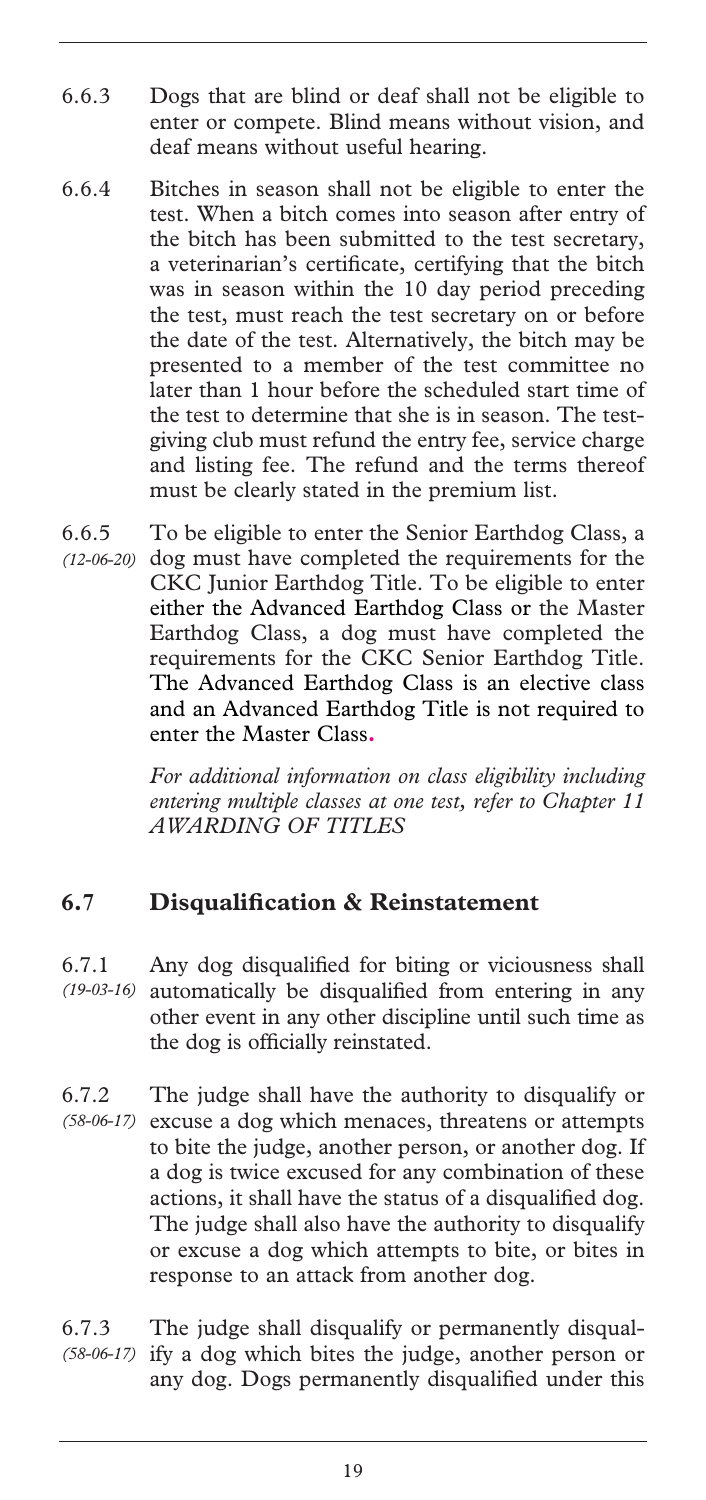provision will not be eligible for reinstatement. The decision to permanently disqualify a dog must be clearly indicated on the Judge's Disqualification Form.

- 6.7.4 Once a dog has been disqualified for any reason at a Earthdog Test, it may not be entered at another *(19-03-16)*  event until the dog has been reinstated by the CKC. All awards earned by a dog in violation of this section will be cancelled by the CKC and the owner of the dog is subject to disciplinary action. A dog disqualified under section 6.7.3 is not eligible for reinstatement.
- 6.7.5 Any dog that is disqualified under section 6.7.3 shall automatically be disqualified from entering in any CKC event in any other discipline until such time as the dog is officially reinstated, if the dog is eligible for reinstatement. *(19-03-16)*
- 6.7.6 Reinstatement
- (a) The owner of a dog which has been disqualified at an event held under these rules may, after 30 days from the date of said disqualification, apply in writing to the CKC for reinstatement of the dog, unless the dog is ineligible for reinstatement as per Section 6.7.3. The request for reinstatement must be accompanied by a deposit as set by the Board. *(19-03-16)*

#### **6.8 Moving Up**

- 6.8.1 A dog that is individually registered in the records of the CKC or has an Event Registration Number (ERN) or a Miscellaneous Certification Number (MCN) or a Performance Event Number (PEN) and has received the required number of qualifying performance under the requisite number of judges for the level, may be transferred to the next level provided that a written or electronic request is received not less than one hour prior to the commencement of each test or in accordance with the conditions advertised in the premium list.
- 6.8.2 A dog that has completed the requirements for Junior or Senior Earthdog title is not required to move up to the next level.
- 6.8.3 If it is established by the CKC that a dog moved up to the next level has not completed the requirements for the lower level before moving up, all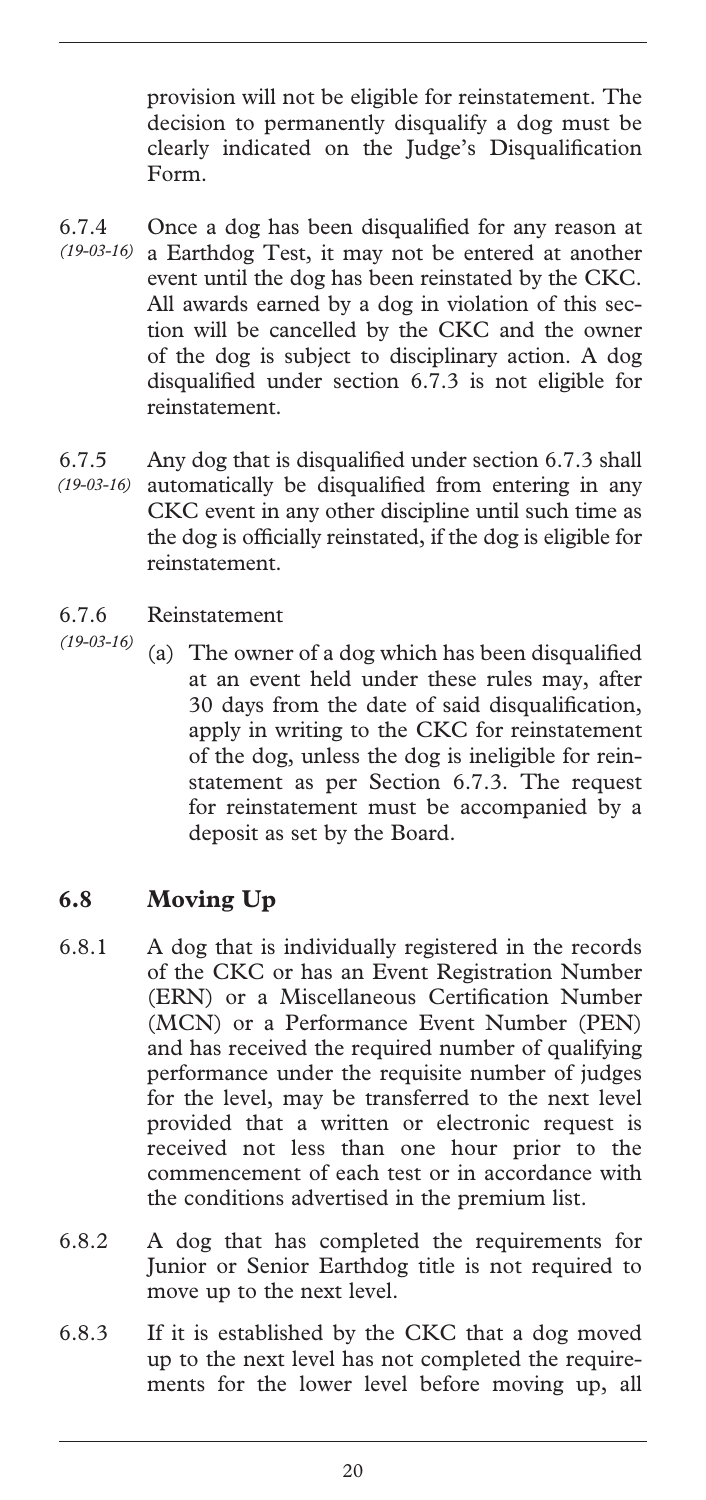passing ribbons and/or awards shall be forfeited and cancelled by the CKC and the owner may be subject to disciplinary action.

6.8.4 In order for a dog to be eligible to move up, the dog must be individually registered in the CKC or have an Event Registratrion Number (ERN) or a Miscellaneous Certification Number (MCN) or a Performance Event Number (PEN) before entries close. The addition of a CKC number after close of entries does not make the dog eligible and will result in referral to the Discipline Committee.

#### **6.9 Entry Fee Refund**

6.9.1 Refund of entry fee may only be made when a bitch comes in season after entry of the bitch has been submitted to the test secretary (see 6.6.4)

#### **6.10 Health**

6.10.1 No dog may be entered at a test if it has any communicable disease. *(90-05-19)* 

6.10.2 Dogs entered in a test must have current immunization status. *(90-05-19)* 

6.10.3 No dog may be brought onto the grounds or premises of a trial if it: *(90-05-19)* 

- (90-05-19) (a) is known to have distemper, parvovirus, kennel cough or other communicable disease, or
- (b) has recovered from distemper, parvovirus, ken-*(90-05-19)*  nel cough or other communicable disease within the last 30 days.
- (90-05-19) (c) has been housed within 30 days prior to the show, trial or test on premises on which there existed distemper, parvovirus, kennel cough or other communicable disease.
- 6.10.4 Where it is found that these rules have been (90-05-19) contravened, the dog in question shall be removed from the show, trial or test premises/grounds and the exhibitor will be subject to disciplinary action.

#### **6.11 Veterinarian**

6.11.1 Every earthdog test shall have a qualified veterinarian within easy call during the entire progress of the test.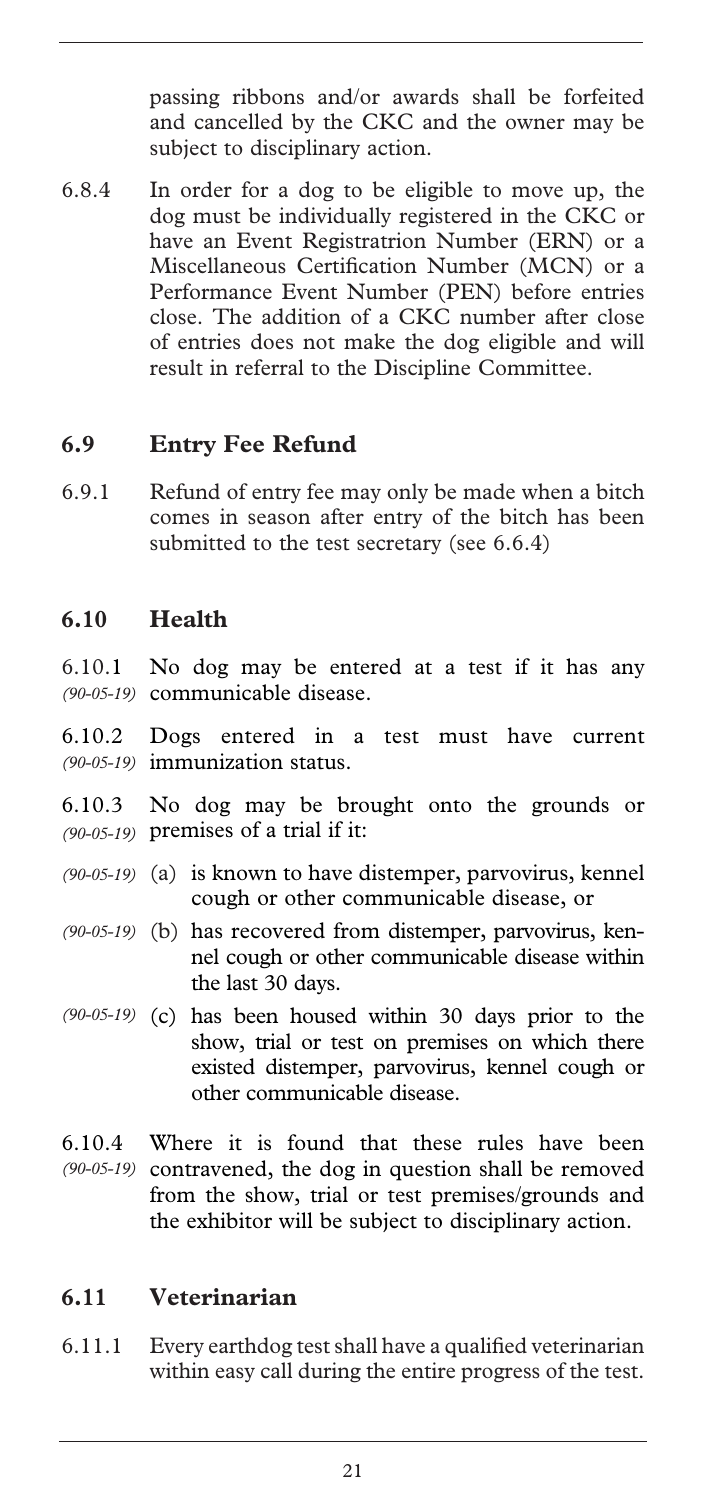#### **6.12 End of Test**

- 6.12.1 The Test Secretary shall, within 14 days of the (21-12-19) completion of an approved earthdog test, forward to The Canadian Kennel Club the official catalogue, marked to indicate whether each dog "passed" or "failed" and signed and certified by the judges and the Test Secretary along with the entry forms for all dogs entered and the complete Test Secretary's report which shall also include all applicable information and documentation.
- 6.12.2 A club holding an approved earthdog test shall retain an official catalogue.
- 6.12.3 The test-giving club is responsible for the collection
- (21-12-19) of all listing and recording fees and the submission of same to The Canadian Kennel Club so as to be received not more than 14 days after the closing of the test. The test-giving club shall forward the following to the CKC:
	- (a) The signed certification by any one of the following: president, vice president, secretary or other authorized signing officer; as to the number of listed dogs entered in it's test and the total number of dogs entered in competition in its test.
	- (b) A remittance which shall include all listing and recording fees as set by the CKC for each and every dog entered in competition in its test. In the event that the CKC establishes that the remittance fails to completely cover the fees as set forth above, an administrative fee will be assessed against the club as set by the Board.
	- (c) If a dog is entered in more than one level at an earthdog test, the remittance fee applies to each entry.
- 6.12.4 An administrative fee as set by the Board will be imposed for each day's delay in the returns reaching the CKC.
- 6.12.5 Non-compliance with the provisions of this section (21-12-19) will results in an automatic administrative fee as set by the Board, for each day over the 14 day period.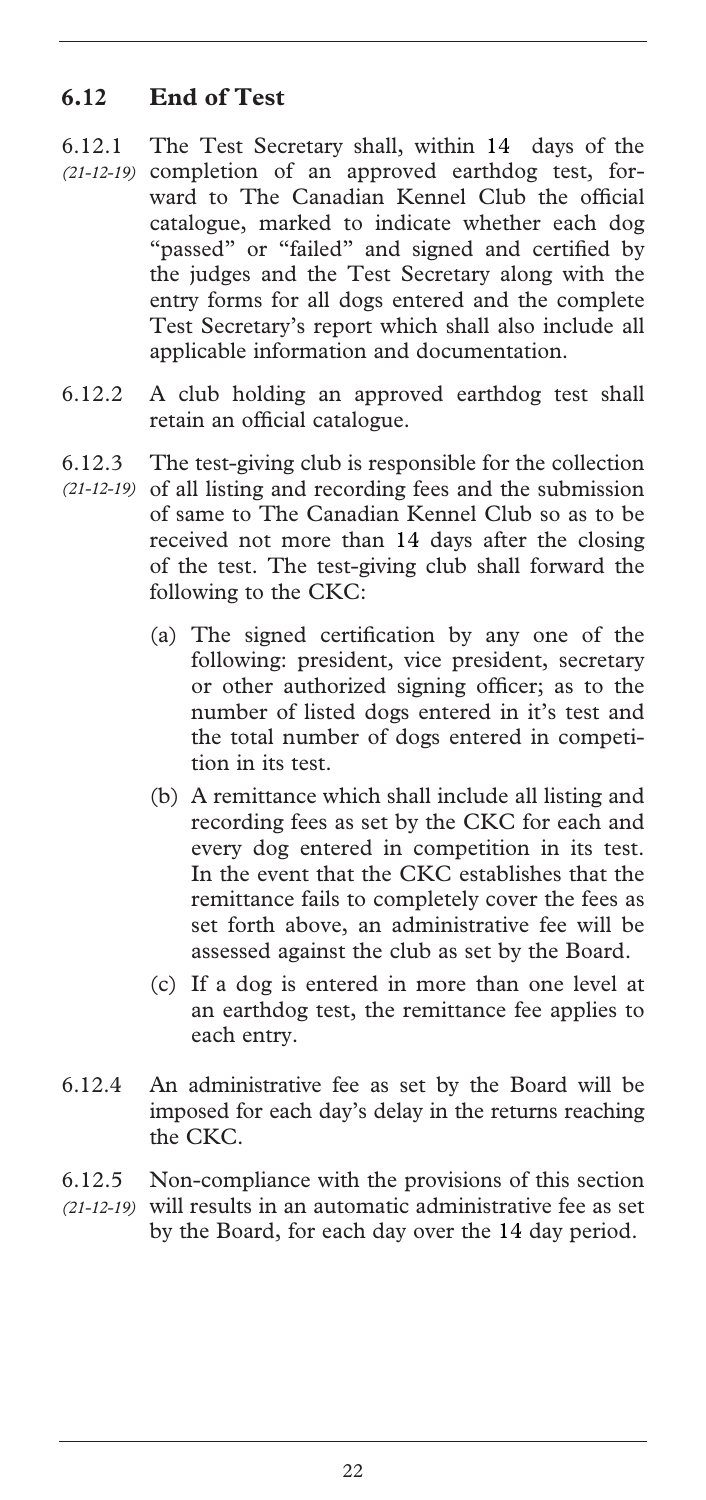# *7 UNSPORTSMANLIKE CONDUCT*

- 7.1 It shall be deemed unsportsmanlike conduct if a person during the running of or in connection with an event abuses or harasses a judge, trial official or any other person present in any capacity at the event.
- 7.2 Any handler who displays unsportsmanlike conduct or who is seen to kick, strike or otherwise roughly manhandle a dog while on the grounds of an earthdog test at any time during the holding of the event, may be expelled from the trial by the Earthdog Test Committee.
- 7.3 The judges shall also have the authority to expel a handler from a trial if they observe unsportsmanlike conduct on the part of the handler or see the handler kicking, striking or otherwise roughly manhandling a dog while the event is in progress. It will be the duty of the judge to report promptly to the Earthdog Test Committee the expulsion of a handler.
- 7.4 The Earthdog Test Committee shall investigate, at once, any instance of alleged unsportsmanlike conduct on the part of the handler, or any report that a handler has been observed kicking, striking or otherwise roughly manhandling a dog. If the Earthdog Test Committee, after investigation, determines that a handler is in violation of this section, and that the incident, if proven, would constitute conduct prejudicial to the sport or the CKC, it shall exercise its authority in accordance with the Complaints section of these rules.
- 7.5 The test secretary shall submit to the CKC a complete report of any hearing action taken under this section within 21 days.

### *8 TEST AREA SIZE & DENS*

8.1 The test area for the Introduction to Quarry test shall be no less than 12.19m (40 feet) by 12.19m (40 feet), with no portion of the den including the point of release, less than 3.05m (10 feet) from the side of the test area.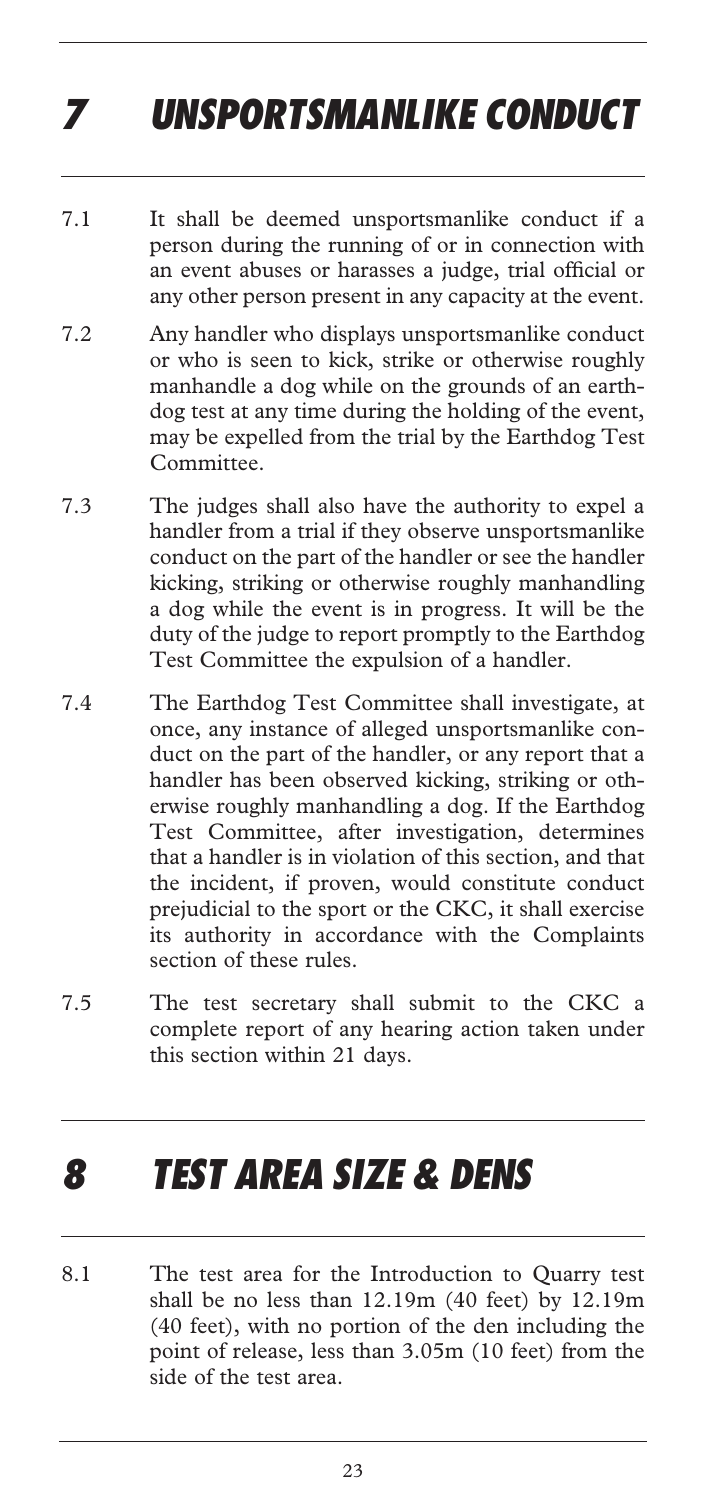- 8.2 The test area(s) for the Junior Earthdog, Senior Earthdog, Advanced Earthdog and Master Earthdog tests shall be of a size sufficient to contain the dens, with no portion of the den including the point of release less than 20 feet (6.10m) from the edge of the test area. *(13-06-20)*
- 8.3 Clubs should use a barrier or otherwise demarcate a test area to prevent spectator interference with the work of the dogs.
- 8.4 The earth shall be prepared to look as natural as possible. Brush and other natural material may be used to prepare the earth but should not block the entrance to the earth.
- 8.5 The entrance should look as inviting to the dog as possible. The test area for all tests shall be clearly marked, shall not contain unsafe conditions, and shall be free of dangerous materials.
- 8.6 The liners consisting of sturdy three-sided 22.86cm (9 inch) x 22.86cm (9 inch) tunnels shall be set in the ground such that when the liners are covered, the top surface of the liner including false dens and constriction obstacle sections are not visible and must be flush with the ground. The exception being the obstruction (roller obstacle), the top of which will be above the ground but must be covered to look natural and not visible. Care shall be taken to assure that the bottom surface of the earth is reasonably smooth and as even as possible.
- 8.7 The opening through which the dog shall be removed must be of sufficient length to accommodate the safe removal of long-backed breeds.
- 8.8 The dens shall be located so as to minimize outside distractions. The earths may be permanent in nature or may be designed to be removed and relocated and stored. If a permanent earth is used it must be designed in such a way that the full length of the liner is accessible for examination and scenting. In the case of non-permanent liners, the earth may be dug the day before the test, but no dog shall be allowed to enter the earth before judging begins.
- 8.9 Multiple tests may be given on a single day. However, the configuration of the dens should be changed for each test to provide a meaningful and suitably challenging test.
- 8.10 Practice sessions are permitted prior to the day of the test, providing the integrity of the dens is not jeop-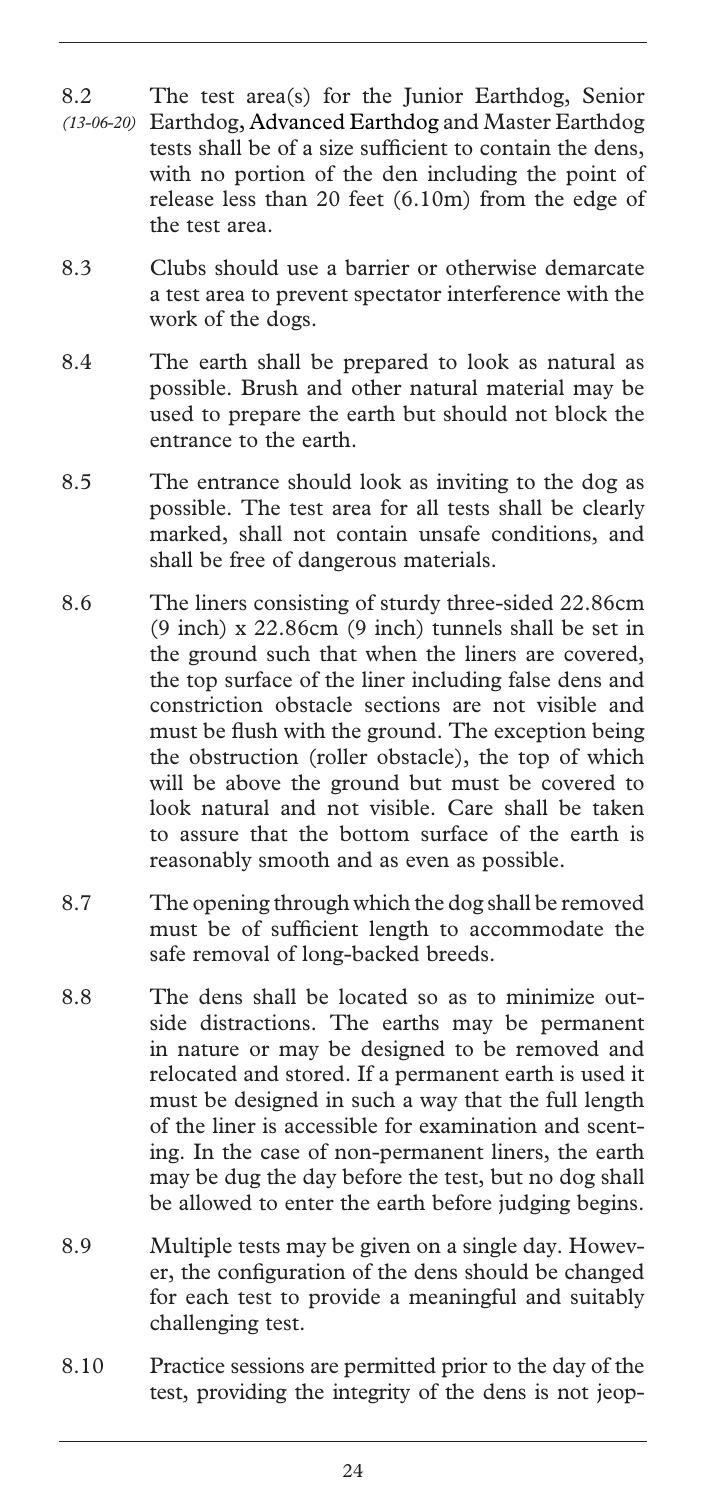ardized. A practice session may be held at the end of a test, providing all classes in that test have been completed. When multiple tests are scheduled in one day, practice sessions are not permitted until after the completion of all classes in all tests on each day.

- 8.11 While it is neither desirable or necessary to hide the judge from the dog being tested, the area where the judge is located should be somewhat camouflaged with naturally occuring materials such as brush or long grass so that it is not overly inviting to the dog.
- 8.12 The Judge shall oversee the placement or examination of the liners and the scenting of the den on the day of the test.
- 8.13 Only the dog currently being tested shall be allowed in the test area.
- 8.14 Spectators (without dogs) shall be allowed outside the test area provided that they are quiet, and do not distract the dogs.
- 8.15 No dogs shall be allowed in the area immediately adjacent to the test area. The dogs waiting to be tested shall be kept at least 30.48m (100 feet) from the perimeter of the test area, in a holding area so designated.
- 8.16 The dens shall be scented, using a scent appropriate  $(13-06-20)$  to the quarry, to simulate an actual den. In the Introduction to Quarry, Junior Earthdog and Senior Earthdog tests, the entire length of the den must be scented, no more than one hour before the start of the test. In senior this includes the tunnel leading to the false den (scented bedding area). In the Advanced and Master Earthdog test, the scent line shall be laid only on the primary quarry trails. Extreme care must be taken not to allow the tunnel leading to the false entrance/exit in Advanced or Master to receive any scent.
- 8.17 The Judge shall be responsible for overseeing the correct scenting of the dens.
- 8.18 The scent trail shall be laid evenly from the entrance to a point directly in front of quarry cage for each class (the above ground scent trail varies according to the class) see individual test descriptions.
- 8.19 If, in the opinion of the Judge, the scent trail has weakened due to the number of dogs entering the earth, the Judge may lightly re-scent the den, using a spray bottle or direct the Den Steward or Judge's steward to do so.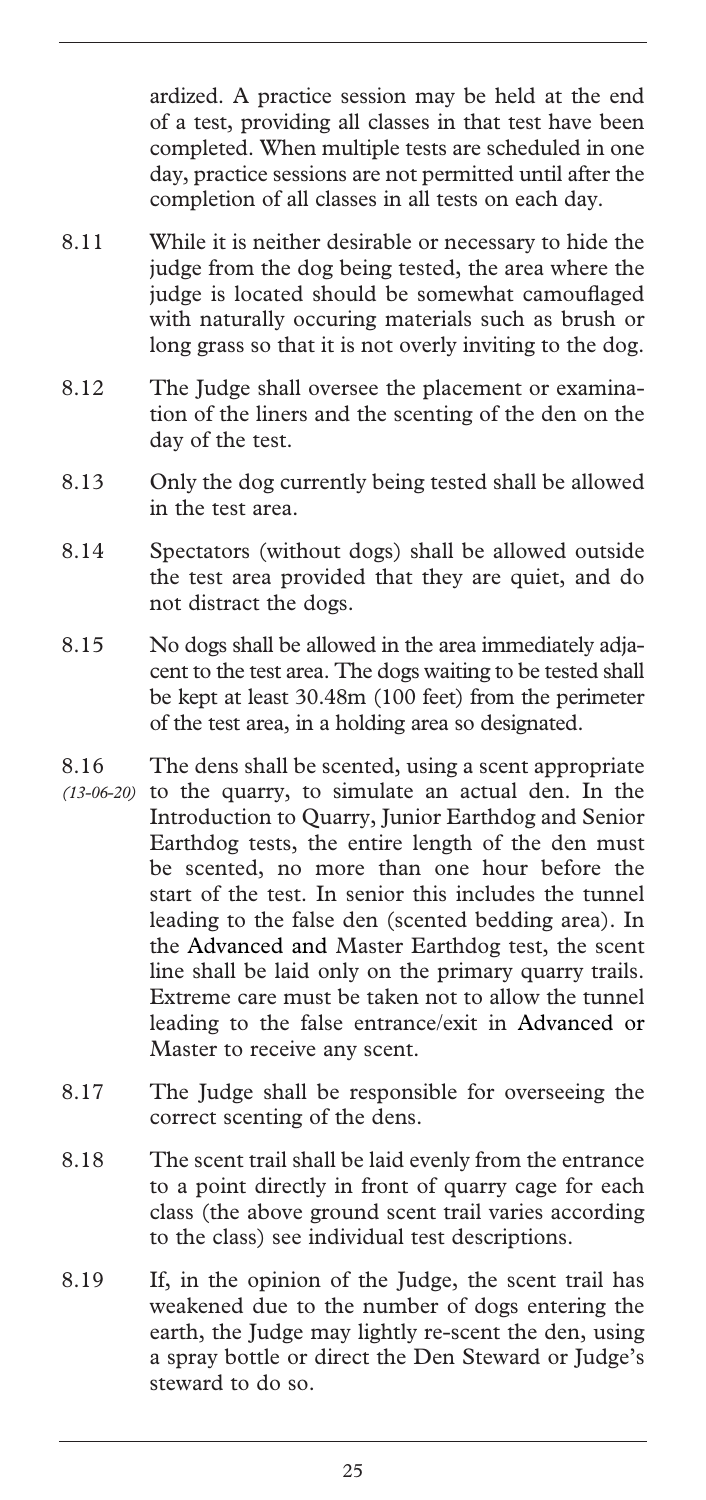8.20 Care should be taken by those actually scenting the earth to lay the scent trail in a manner consistent with real life conditions.

## *9 QUARRY REQUIREMENTS & CARE*

- 9.1 The quarry shall be one of the following:
	- $(a)$  2 rats
	- (b) One fur ranch mink
	- (c) 2 gerbils
- 9.2 The care of the quarry is paramount, the Judge is responsible for the quarry's welfare throughout the test and it is fully expected that the quarry will be treated in a humane and caring fashion throughout its natural life.
- 9.3 In all tests the quarry will be securely caged at all times with sufficient freedom of movement for comfort. At no time should the caged quarry come into direct contact with the dog.
- 9.4 The caged quarry will be placed in the den just before the beginning of the test. The den will then be securely covered to prevent the dog from scenting the quarry from above.
- 9.5 The section of the den containing the caged quarry shall be separated from the section of the den accessible to the dog by three 2.5 cm (one inch) dowels equally-spaced in front of the cage. The dowels should be fixed so that they will rotate. The dowel assembly must permit replacement of the dowels during the course of a test without undue delay. All three dowels may be made of wood or no more than two of the three may be PVC (at least one dowel must be made of wood). The use of materials other than wood or PVC is not permitted.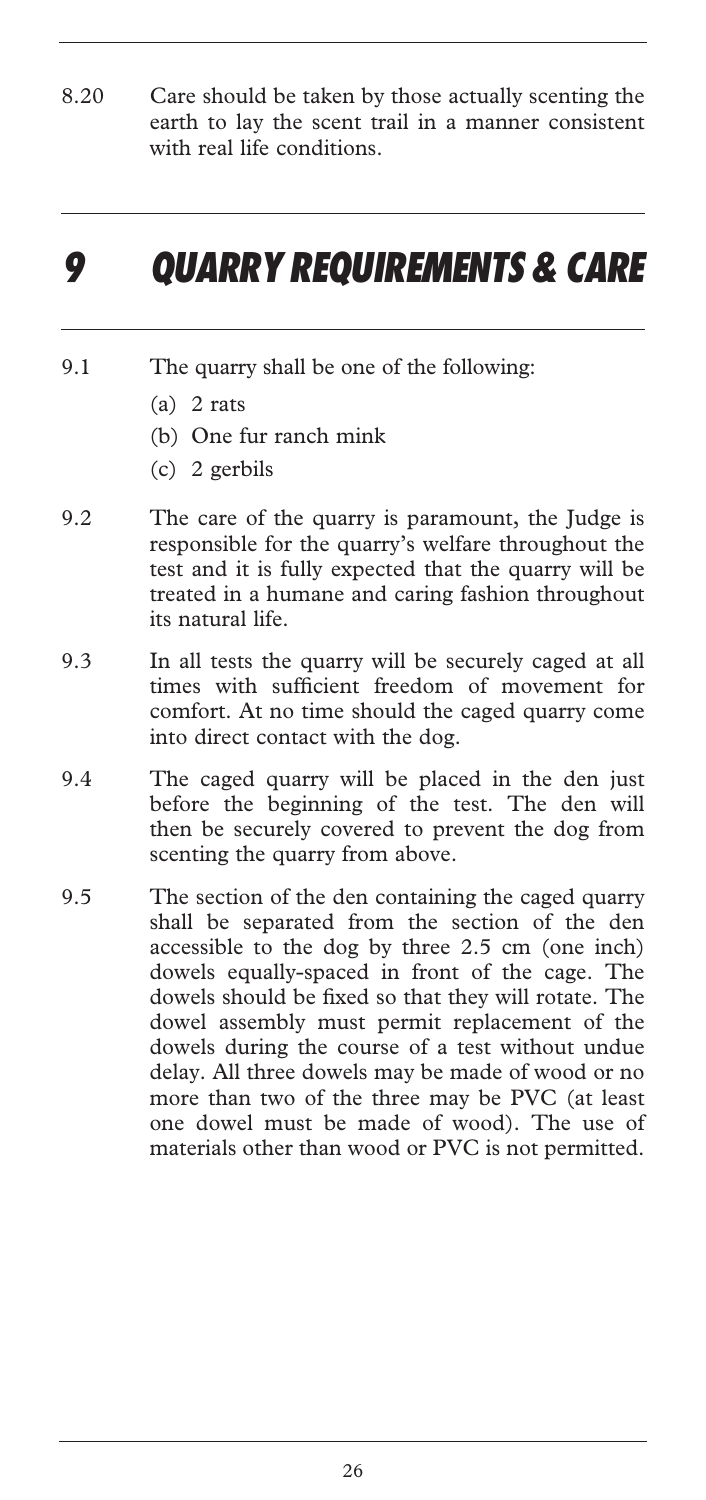## *10 TESTS & QUALIFYING PERFORMANCES*

#### **10.1 General**

#### 10.1.1 Qualifying Score - General

The Judge's certification of a qualifying performance for any dog constitutes certification to the CKC that the dog on this occasion has shown abilities in accordance with no less than the minimum requirements. A qualifying score must never be awarded to a dog which has not exhibited abilities that meet the minimum requirements.

- 10.1.2 Definition of Work
	- (a) The work must begin, and for the most part continue, at a point within 30.48cm (1 foot) from the quarry. Once the dog begins working the quarry, it must work continuously for the required length of time. Work shall be defined as barking, growling, digging, or any other form of activity which, in the Judges opinion, indicates the dog's keen interest in the quarry;
	- (b) A change from one form of work to another shall not be considered as a break. Lunging and clearing dirt shall be considered work, as long as the dog stays with the quarry. Intense staring and/or sniffing the quarry should not be considered working;

#### **10.2 Introduction to Quarry Test**

- (a) This test is a simple instinct test requiring no training or previous exposure to earthwork. No titles are earned and it is not a prerequisite for advanced tests.
- (b) Young dogs, dogs with no previous working experience, and novice handlers are encouraged to enter.
- (c) Dogs who have completed their requirements for a Junior Earthdog title or higher title are no longer eligible to enter Introduction to Quarry.
- (d) Inasmuch as it may be the first den experience for some dogs, the Judge and the handler shall do their utmost to assure that it is a positive experience for the dog.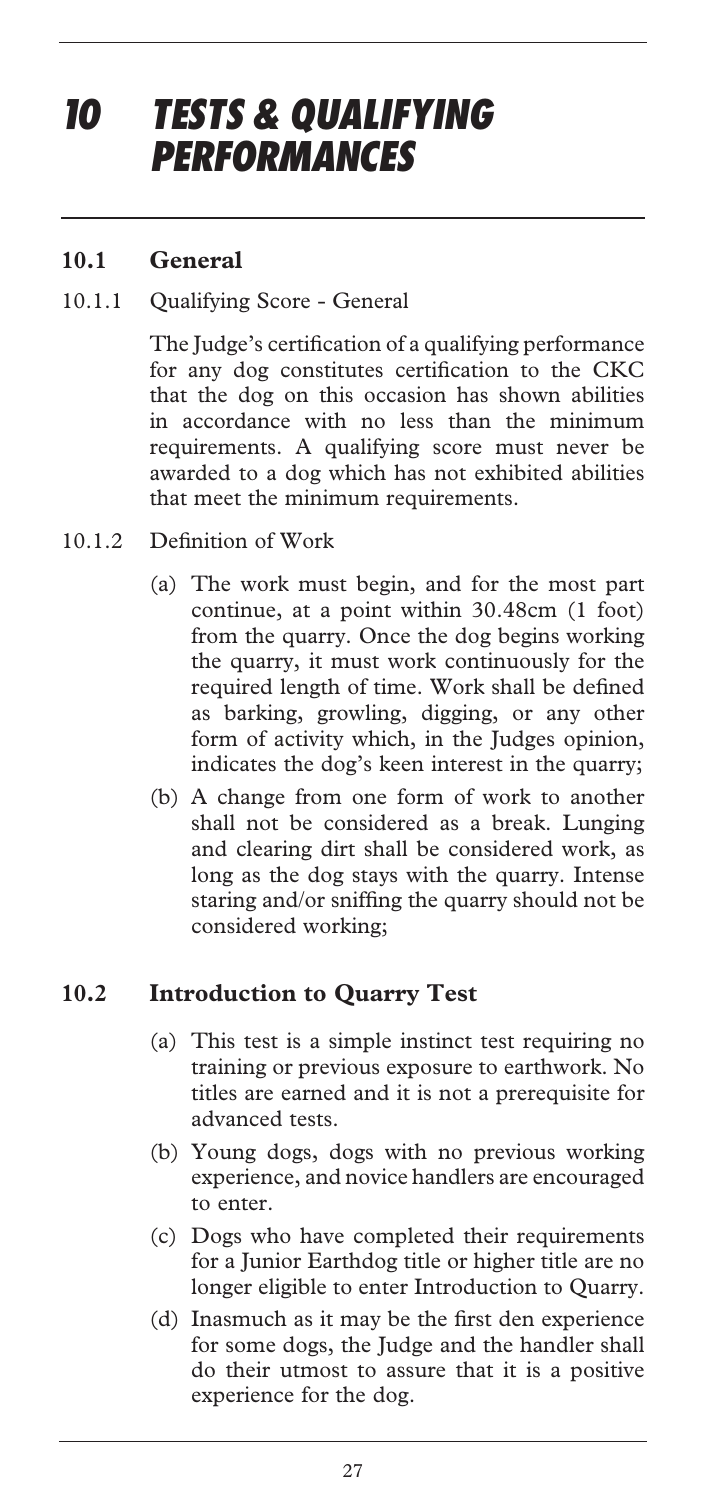- (e) The Judge shall be allowed to use discretion in encouraging the dog by scratching or moving the quarry cage, or some other method felt necessary to get a true reaction from the dog.
- (f) The Judge must make sure that each handler understands the test requirements before starting the dog.
- 10.2.1 Den Design (see figure 1) (Introduction to Quarry)



- 
- (a) The den for the test shall be the standard liners approximately 22.86cm (9 inches) by 22.86cm (9 inches), set so as to provide a tunnel approximately 3.05m (10 feet) in length, with one 90 degree turn.
- (b) A scent line shall be laid in a straight line starting at a point that is directly in front of the den and approximately 3 metres (10 feet) from the den entrance and ending at the entrance to the tunnel.
- (c) A scent line shall be laid along the bottom of the tunnel from the entrance to a point directly in front of the quarry
- (d) The entrance to the tunnel shall be unobstructed and inviting with a slope into the tunnel of no more than 45 degrees.
- (e) The handler shall release the dog from a point directly in front of the den, approximately 3.05m (10 feet) from the entrance.
- (f) The Judge and Steward shall attempt to provide as little distraction as possible.
- 10.2.2 Qualifying Performance (Introduction to Quarry)
	- (a) The dog shall be brought to the test area entrance on a solid  $1.22 - 1.83$  metre  $(4 - 6)$ foot) lead. The handler may carry the dog to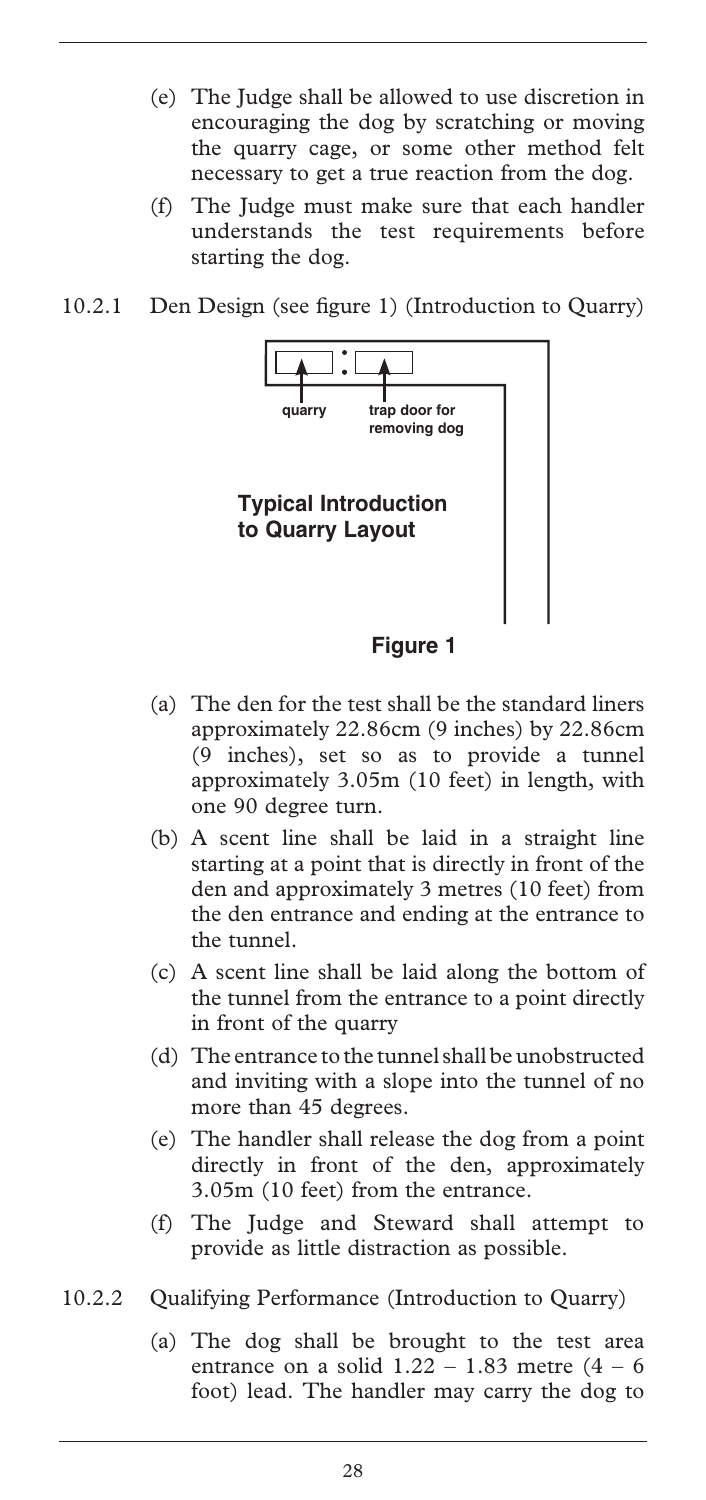the release point or may walk the dog on lead to the release point, but the dog may not pass the release point prior to the start of the test. The handler may encourage the dog up to this point. At the release point, the handler must remove the dog's collar and lead.

NOTE: Pinch or prong collars are not permitted.

- (b) Chain and flexi leads are not permitted.
- (c) The Judge shall direct the handler to give the dog one command and to release the dog. The handler shall release the dog from ground level or from a point no higher than waist level.
- (d) Throwing the dog in the direction of the den entrance shall not be permitted, and shall cause the dog to fail.
- (e) The handler may give one short command. After release, the dog must be given time to find the entrance on his own, but if the dog is unsure, the handler may choose to walk up to the den entrance to the side of the scent trail, and encourage the dog (e.g. by voice encouragement, tapping the den). This action shall not cause the dog to fail. However, the handler may not encourage the dog physically by picking it up or touching it. Non-productive activity or actions by the dog should not be permitted. The dog should be actively searching and the handler and/or judge working to encourage the dog to explore his instincts. The use of food or treats to lure the dog through the tunnel is not permitted. The time shall start when the dog enters the earth. Once the dog has entered the den, the handler must remain silent and still in order to incur no penalty.
- (f) The dog may exit and re-enter the earth during the time allowed, provided it has not started working the quarry. The dog shall not qualify if it requires over 2 minutes to reach the quarry and commence working.
- (g) Once the dog begins working the quarry (see 10.1.2), the Judge shall begin timing the working time, and shall continue timing until the dog quits or the time limit is reached. The dog must work continuously for 30 seconds, with no encouragement, to qualify.
- (h) If, in the Judge's opinion, the dog is not reacting to the presence of the quarry, the Judge may attempt to interest the dog with no penalty to the dog. This may include tapping or scratching the cage, but should cease as soon as the dog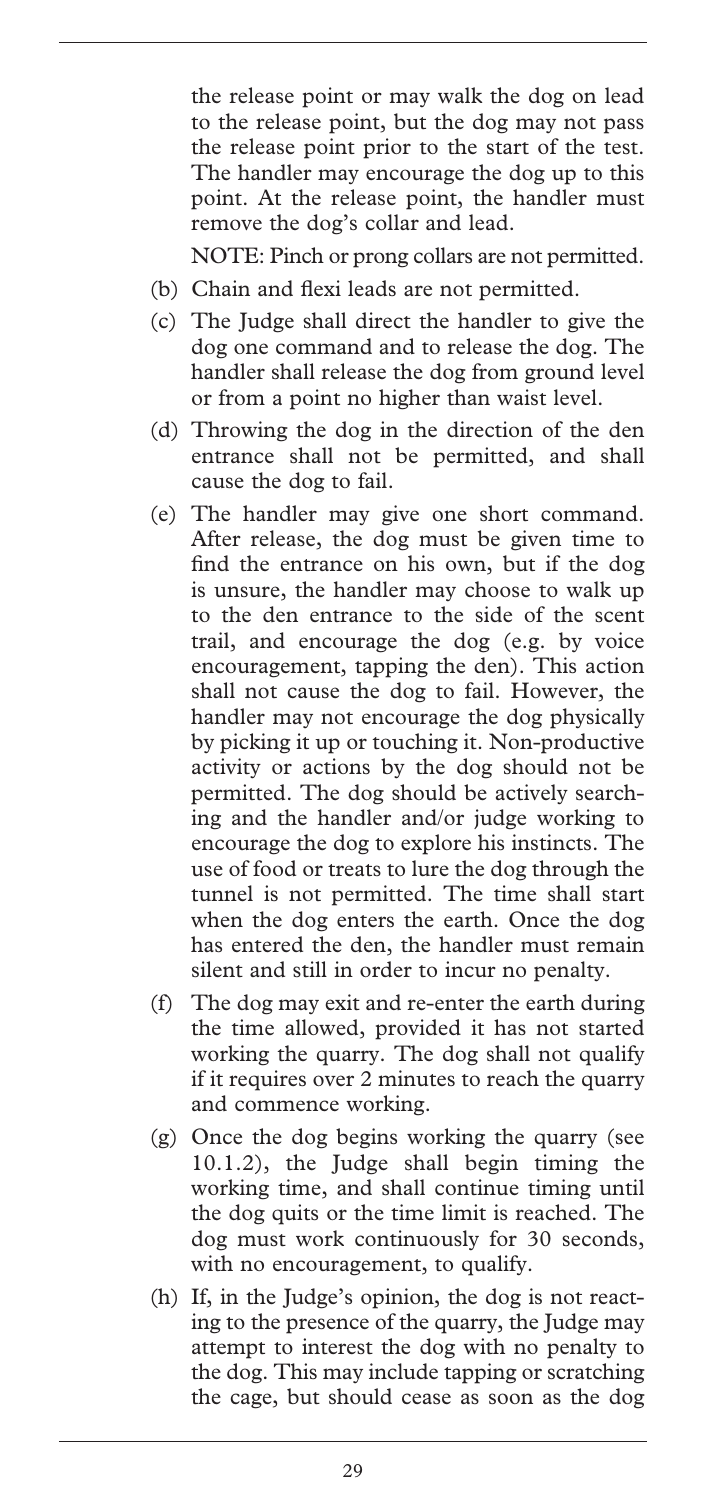begins working. Since the test is designed for dogs with little or no experience, mild encouragement by the Judge shall not cause a failure.

- (i) Dogs, which reach the quarry within two minutes and work continuously for 30 seconds, shall pass.
- (j) At the completion of the test, the Judge shall announce the names of those dogs, which have passed. The test-giving club may award prizes or trophies to the dogs passing.

#### **10.3 Junior Earthdog Test**

The evaluation of a dog's ability can never be precise. However the primary purpose of the earthdog is to go to ground in pursuit of predatory quarry either bolt or draw the quarry, or alert the hunter where to dig by holding and baying the quarry in one location. Whether the dog is successful in its primary purpose is determined by its possession of a unique set of natural abilities. This test is designed to help evaluate these natural abilities. The test shall consist of two parts:

- (a) The approach to the quarry
- (b) Working the quarry

In order to qualify, a dog must pass both parts of the test.

10.3.1 Den Design (see figure 2) (Junior Earthdog Test)



#### The den for the Junior Earthdog Test shall be constructed using the standard liners approximately 22.86 cm (9 inches) by 22.86 cm (9 inches), set in such a manner as to provide a tunnel approximately 9.14 m (30 feet) in length, with three 90 degree turns;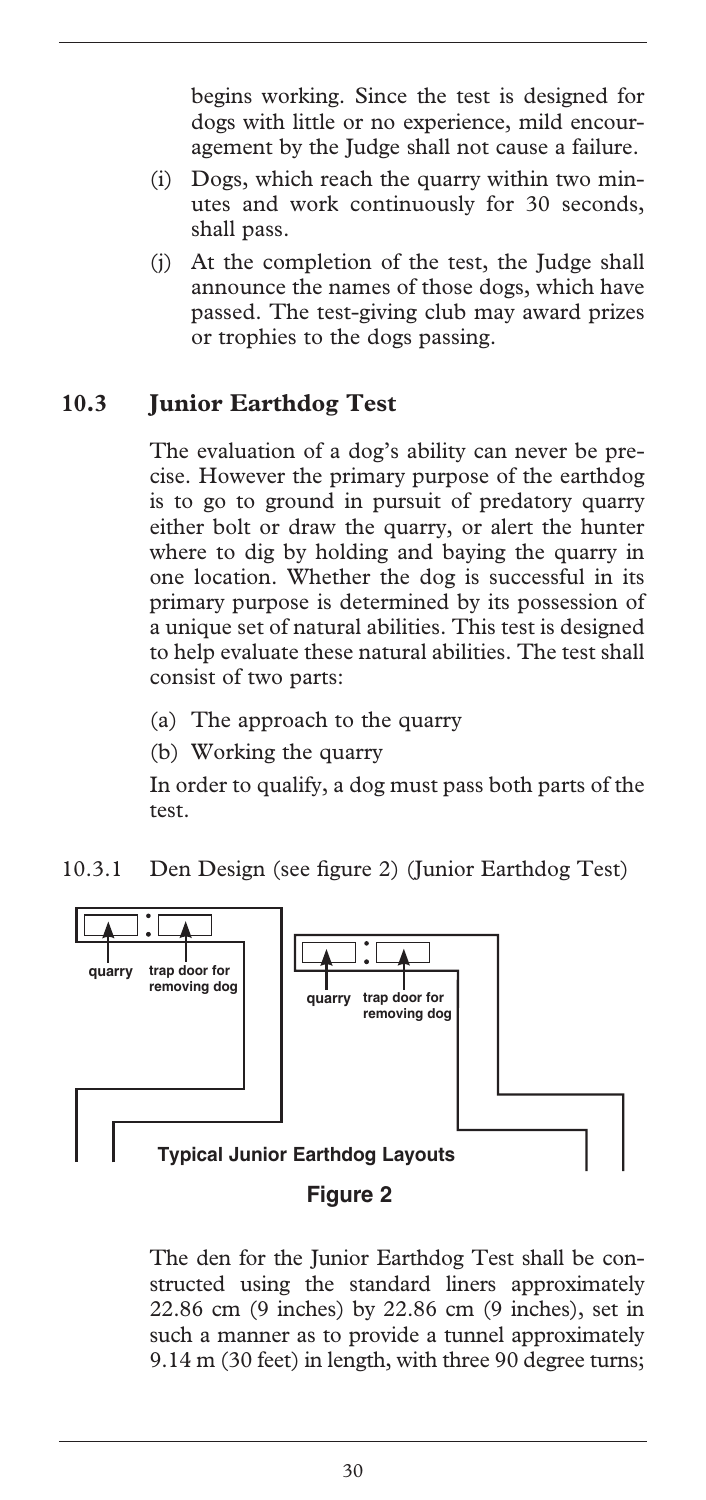- (a) The tunnel shall have an entrance at one end, and a quarry area at the other end, which shall provide the Judge a view of the dog during the working portion of the test.
- (b) The dogs should be removed from the den by way of an exit provided at the quarry end of the den.
- (c) A scent line shall be laid in a straight line starting at a point that is directly in front of the den and approximately 3 metres (10 feet) from the den entrance and ending at the entrance to the tunnel.
- (d) A scent line shall be laid along the bottom of the tunnel from the entrance to a point directly in front of thequarry.
- (e) The entrance to the tunnel shall be unobstructed and inviting with a slope into the tunnel of no more than 45 degrees.
- 10.3.2 Qualifying Performance (Junior Earthdog Test)
	- (a) The dog shall be brought to the test area entrance on a solid  $1.22 - 1.83$  metre  $(4 - 6)$ foot) lead. When told to do so by the Den Steward, the handler shall take the dog into the test area and stand at the designated release point, a point directly in front of the den entrance at a distance of approximately 3.05m (10 feet). The handler may carry the dog to the release point or may walk the dog on lead to the release point, but the dog may not pass the release point prior to the start of the test. The handler may encourage the dog up to this point.

NOTE: Pinch or prong collars are not permitted.

- (b) Chain and flexi leads are not permitted
- (c) The handler shall remove all leads, collars, harnesses, etc. Upon instructions from the Judge, the handler shall release the dog from ground level or from a point no higher than waist level. Throwing the dog in the direction of the den entrance shall not be permitted, and shall cause the dog to fail.
- (d) The handler may, at the time of release, give the dog one short command with no penalty. After releasing the dog, the handler shall quietly stand at the release point, with no further command or signal and shall not move, until instructed by the Judge. Further actions on the part of the handler during the time the dog is being tested could result in failure.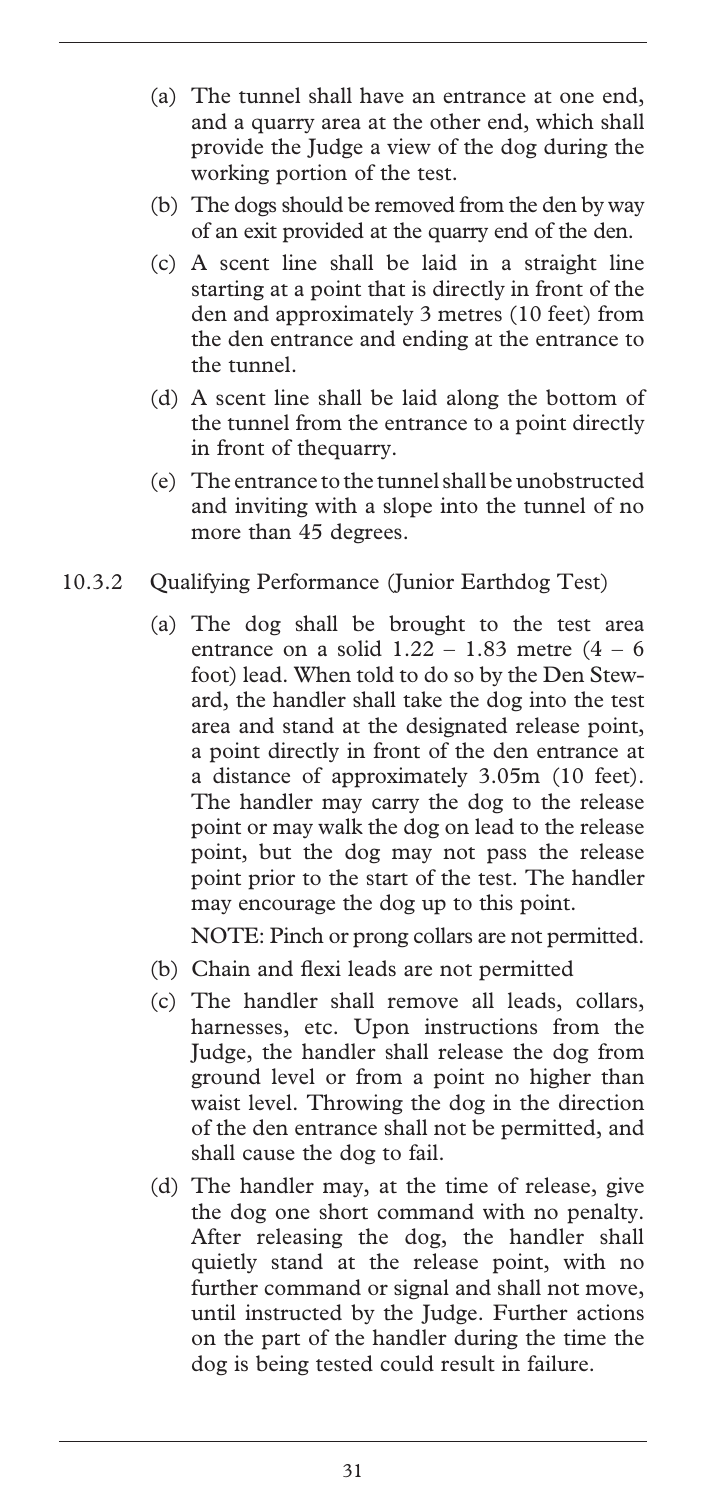- (e) The timing of the dog shall start when the dog is released by the handler. The dog has 45 seconds to reach the quarry. It may enter and leave the den without penalty, but must reach the quarry within the 45 second time limit. Dogs reaching the quarry within the 45 second time limit, which have not received any encouragement from the handler, shall pass this portion of the test.
- (f) Once the dog has reached the quarry it must remain with the quarry until the test is completed. If the dog leaves the quarry during the 'working the quarry' part of the test, the dog will fail this part of the test. The Judge shall allow the dog 30 seconds from the time it reaches the quarry to begin working. If the dog fails to begin working within 30 seconds, the dog shall fail this portion of the test.
- (g) Once the dog begins working the quarry, it must work continuously for 60 seconds (see 10.1.2.)
- (h) The Judge shall make no attempt to encourage the dog to work, or to continue to work. Dogs which work the quarry continuously for 60 seconds shall pass this portion of the test.
- (i) Upon completion of the test, the Judge shall allow the handler to retrieve the dog from the earth. The dog should be removed by way of the top opening at the quarry end of the earth. The dog shall be removed from the test area as soon as possible, and not be allowed to investigate the test area.
- (j) The Judge shall mark the judging form with the time, indicating whether the dog passed or failed and may make written comments as provided on the form. The completed Judging forms shall be held by the Judge and collected only by the Test Secretary.
- (k) At the completion of the test, the Judge shall announce the names of the dogs which have qualified. The test-giving club may award prizes or trophies to the qualifying dogs.

#### **10.4 Senior Earthdog Test**

This test is designed to present the more experienced hunter with a more realistic den situation. In the wild, few natural earths are single tunnels: they are complex, multiple entrance designs. The dog must be able to not only locate the quarry within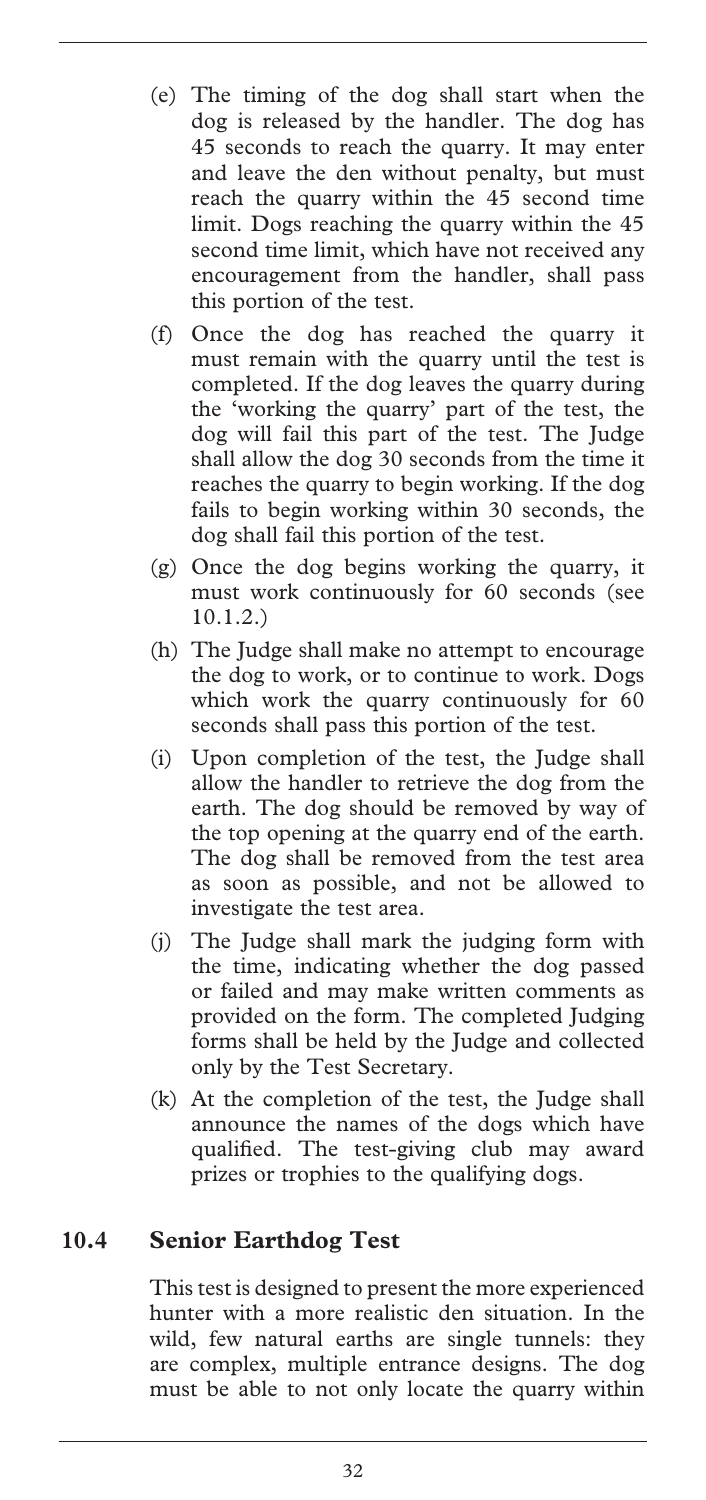a complex earth but should also be willing to leave the earth if the quarry has bolted. To be eligible for the Senior Earthdog Test, a dog must have completed the requirements for the CKC Junior Earthdog Title.

The Senior test shall consist of three parts:

- (a) The approach to the quarry
- (b) Working the quarry
- (c) Leaving the den on command
- 10.4.1 Den Design (see figures 3 and 4) (Senior Earthdog Test)



(a) The den shall be constructed using the standard liners approximately 22.86cm (9 inches) by 22.86cm (9 inches). The liners shall be set in such a manner as to provide a tunnel accessible from two entrances.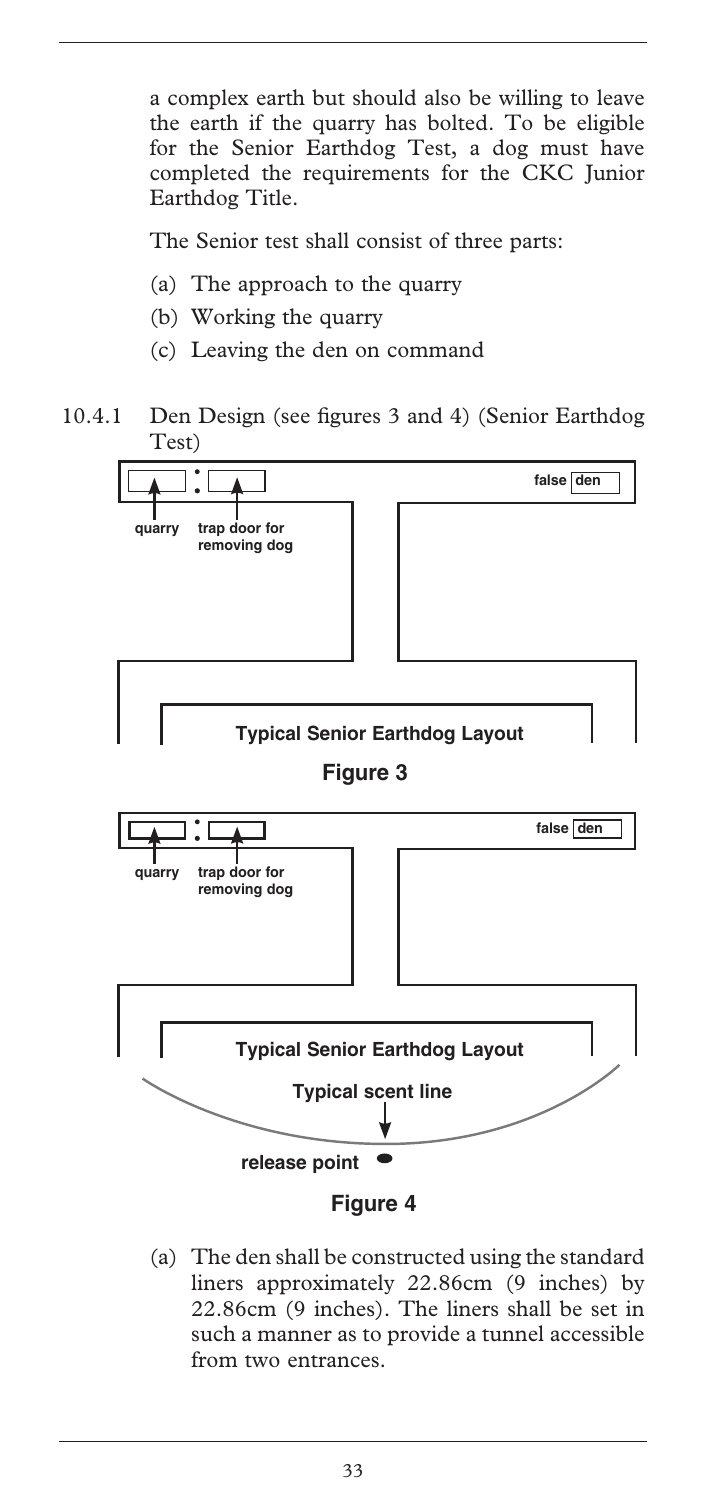- (b) The main tunnel is 9.14m (30 feet) in length from either entrance to the quarry, with three 90 degree turns and a false den.
- (c) The false den shall be a side tunnel with no exit, approximately 1.2 m (4 feet) in length, with a 30.5 cm X 20.3 cm (12 X 8 inch) door located at the top, not less more than 7.6 cm (3 inches) from the end of the tunnel.
- (d) Directly beneath the door shall be a pile of bedding material, i.e. straw, dry grass, heavily scented to simulate the litter/bedding area found in most natural dens.
- (e) The entrances to the main tunnel shall be banked by a mound of dirt at least 10.16 cm (4 inches) higher than the top of the liner, thus providing a steep entrance to the den of at least a 45 degree incline into the earth with a flat area of approximately 22.8cm (9 inches) by 22.8cm (9 inches) immediately in front of the liner entrance (see diagram).



- (f) The dirt mound may be camouflaged by natural cover, provided the cover does not restrict entrance to the earth.
- (g) The entrance to the earth should not be visible from a "dog's eye" view at the point of release.
- (h) The dog will be released from a point that is midway between both entrances and approximately 6.10m (20 feet) from either entrance.
- (i) A scent line will be laid in an arc joining both entrances so that the scent line passes approximately 1.52m (5 feet) in front of the release point (see figure 4).
- 10.4.2 Qualifying Performance (Senior Earthdog Test)
	- (a) The dog shall be brought to the test area entrance on a solid  $1.2 - 1.8$  metre  $(4 - 6$  foot) lead. when told to do so by the Den Steward,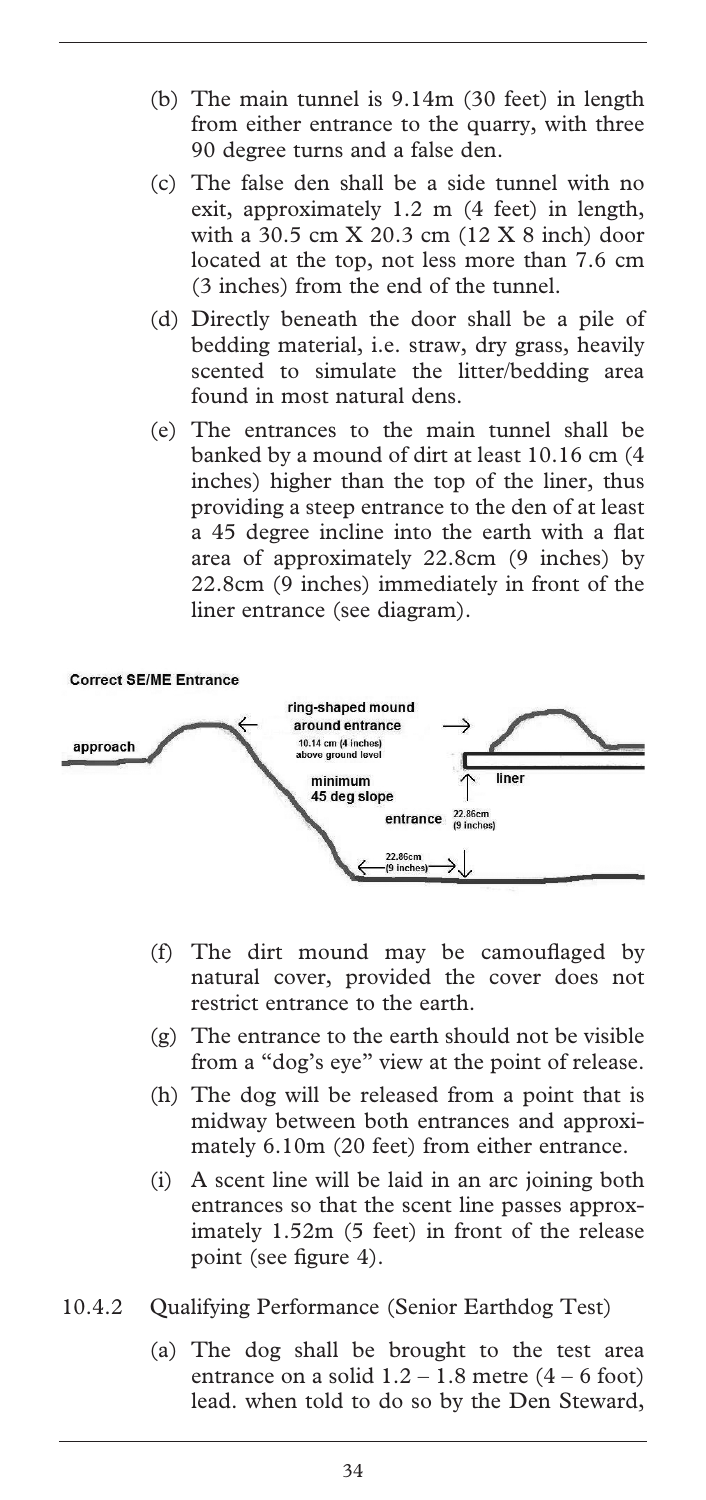the handler shall take the dog into the test area and stand at the designated release point. The handler may carry the dog to the release point or may walk the dog on lead to the release point, but the dog may not pass the release point prior to the start of the test. The handler may encourage the dog up to this point.

NOTE: Pinch or prong collars are not permitted.

- (b) Chain and flexi leads are not permitted.
- (c) The handler shall remove all leads, collars, harnesses, etc. Upon instructions from the Judge, the handler shall release the dog from ground level or from a point no higher than waist level.
- (e) Throwing the dog in the direction of the den entrance shall not be permitted, and shall cause the dog to fail. The handler may, at the time of release, give the dog one short command with no penalty. After releasing the dog, the handler shall quietly stand and shall not move, until instructed by the Judge.
- (d) Timing of the dog for the approach portion of the test shall start when the dog is released by the handler. The dog has 90 seconds from the time of release to reach the quarry, provided that it is continuously searching during that time.
- (f) The dog may enter and leave the den, provided it has not reached the quarry. The dog may enter by either entrance. A dog which false marks by working (see 10.1) in the false den area for more than 15 seconds cannot pass.
- (g) Once the dog has reached the quarry, it must remain with the quarry until the working portion of the test is completed. Should the dog leave the quarry area during the test it shall fail.
- (h) The Judge shall allow the dog 15 seconds from the time it reaches the quarry to begin working. If the dog fails to begin working within 15 seconds the dog shall not qualify.
- (i) Once the dog has started to work, it must work the quarry for 90 seconds continuously (see 10.1.2.). The Judge shall make no attempt to encourage the dog to work. Dogs that work for less than 90 seconds shall not pass.
- (j) Once the dog has completed the working portion of the test, the Judge shall seal his viewing area (the area immediately over the dog), remove the quarry and replace the lid over the quarry area and have the caged quarry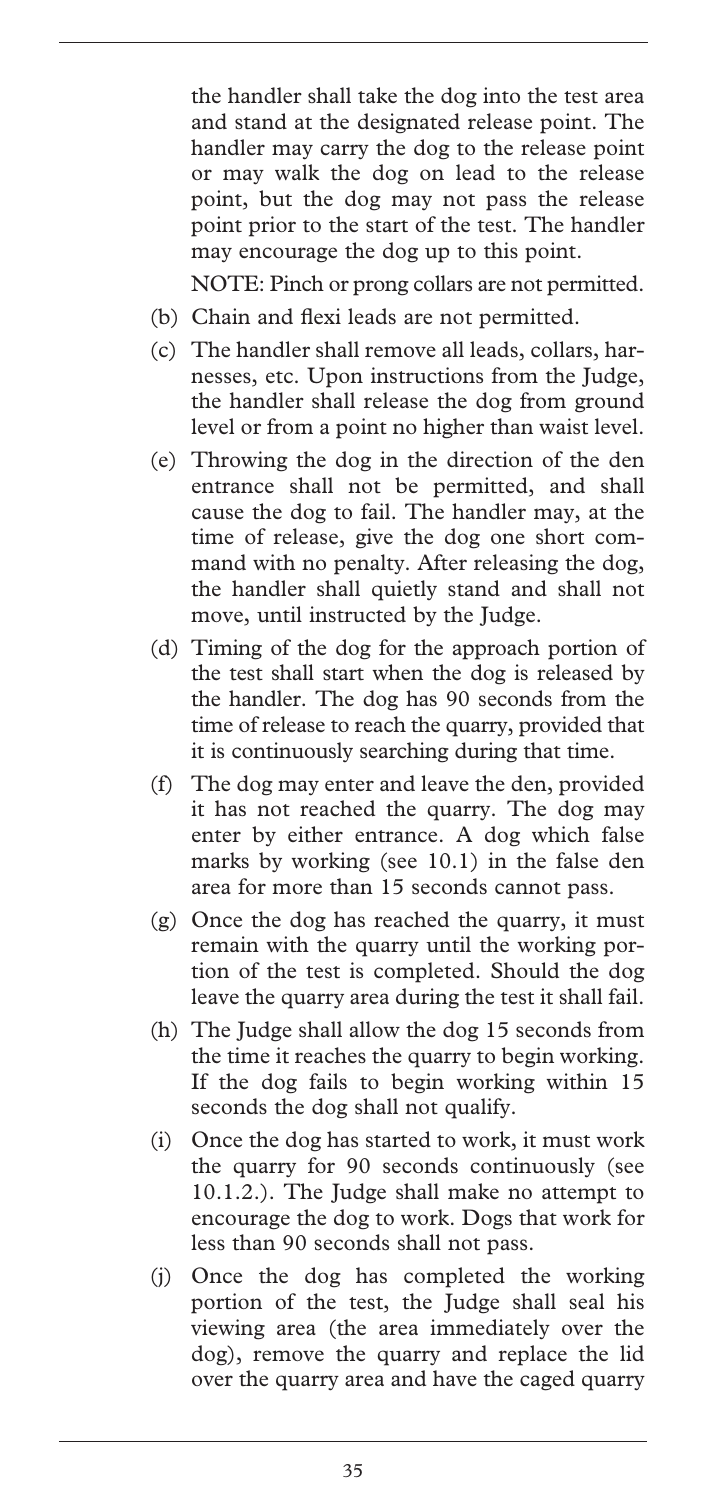removed a sufficient distances so as not to be a distraction. The Judge shall then instruct the handler to recall the dog. The handler may go to either entrance of the den to call the dog, and may use a whistle. No bait, hides, noisemakers or toys may be used to recall the dog from the den.

- (k) The handler is permitted to reach into the entrance of the den to retrieve the dog. The handler may leave the den entrance to retrieve the dog (if it exits from the other entrance) Dogs which exit the den and are retrieved by the handler within 90 seconds from the recall shall pass this portion of the test. Dogs which take longer than 90 seconds to exit the den shall not pass.
- (l) The dog shall be removed from the test area as soon as possible, and shall not be allowed to investigate the test area. Dogs must pass all three parts of the test in order to qualify.
- (m) The Judge shall mark the judging form to indicate pass or fail, and may make written comments as provided on the form. The completed judging forms shall be held by the Judges and collected only by the Test Secretary.
- (n) At the completion of the test, the Judge shall announce the names of those dogs which have qualified. The test-giving club may award prizes or trophies to the dogs that have qualified.

#### **10.5 Master Earthdog Test**

This test is designed to come as close as possible to a natural hunting situation. On a natural hunt, the dog is expected to demonstrate team work with its handler by locating and indicating the presence of active dens. Entering on command, locating the quarry within the den and staying with the quarry until it bolts or is dug to. The dog should also demonstrate the willingness to work with another dog in the field and the ability to honour another dog's work.

10.5.1 To be eligible for the Master Earthdog Test a dog must have completed the requirements for the CKC Senior Earthdog Title.

> NOTE: The requirement for a dog to be able to work cooperatively as part of a randomly drawn brace places a large degree of responsibility on the handler in determining if their dog is ready or temperamentally suited for this class.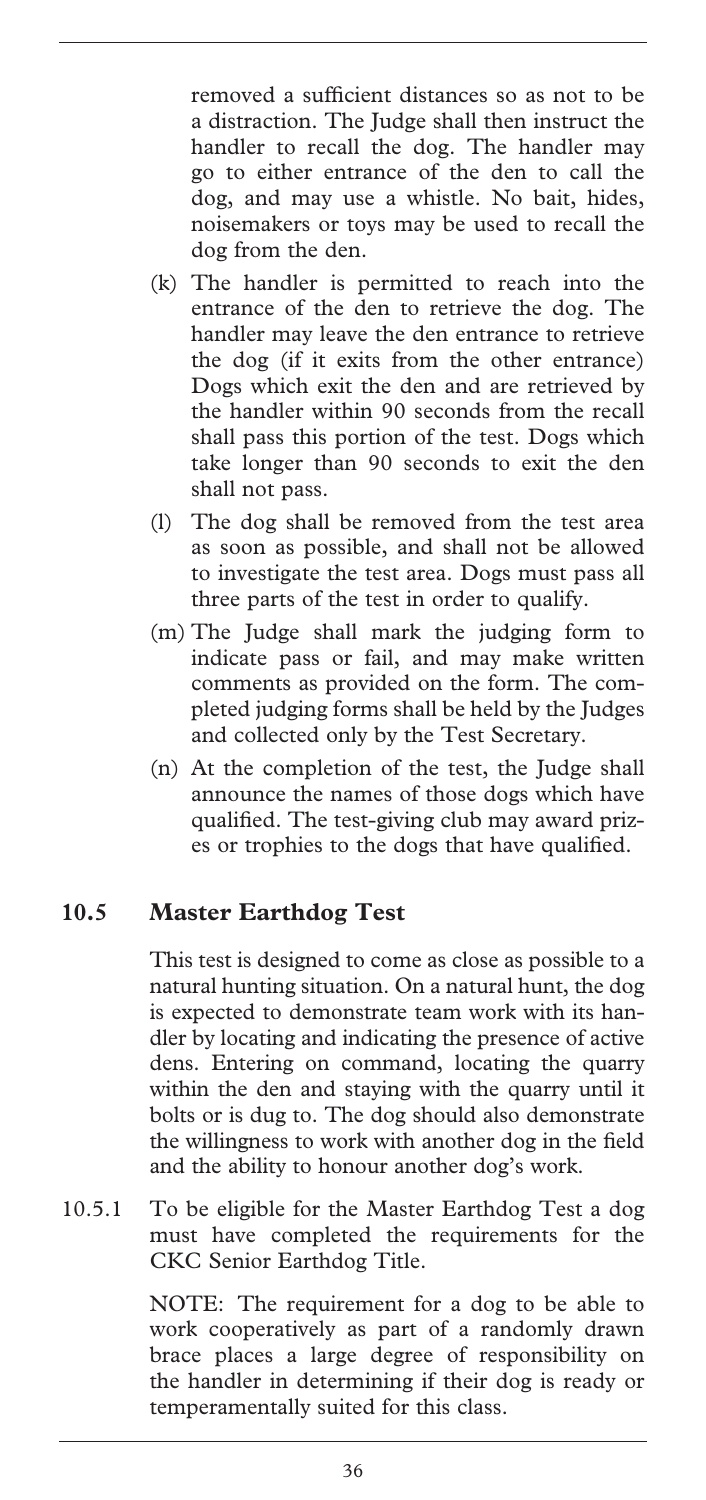

10.5.2 Den Design (see figures 5 and 6) (Master Earthdog Test)



**Figure 6**

- NOTE: The roller obstacle may only be placed in the section of the tunnel that has access to thefalse exit - as shown in figure 5
	- (a) The test area for the Master Test shall include an approach to the den through a natural setting of 90 m (100 yards) to 270 m (300 yards).
	- (b) The den entrances shall be constructed in the same manner as the Senior entrances, shall not be readily visible and shall be blocked with a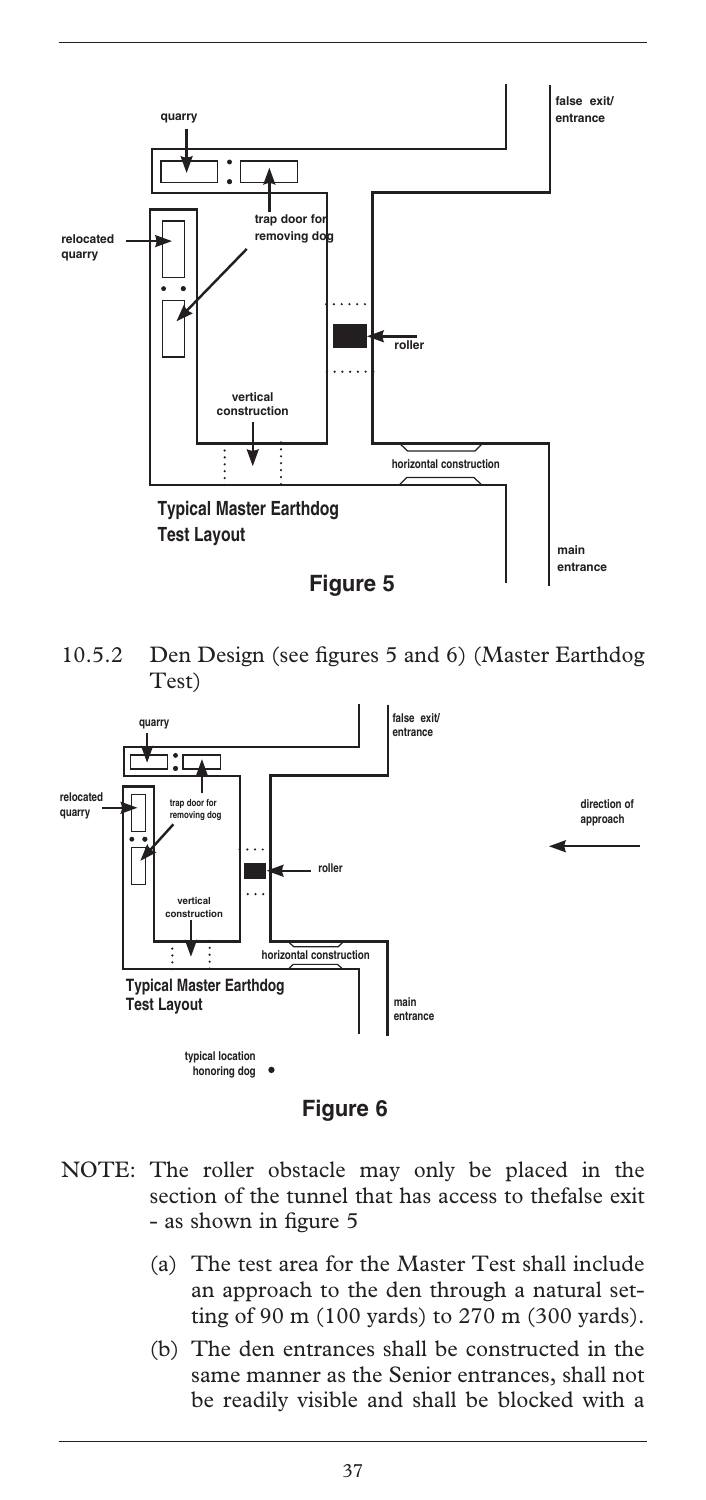removable obstruction; this obstruction should be such that it permits free movement of air for purposes of the dog scenting the quarry, but should be sturdy enough to prevent the dogs from entering the den.

- (c) A scent line of approximately 6.1 m (20 feet) shall lead to the main entrance.
- (d) There is no false den in the Master test, instead there are two quarry ends as shown in the diagram (see figure 5). The den shall be constructed using the standard liners approximately 22.8 cm (9 inches) by 22.8 cm (9 inches). The distance from the main entrance to the first quarry location is 9.1 m (30 feet) in length and includes three rightangle turns and two obstacles – this is referred to as the main tunnel. The tunnel to the relocated quarry is 3 m (10 feet) in length from its juncture with the main tunnel and includes one obstacle and at least one right-angle turn. The distance from the main entrance to the second quarry location shall be no less than 6.1 m (20 feet) and no more than 9.1 m (30 feet). The distance from the first quarry location to the second quarry location shall be no less than 6.1 m (20 feet) and no more than 9.1 m (30 feet). The false exit shall be a side tunnel at least 2.2 m (7 feet) and no more than 3 m (10 feet) in length from its juncture with the main tunnel, with one right-angle turn. The location of obstacles in the tunnel shall ensure that a dog does not have to reverse over the obstruction obstacle while working the den.
- (e) A twist-in type ground tie-out stake with a two foot chain will be located approximately 3.05m (10 feet) from the main entrance.
- (f) A short (approximately 1.2 m (4 feet) dead end tunnel shall be located along the approach line at least 30.4 m (100 feet) from the den area and shall be set in the ground, with the top surface being well covered. The entrance should be readily visible to the dogs, the tunnel shall not be scented. If desired, the judge may add randomly directed scent lines to the approach field by using rat scent or scattering used quarry bedding. These lines should not lead to the unscented den or to the occupied den. Neither the dog's reaction to these scentlines nor his failure to notice them shall be grounds for failure for that reason alone.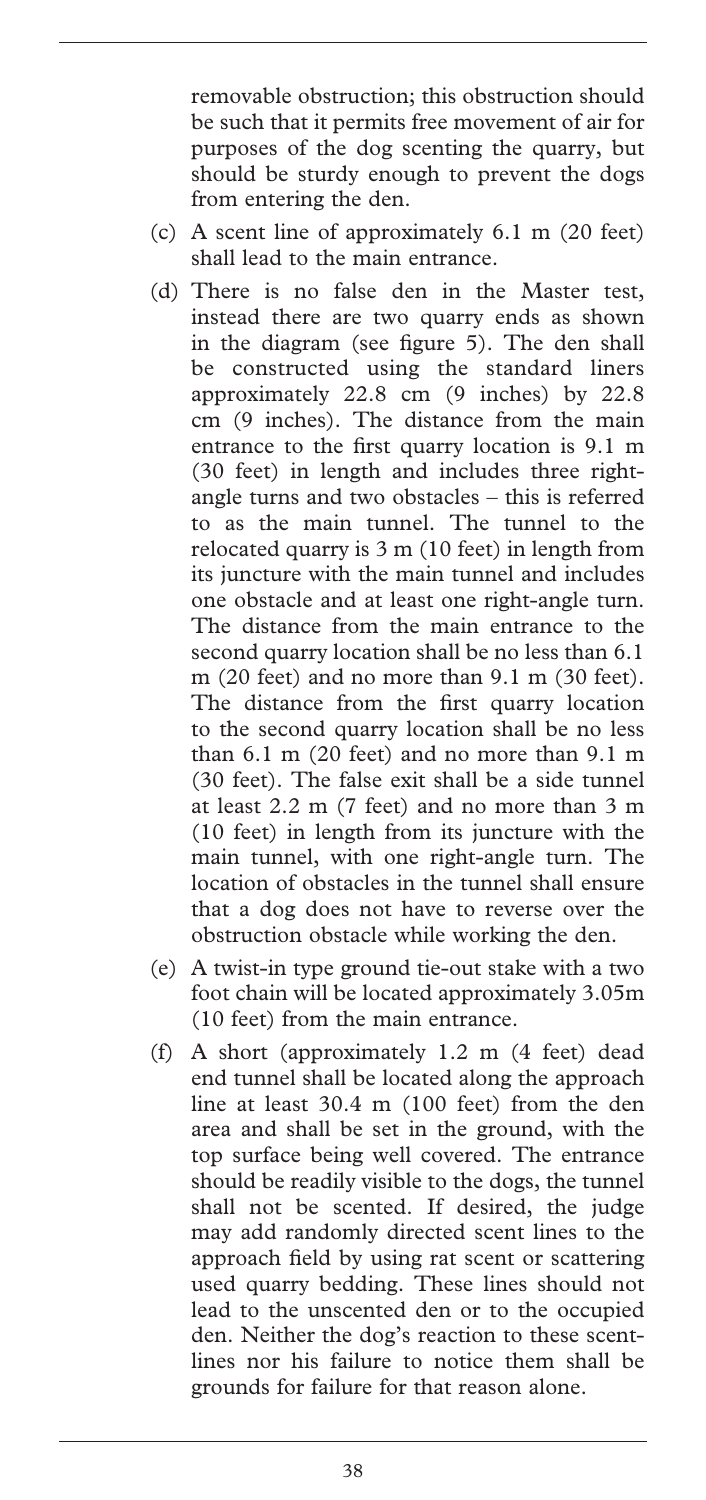- (g) There shall be three obstacles in the tunnel none of which shall be placed within 1.52m (5 feet) of the entrance, or the quarry. The obstacles shall consist of:
	- (i) A horizontal construction consisting of boards, approximately 3.81 cm (1.5 inches) wide, and 45.72cm (18 inches) long, placed opposite each other to narrow the tunnel width to approximately 15.24 cm (6 inches). The ends of the boards should be beveled or rounded.
	- (ii) A vertical constriction consisting of a board, approximately 5.08cm (2 inches) wide, and 45.72cm (18 inches) long, placed inside the roof of the liner to lower the height to 17.78cm (7 inches). The ends of the board should be beveled or rounded.
	- (iii) An obstruction The obstruction should be a 15.24cm (6 inch) diameter PVC pipe, placed crosswise in the tunnel, and loosely mounted on a one inch dowel so that it is movable (it should move approximately 6.35cm (2 1/2 inches) each way). The portion of the liner above the obstruction (22.86 cm (9 inches) on each side of the pipe's centre line, for a total of 45.72cm (18 inches)) is elevated 15.24cm (6 inches) over the main liner, and naturally covered or otherwise camouflaged.
- (h) The quarry cage is located in the main den entrance approximately 30.5 cm (12 inches) behind the grate obstruction. Once both dogs have marked or had the opportunity to mark the entrance, the owners must be advised to remove their dogs to a safe distance and should prevent their dogs from observing the relocation of the quarry to the first working end. The same initial quarry location will be used for each dog to ensure that the obstacle negotiation will be consistent. The quarry locations and working ends of the tunnels must be well covered to discourage investigation by the dogs during the approach.
- 10.5.3 Qualifying Performance (Master Earthdog Test)
	- (a) Dogs are worked two at a time in braces. The braces shall be drawn at random. Whenever possible dogs owned by the same person shall not be drawn to be worked together. In the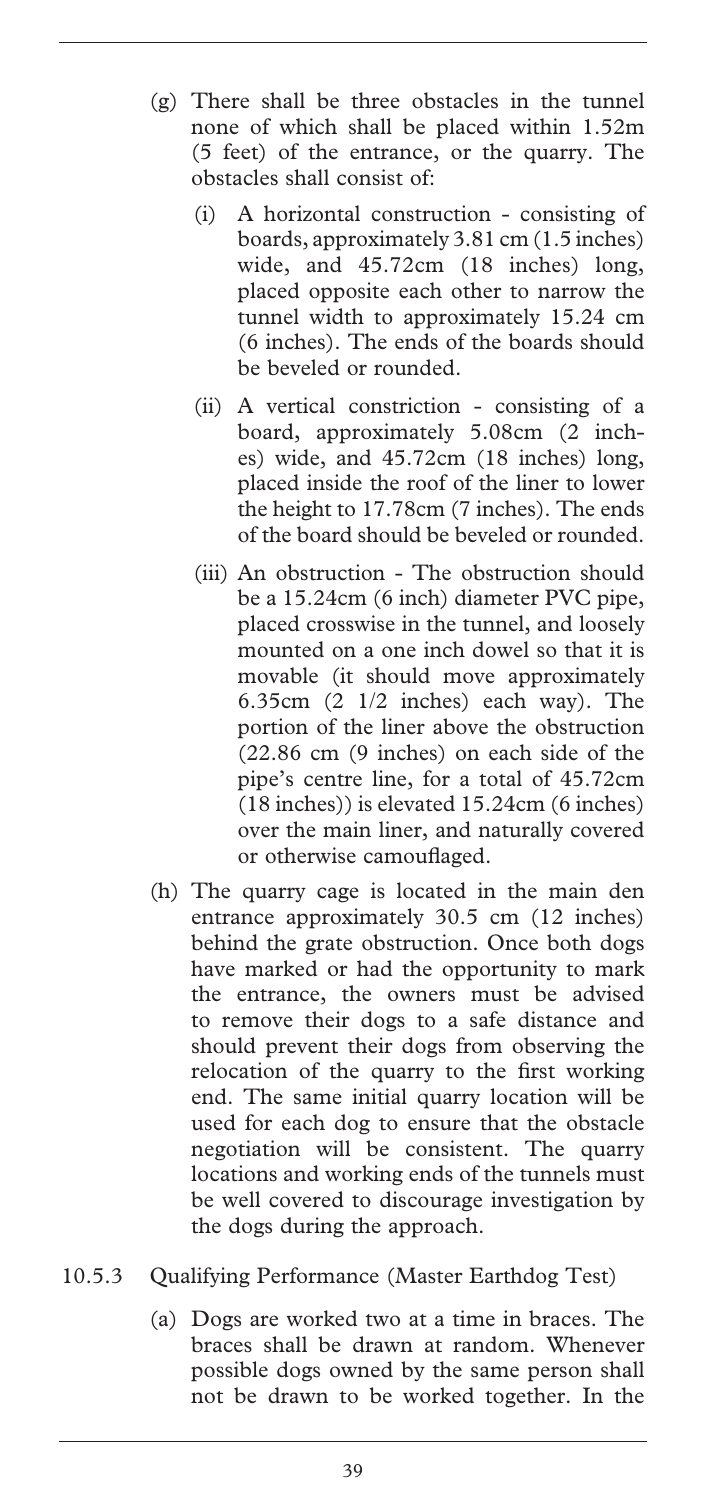case of an odd number of entries, these dogs will run with a by-dog at the end of the test.

- (b) Handlers are positioned with the Judge and proceed in the direction of the scent line from a release point approximately 90 m (100 yards) to 270 m (300 yards) from the real den entrance. Then handlers shall remove their dog's leads but may leave their collars on (with tags if so desired). Collars for this test must be well fitting buckle or snap collars. Martingales, pinch, prong collars, choke collars, head collars and harnesses are not permitted.
- (c) A Judge's Steward shall be positioned near the blocked den entrance to deal with overly aggressive dogs but should remain quiet and unobtrusive unless required to take action to ensure the safety of a dog or the quarry. The judge and handlers shall proceed in the direction of the den and the dogs should demonstrate their ability to work the area and locate any active dens.
- (d) During the test, the dogs are expected to work together without interference or aggression. The judge may excuse from the test any dog which wilfully interferes with its bracemate, either playfully or with malice, or any dog whose behaviour is out of control in the opinion of the judge. The judge must dismiss any dog which attacks its bracemate. The judge must report any incident resulting in an excusal or dismissal to the test secretary, who shall report such to the CKC. Any dog that has been dismissed twice shall be barred from participation in CKC Earthdog Master tests until reinstated by the CKC. In the case of one dog being excused or dismissed, the remaining dog shall be picked up and shall run as or with the bye-dog.
- (e) The path taken by the handlers should pass beside the short unscented den, the dogs should investigate the den but must recognize that it is unoccupied and should not work it. Dogs barking in the empty den cannot qualify. If a dog fails to investigate the empty den, then the owner shall call the dog and command him to investigate it - the dog need not fully enter the den but should demonstrate responsiveness to his handler and recognize the presence of a den. If the dog does enter the den, it should leave of its own accord. A dog that must be called out of the empty den shall fail.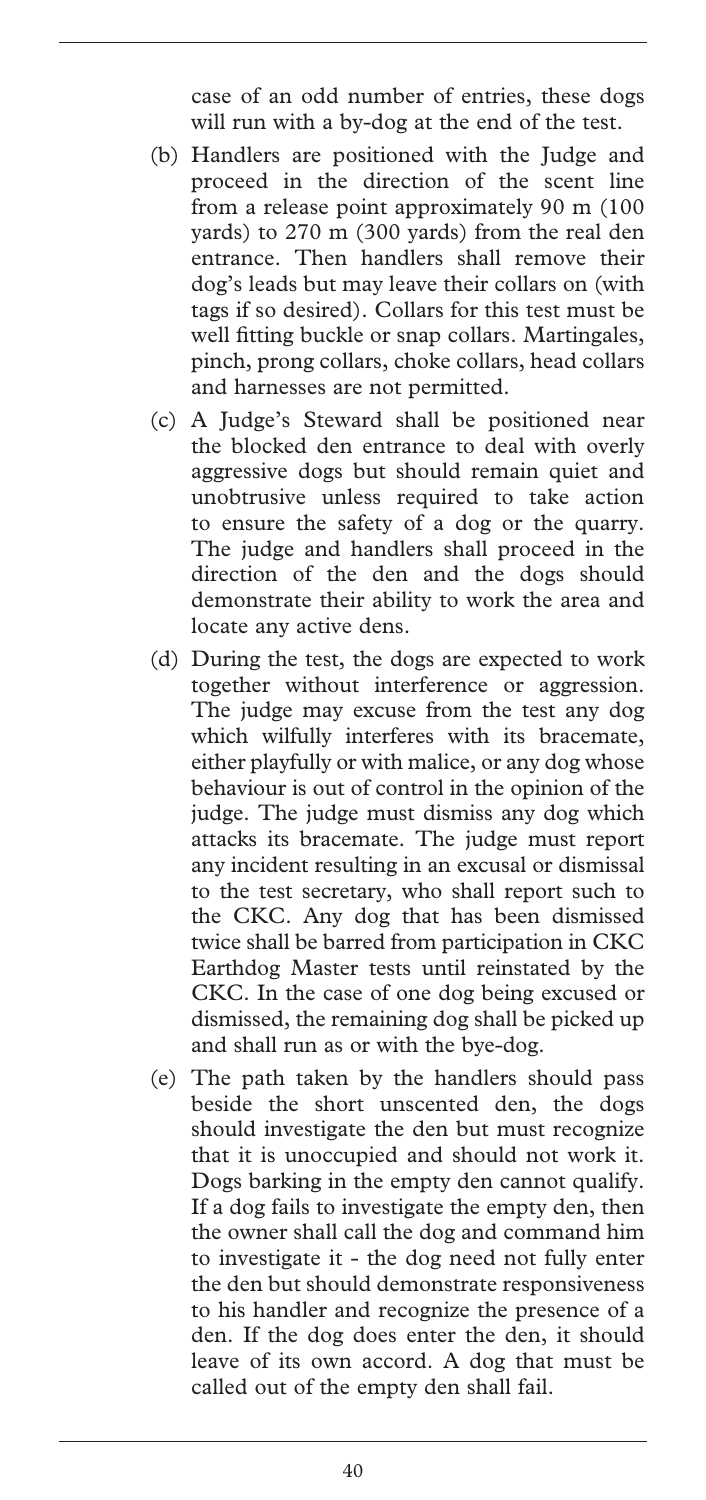- (f) Once the judge and handlers reach the end of the scent line (approximately 6.10m (20 feet) from the main entrance) they will halt and remain quiet while the dogs have a chance to investigate the den area. The judge may use discretion in directing the handlers to offer mild encouragement to their dogs while they are searching the den area but the handler must not do anything that would direct or encourage the dog to mark the den.
- (g) The dogs must give a clear indication at the main entrance. If neither dog indicates the tunnel entrance, they cannot qualify, but can continue to be tested. A clear indication by the dog should leave no doubt in the judge's mind that the dog has located and is prepared to enter an active den.
- (h) If necessary and at the Judge's discretion the first dog to reach and indicate the main entrance will be removed by the handler, and the second dog given the opportunity to indicate interest in the tunnel. Once both dogs have indicated or had adequate opportunity to indicate the main entrance, the handlers will be instructed to take control of their dogs. The obstacles are then removed from the den entrances and the Quarry placed in first Quarry location. The first dog to indicate the entrance will be the first dog to work. The second dog to do so is staked approximately 3 m (10 feet) from the tunnel entrance, using the twist in ground stake and chain attached to his collar.
- (i) The handler shall stand at the main entrance with the dog and remove the collar. Upon instructions from the Judge, the handler shall release the dog from ground level or from a point no higher than waist level. Throwing the dog into the den entrance shall not be permitted, and shall cause the dog to fail. The handler may, at the time of release, give the dog one short command with no penalty. After releasing the dog, the handler shall quietly stand and shall not move, until instructed by the Judge.
- (j) Timing of the dog shall start when the dog is released by the handler. The dog has 90 seconds from the time of release to reach the quarry, provided that it is continuously searching during that time. The dog may enter and leave the den, provided it has not reached the quarry. If the dog exits the den during the test,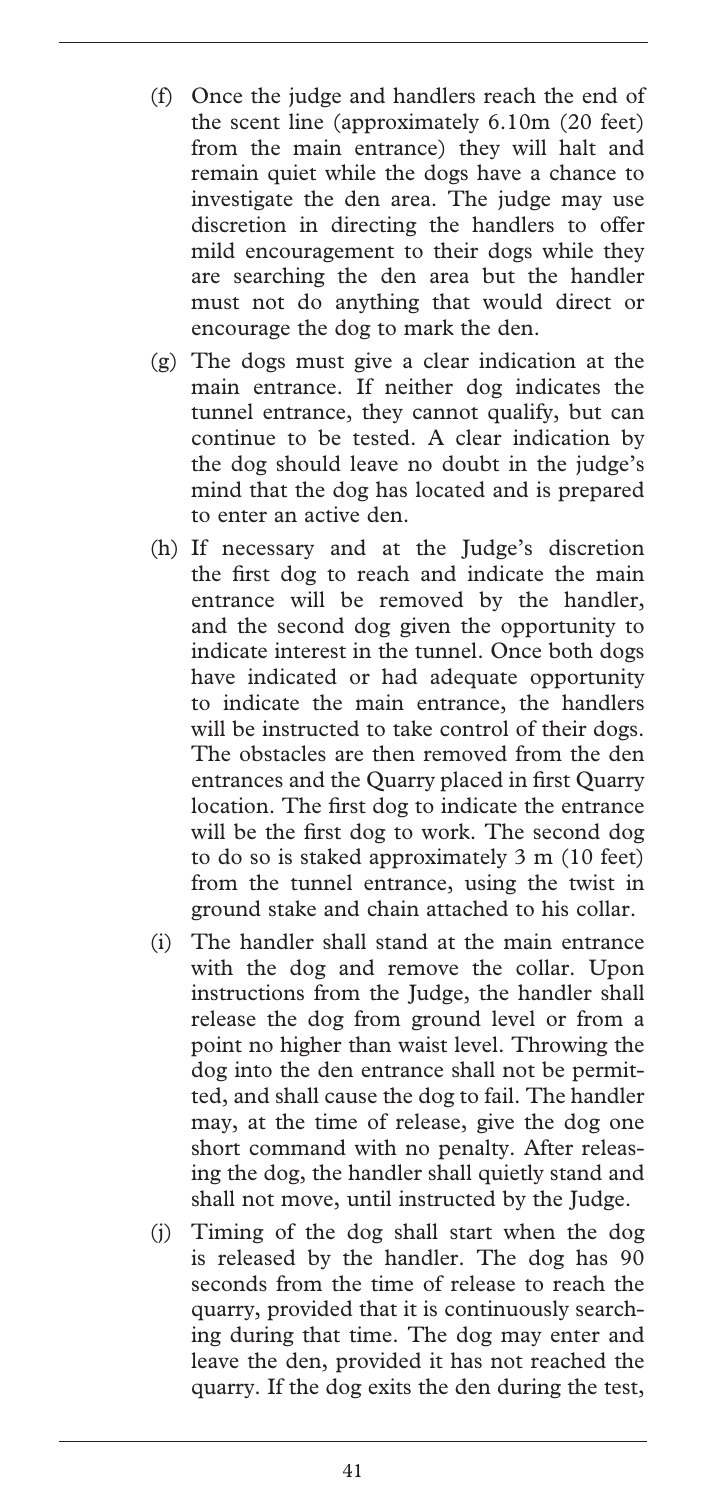the handler may give a second command at their discretion, additional commands during this portion of the test will result in a non-qualifying performance. It is permissible for the dog to exit and re-enter the den while searching for the quarry; however, the dog must negotiate all three obstacles during the course of working both quarry locations - thus exiting by the main entrance and re-entering by the false exit to avoid an obstacle would be cause for failure. If the dog exits by the false exit it may re-enter by either the false exit or the main entrance.

- (14-06-20) (k) The dog must work the quarry in the first location for 45 seconds (see 10.1.2.), after which time the Judge shall seal the viewing area (the area immediately over the dog), remove the quarry and seal the quarry area, and relocate the quarry to the second location. (The working ends of the tunnels should be sufficiently screened so that the honouring dog does not see the relocation of the quarry but not so heavily screened as to obscure the Judge's view of the honouring dog).
- The working dog must now relocate the quarry within the den - he has 2 minutes to do so and may exit and re-enter the den provided it has not reached the relocated quarry. If the dog leaves the den, then one final additional command may be given. Subsequent commands will result in a non-qualifying performance. Once the dog relocates the quarry, it must work the quarry continuously for 45 seconds.  $(14-06-20)$  (1)
- (14-06-20) (m) When the dog is working the quarry in the second location the Judge will create a distraction in the working area by lightly striking the top of the working area for 15 seconds to simulate digging sounds. The dog should continue digging and ignore the overhead distraction. On completion of the working portion the Judge will call the handler to the working area. The handler shall have 15 seconds to remove the dog without injury to the handler or dog. The quarry will remain in position while the dog is removed.
	- (n) Throughout the working portion the handler of the honouring dog will stay with his dog and may caution the dog to be quiet. Continuous holding or petting of the honouring dog is not permitted. The honouring dog must show interest, and may be occasionally vocal, but shall not bark, whine or lunge continuously.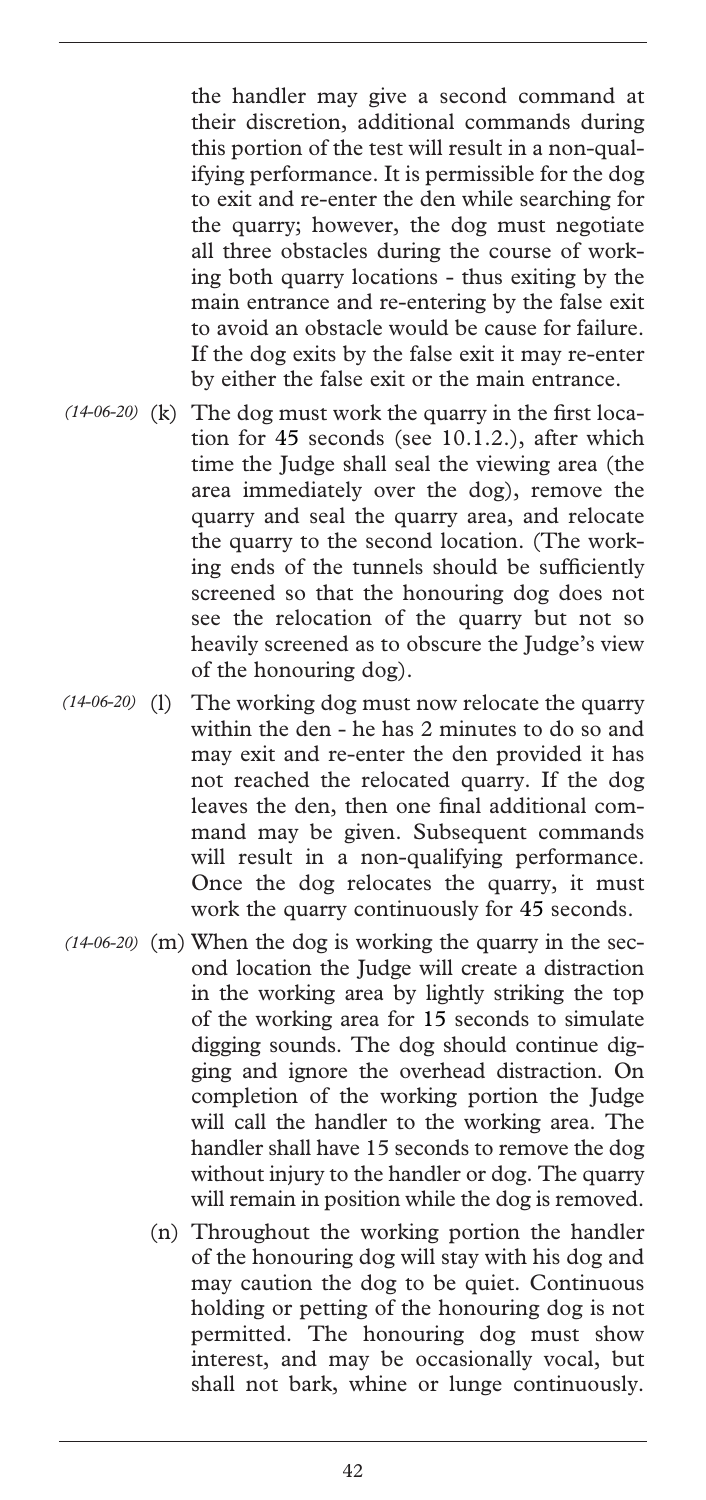The honouring dog is sent into the den when the working dog (first dog) is removed and has assumed the honour position (staked). The honouring dog must now perform the same test, the judge having relocated the quarry to its original position.

- (15-06-20) (o) Testing a Bye-Dog (the odd dog(s) remaining at the end). Whenever there will be one or more bye-dogs, the Test Committee may draw or otherwise select a bracemate from the dogs that have run, or use a dog that is qualified for but not entered in the class. If one dog in a brace is excused or dismissed, the remaining dog is moved down to the bottom of the running order to run with the bye-dog (if there is no bye-dog, the foregoing methods will determine a bracemate). All dogs must be started with a bracemate, but never with a dog that will subsequently be judged in Master in the same test.
	- (p) Dogs must pass all parts of the test in order to qualify. The Judge shall mark the Judging form to indicate pass or fail, and may make written comments as provided on the form. The completed judging forms shall be held by the Judges and collected only by the Test Secretary.
	- (q) At the completion of the test, the Judge shall announce the names of those dogs which have qualified. The test-giving club may award prizes or trophies to the dogs that have qualified.
	- (r) Judge's Guidelines for the Hunt to the Den

 During the hunt to the den portion of the test, the judge shall evaluate the following qualities of the dogs:

 *Searching Ability* – evidenced by an aptitude to range a controllable distance away from the handler and cover ground in a vigorous search for quarry and an aptitude to recognize promising cover and by eagerness to explore it, regardless of hazards or discomfort.

 *Obedience to Commands* – demonstrated by the dogs' attentiveness and responsiveness to the handler. A dog should at all times be under the control of the handler.

 *Endurance* – demonstrated by the capacity to compete through the duration of the test and to go on as long as it may be necessary.

*Patience* – evidenced by a willingness to stay with a problem encountered as long as there is a possibility of achieving success in a work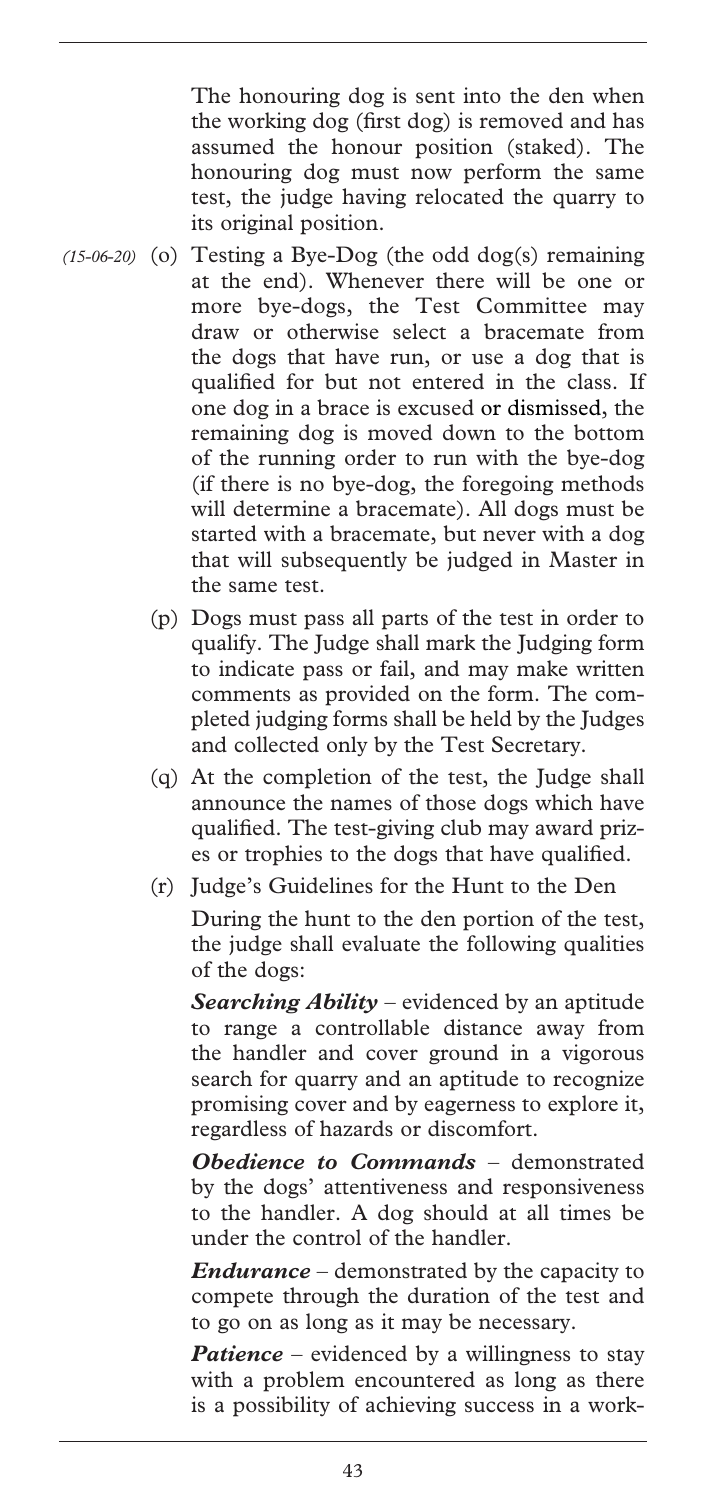manlike manner, rather than taking a chance finding the quarry more quickly through guesswork or gambling.

*Adaptability* – being able to adjust quickly to changes in scenting conditions and being able to work harmoniously with a variety of running mates.

 *Independence* – the ability to be self-reliant and to refrain from becoming upset or influenced by the actions of faulty brace mates.

 **Cooperation** – demonstrated when a dog works harmoniously with others, doing as much of the work as possible in an honest and efficient manner and yet being aware of and honouring the accomplishment of running mate without jealousy or disruption of the test.

#### **10.6 Advanced Earthdog Test** *(16-06-20)*

This test is designed to provide an option for those dogs that are not yet ready for Master, who are not comfortable with a bracemate or who already have their Master title and are looking for a less physically challenging opportunity. The dog is expected to demonstrate teamwork with its han¬dler by indicating the presence of an active den. Entering on command, locating the quarry within the den and staying with the quarry until it bolts or is dug to.

- 10.6.1 To be eligible for the Advanced Earthdog Test a (16-06-20) dog must have completed the requirements for the CKC Senior Earthdog Title. A dog may not enter Advanced Earthdog and another regular class or Intro To Quarry in the same test.
- 10.6.2 Den Design (see Master Earthdog Test 10.5.2 Den Design, figures 5 and 6) *(16-06-20)*
- (16-06-20) (a) The den design for Advanced Earthdog is identical to that used for Master. However, the test area is limited to the actual den area and immediate surrounds. There is no approach and no requirement for a walk up of any length.
- (16-06-20) (b) There is no scent line leading to the main entrance. The scent line is limited to the primary quarry trails inside the den.
- $(16-06-20)$  (c) The judge will select a release point. 20 to 30 ft from any part of the den. The same release point will be used for all dogs and will be clearly marked.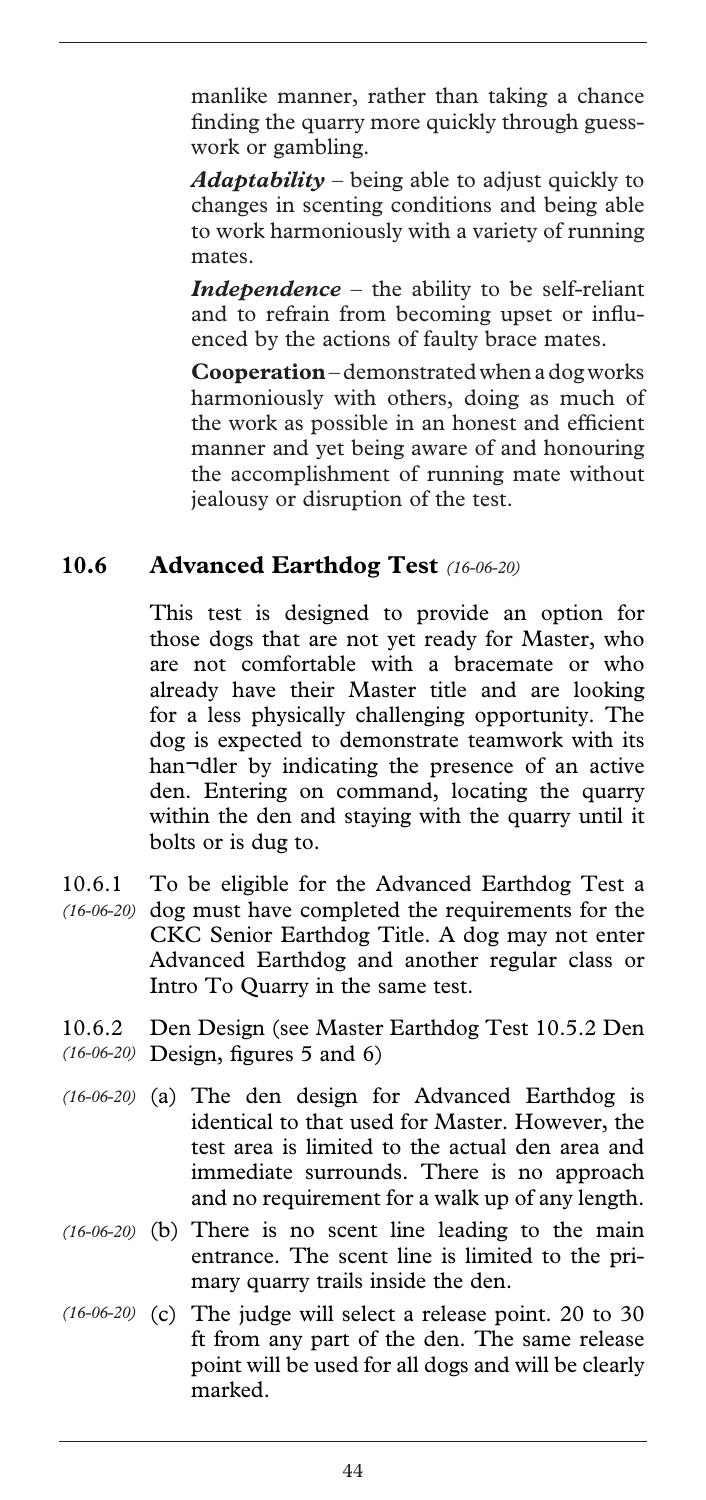- (d) As with Master, the quarry cage is located in *(16-06-20)*  the main den entrance approximately 30.5 cm (12 inches) behind the grate obstruction. Once the dog has marked or had the opportunity to mark the entrance, the owner must be advised to remove the dog to a safe distance and should prevent their dog from observing the relocation of the quarry to the first working end. The quarry locations and working ends of the tunnels must be well covered. to discourage investigation by the dog during its investigation of the den area.
- 10.6.3 Qualifying Performance (Advanced Earthdog Test)

*(16-06-20)* 

- (a) The handler will bring the dog to the release point on collar and leash. The dog may be carried to the release point but must be set on the ground prior to release. At the judge's direction the handler shall remove their dog's lead but may leave their collars on (with tags if so desired). Collars for this te st must be well fitting buckle or snap collars. Martingales, pinch, prong collars, choke collars, head collars and harnesses are not permitted. The handler will then release the dog with a single command. *(16-06-20)*
- (16-06-20) (b) Once the dog has been released, the handler will remain quiet while the dog has a chance to investigate the den area. The judge may use discretion in directing the handler to offer mild encouragement to the dog while it is searching the den area but the handler must not do anything that would direct or encourage the dog to mark the den.
- (16-06-20) (c) The dog must locate and give a clear indication at the main entrance. If the dog does not indicate the tunnel entrance, it cannot qualify, but can continue to be tested. A clear indication by the dog should leave no doubt in the judge's mind that the dog has located and is prepared to enter an active den.
- (d) Once the dog has indicated or had adequate *(16-06-20)*  opportunity to indicate the main entrance, the handler will be instructed to take control of the dog. The obstacles are then removed from the den entrances and the Quarry placed in first Quarry location.
- $(16-06-20)$  (e) The handler shall then stand at the main entrance with the dog and remove the collar. Upon instructions from the Judge, the handler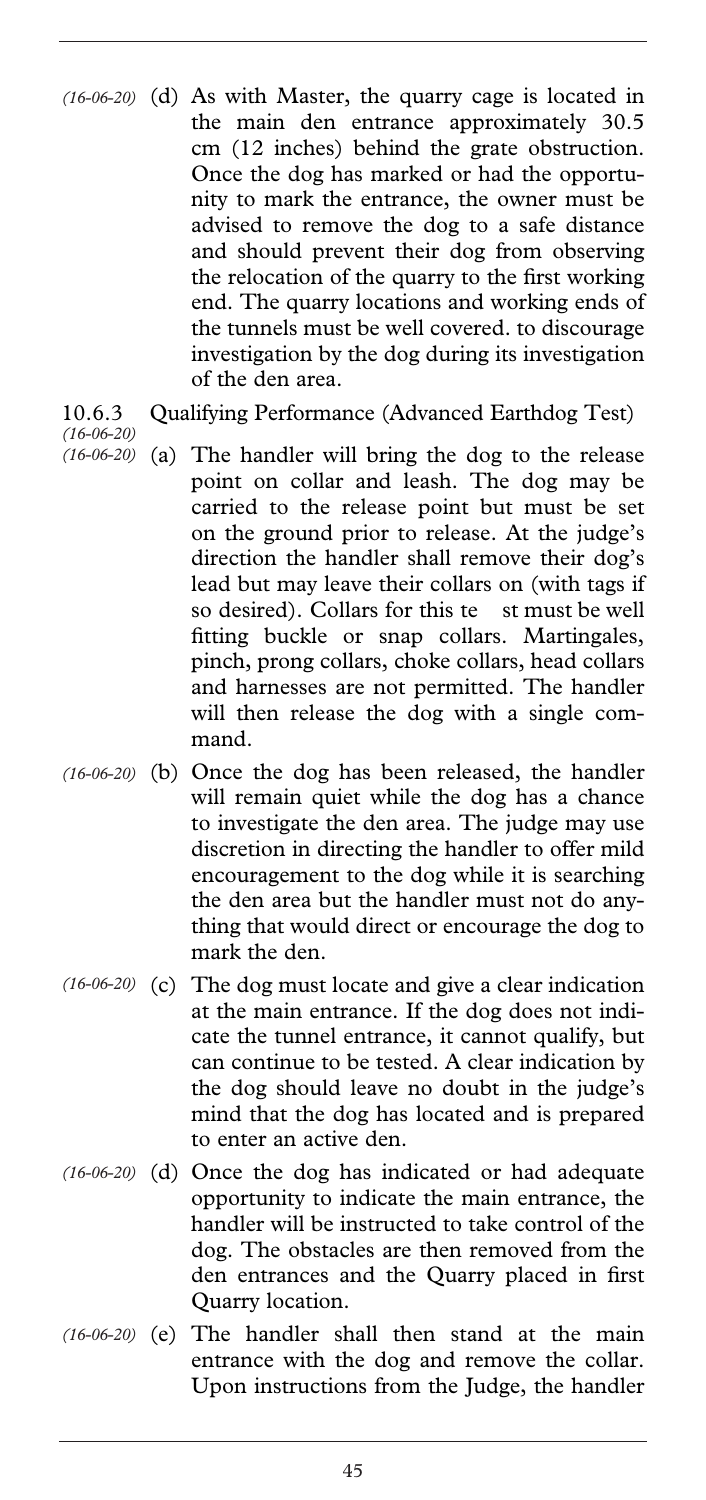shall release the dog from ground level or from a point no higher than waist level. Throwing the dog into the den entrance shall not be permitted and shall cause the dog to fail. The handler may, at the time of release, give the dog one short command with no penalty. After releasing the dog, the handler shall quietly stand and shall not move, until instructed by the Judge.

- (f) Timing of the dog shall start when the dog is *(16-06-20)*  released by the handler. The dog has 2 minutes from the time of release to reach the quarry, provided that it is continuously searching during that time. The dog may enter and leave the den, provided it has not reached the quarry. If the dog exits the den during the test, the handler may give a second command at their discretion, additional commands during this portion of the test will result in a non-qualifying performance. It is permissible for the dog to exit and re-enter the den while searching for the quarry; however, the dog must negotiate all three obstacles during the course of working both quarry locations - thus exiting by the main entrance and re-entering by the false exit to avoid an obstacle would be cause for failure. If the dog exits by the false exit it may re-enter by either the false exit or the main entrance.
- $(16-06-20)$  (g) The dog must work the quarry in the first loca¬tion for 45 seconds (see 10.1.2.), after which time the Judge shall seal the viewing area (the area immediately over the dog), remove the quarry and seal the quarry area, and relocate the quarry to the second location.
- (16-06-20) (h) The dog must now relocate the quarry within the den - he has 3 minutes to do so and may exit and renter the den provided it has not reached the relocated quarry. If the dog leaves the den, then one final additional command may be given. Subsequent commands will result in a non-qualifying performance. Once the dog relocates the quarry, it must work the quarry continuously for 45 seconds.
- When the dog is working the quarry in the second location the Judge will create a distraction in the working area by lightly striking the top of the working area for 15 seconds to simulate digging sounds. The dog should continue digging and ignore the overhead distraction. On completion of the working portion the Judge  $(16-06-20)$  **(i)**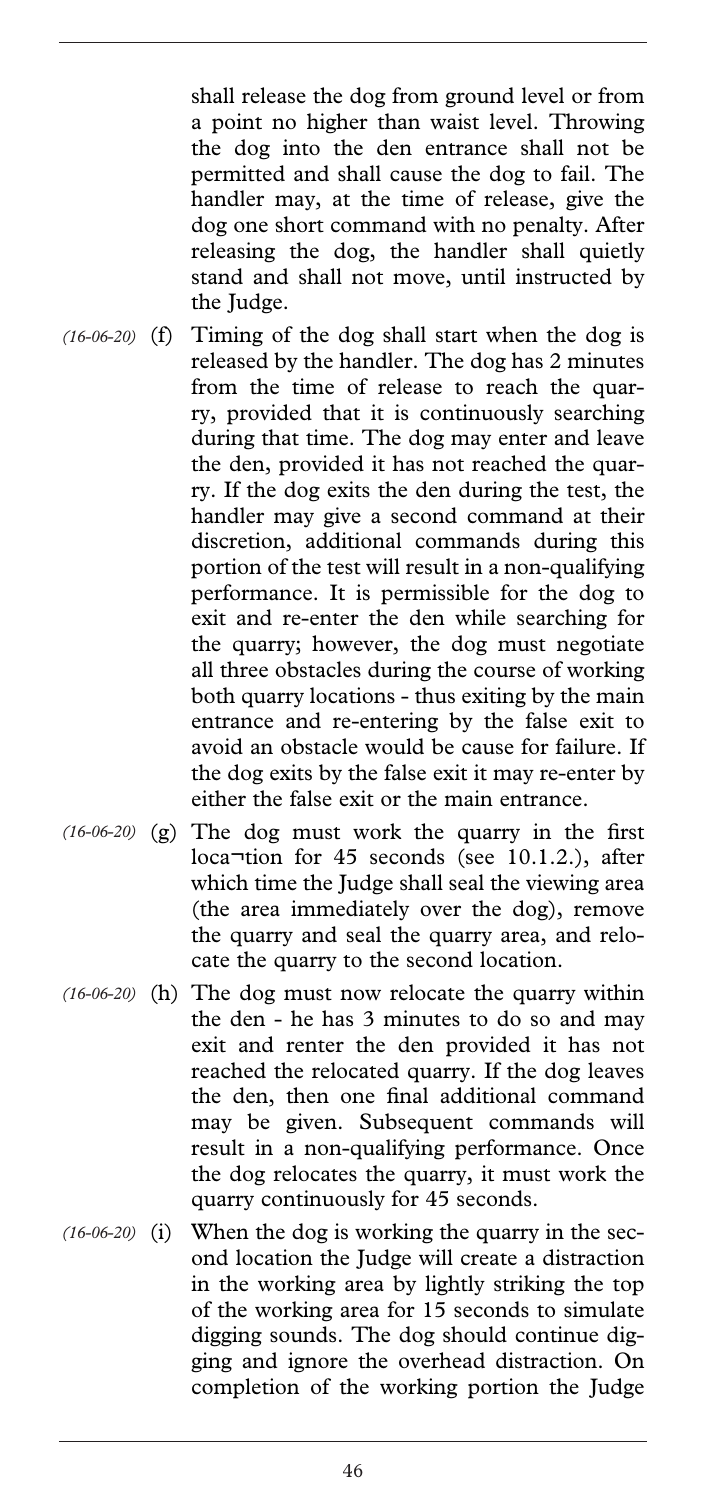will call the handler to the working area. The handler shall have 30 seconds to remove the dog without injury to the handler or dog. The quarry will remain in position while the dog is removed.

- Dogs must pass all parts of the test in order to qualify. The Judge shall mark the Judging form to indicate pass or fail and may make written comments as provided on the form. The completed judging forms shall be held by the Judges and collected only by the Test Secretary.  $(16-06-20)$  **(j)**
- (16-06-20) (k) At the completion of the test, the Judge shall announce the names of those dogs which have qualified. The test-giving club may award prizes or trophies to the dogs that have qualified.

# *11 AWARDING OF TITLES*

### **11.1 Junior Earthdog (JE)**

- 11.1.1 The CKC will permit the use of the letters "JE" signifying "Junior Earthdog" to be used in connection with and after the name of each dog that has met the requirements for that title as hereinafter provided.
- 11.1.2 To be permitted to use the title "Junior Earthdog" a dog must:
	- (a) Be registered in the records of the CKC or if a listed breed has a CKC Miscellaneous Certification Number or a Performance Event Number or if foreign born and owned the dog must have a CKC Registration number or an Event Registration number.
	- (b) Receive a qualifying score in 2 tests under 2 different judges in the Junior Earthdog Test at an Approved CKC Earthdog Test.
- 11.1.3 When the foregoing requirements for the title "Junior Earthdog" are fully met, the owner (who must be recorded as owner in the records of the CKC) shall be entitled to a certificate issued by the CKC.
- 11.1.4 A dog that has been recorded as a Junior Earthdog may continue to enter the Junior Earthdog test, but no further Junior Earthdog certificates will be issued.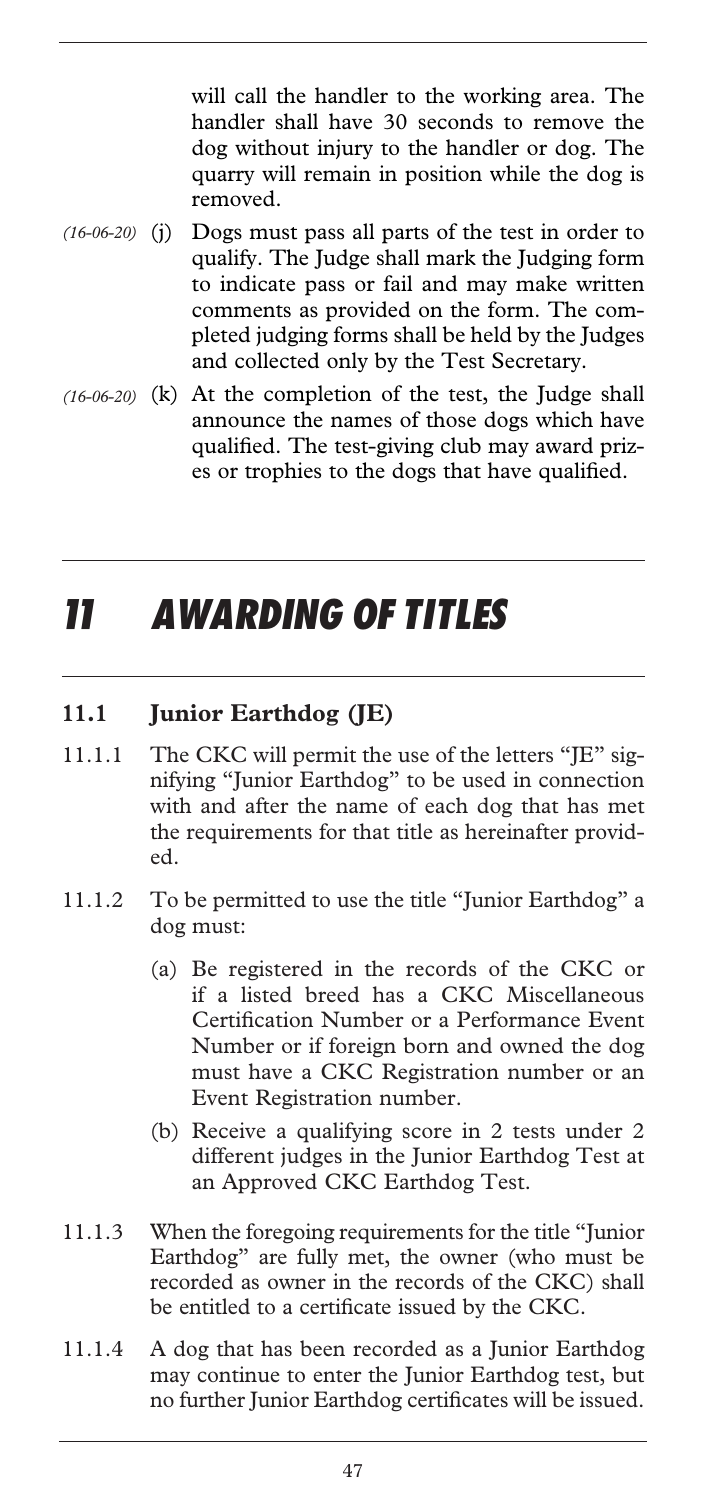A dog that has earned a CKC Junior Earthdog title may no longer be entered in the Introduction to Quarry Class and a Regular class in one test.

#### **11.2 Senior Earthdog Test (SE)**

- 11.2.1 The CKC will permit the use of the letters "SE" signifying "Senior Earthdog" to be used in connection with and after the name of each dog that has met the requirements for that title as hereinafter provided. The title "SE" shall supersede any CKC earthdog test title that may have been previously earned.
- 11.2.2 To be permitted to use the title "Senior Earthdog" a dog must:
	- (a) Be registered in the records of the CKC or if a listed breed has a CKC Miscellaneous Certification Number or a Performance Event Number or if foreign born and owned the dog must have a CKC Registration number or an Event Registration number.
	- (b) Receive a qualifying score in 3 tests under 2 different judges in the Senior Earthdog Test Class at an Approved CKC Earthdog Test. When the foregoing requirements for the title "Senior Earthdog" are fully met, the owner (who must be recorded as owner in the records of the CKC) shall be entitled to a certificate issued by the CKC.
- 11.2.3 A dog that has been recorded as a Senior Earthdog may continue to enter the Senior Earthdog Test, but no further Senior Earthdog certificates will be issued. A dog that has been recorded a Senior Earthdog may no longer be entered in the Introduction to Quarry Class and a Regular class in one test.

#### **11.3 Master Earthdog (ME)**

The Master Earthdog Test is open only to those dogs that have earned the title "Senior Earthdog" or "Master Earthdog" titles.

11.3.1 The CKC will permit the use of the letters "ME" signifying " Master Earthdog" to be used in connection with and after the name of each dog that has met the requirements for that title as hereinafter provided. The title "ME" shall supersede any CKC earthdog test title that may have been previously earned.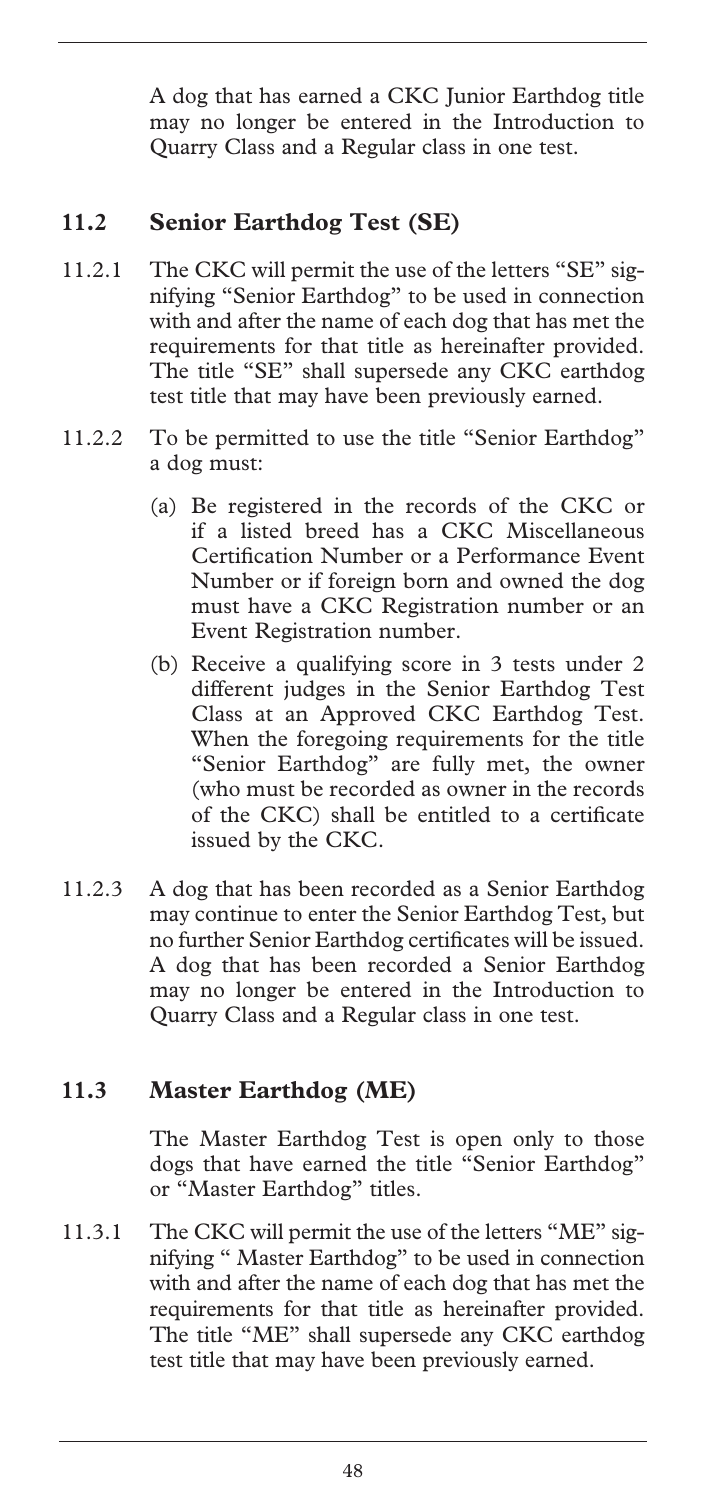- 11.3.2 To be permitted to use the title " Master Earthdog" a dog must:
	- (a) Be registered in the records of the CKC or if a listed breed has a CKC Miscellaneous Certification number or a Performance Event Number or if foreign born and owned the dog must have a CKC Registration number or an Event Registration number.
	- (b) Receive a qualifying score in 4 tests under 2 different judges in the Master Earthdog Class at an Approved CKC Earthdog Test. When the foregoing requirements for the title "Master Earthdog" are fully met, the owner (who must be recorded as owner in the records of the CKC) shall be entitled to a certificate issued by the CKC.
- 11.3.3 A dog that has earned a Master Earthdog title may continue to enter any regular earthdog class *(19-03-17)*  and may enter multiple regular classes in one test, but no further certificates will be issued with the exception of dogs meeting the requirements for Grand Master Earthdog or Grand Master Earthdog Excellent. A dog that has earned a CKC Master Earthdog title may no longer be entered in the Introduction to Quarry Class and a Regular class in one test.

#### **11.4 Grand Master Earthdog (GME)**

11.4.1 In order to be recorded as a Grand Master Earthdog, (20-03-17) a dog must meet the following requirements:

- (a) Registered in The Canadian Kennel Club Stud Book or possess an Event Registration Number.
- (b) Fulfilled all of the requirements for and acquired a Master Earthdog Title.
- (c) Earned qualifying scores in 5 CKC approved Master Earthdog classes.

11.4.2 Upon verification of these requirements, a CKC

Grand Master Earthdog (GME) certificate will be *(20-03-17)* issued to the owner and the dog will be identified as a Grand Master Earthdog in all official CKC records by the prefix title GME, which title shall supercede any CKC earthdog test titles that may have been previously earned.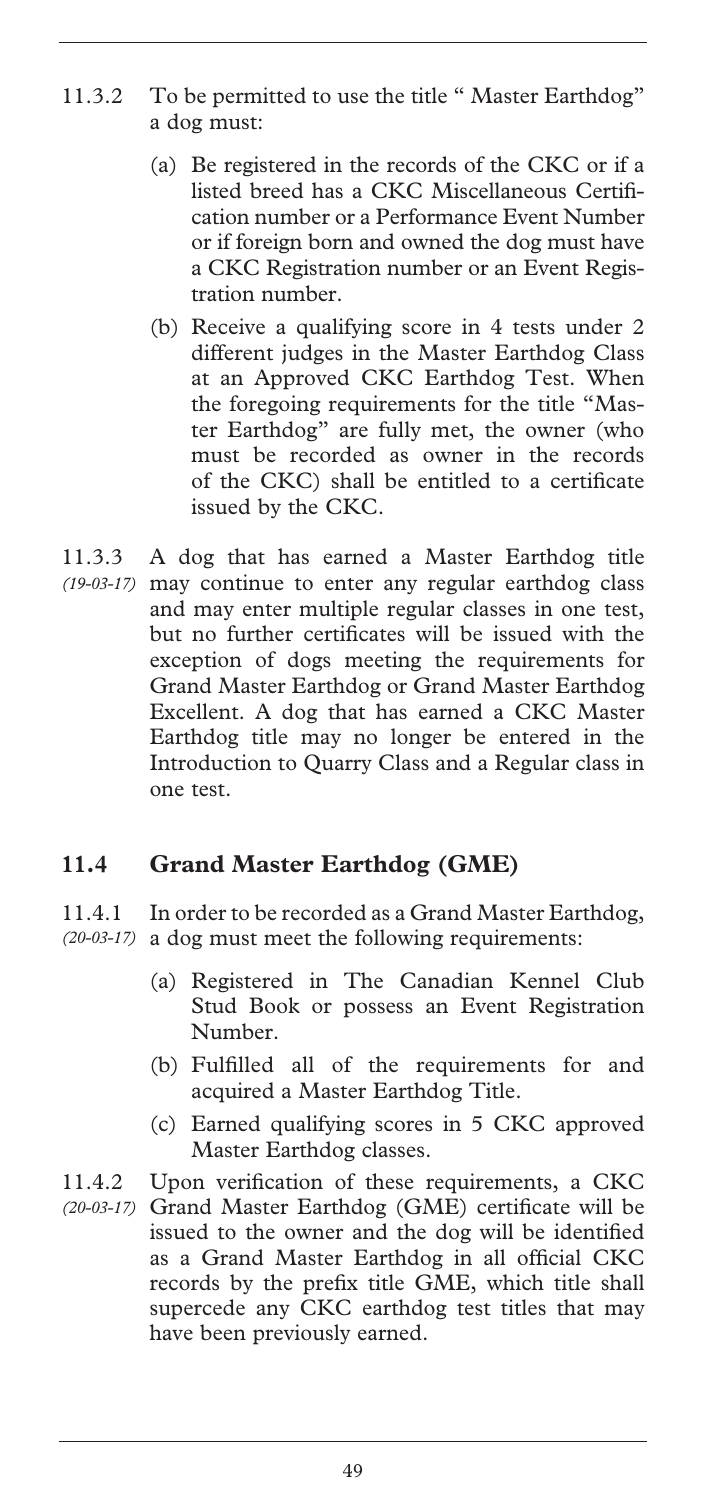- 11.4.3 A dog that has been recorded as a Grand Master Earthdog may continue to enter Master Earthdog *(20-03-17)*  classes but no further Grand Master Earthdog certificates will be issued.
- 11.4.4 The owner of the dog must track the dog's (20-03-17) qualifications on a form provided by the CKC. Upon completion of the 5 qualifications, the owner must submit the form along with a fee of \$20.00 to the CKC.

#### **11.5 Grand Master Earthdog Excellent (GMEX)**

- 11.5.1 In order to be recorded as a Grand Master Earthdog Excellent, a dog must meet the following *(21-03-17)*  requirements:
	- (a) Registered in The Canadian Kennel Club Stud Book or possess an Event Registration Number.
	- (b) Fulfilled all of the requirements for and acquired a Master Earthdog Title.
	- (c) Earned qualifying scores in both Senior and Master Earthdog classes in the same test on 5 different occasions.
- 11.5.2 Upon verification of these requirements, a CKC (21-03-17) Grand Master Earthdog Excellent (GMEX) certificate will be issued to the owner and the dog will be identified as a Grand Master Earthdog Excellent in all official CKC records by the prefix title GMEX, which title shall supercede any CKC earthdog test titles that may have been previously earned.
- 11.5.3 A dog that has been recorded as a Grand Master Earthdog Excellent may continue to enter Senior *(21-03-17)*  and Master Earthdog classes but no further Grand Master Earthdog Excellent certificates will be issued.
- 11.5.4 The owner of the dog must track the dog's double
- (21-03-17) qualifications on a form provided by the CKC. Upon completion of five double qualifications, the owner must submit the form along with a fee of \$20.00 to the CKC.

#### **11.6 Advanced Earthdog (AVE)** *(17-06-20)*

The Advanced Earthdog Test is an elective test open only to those dogs that have earned the title "Senior Earthdog" or "Master Earthdog".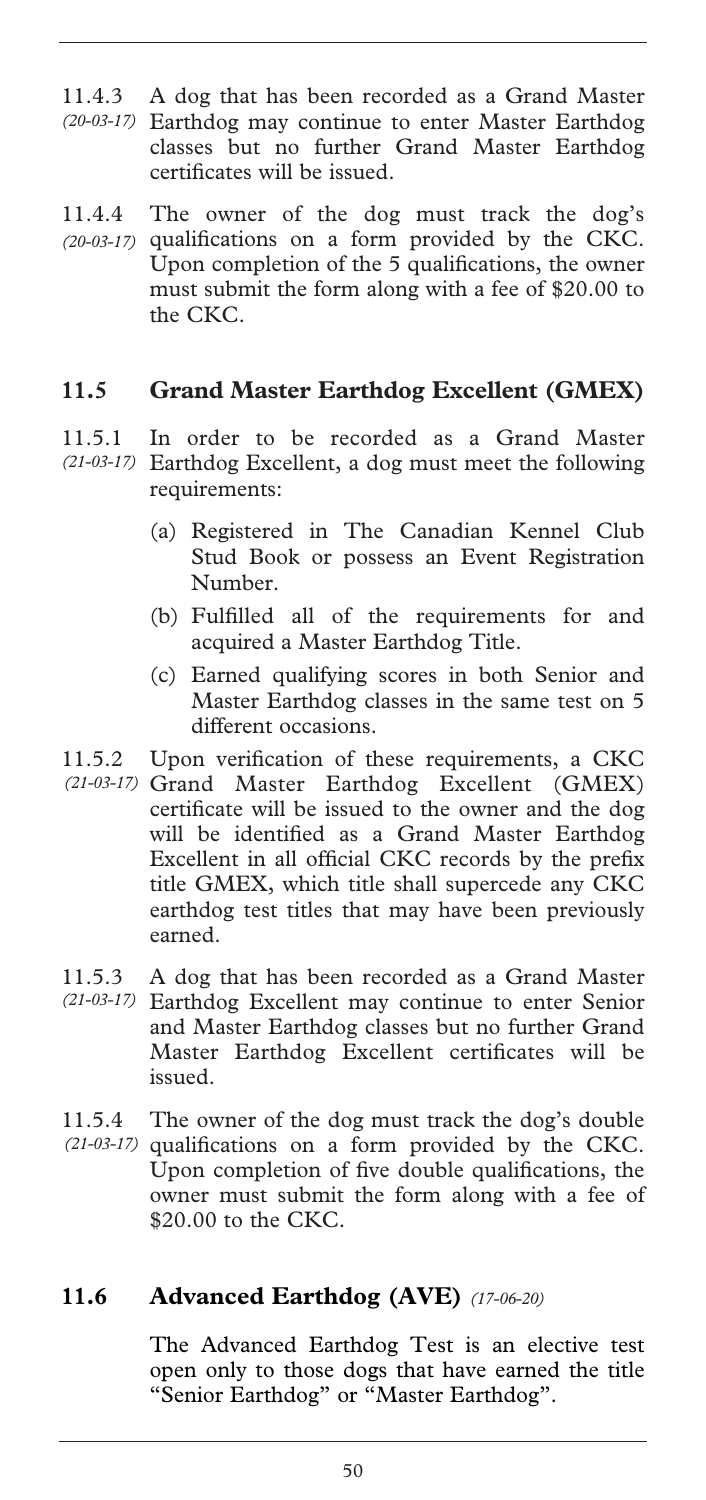- 11.6.1 The CKC will permit the use of the letters "AVE" signifying "Advanced Earthdog" to be used in *(17-06-20)*  connection with and after the name of each dog that has met the requirements for that title as hereinafter provided. The title "AVE" does not supersede any CKC earthdog test title that may have been previously earned.
- 11.6.2 To be permitted to use the title "Advanced Earthdog" a dog must: *(17-06-20)*
- $(17-06-20)$  (a) Be registered in the records of the CKC or if a listed breed has a CKC Miscellaneous Certification number or a Performance Event Number or if foreign born and owned the dog must have a CKC Registration number or an Event Registration number.
- (17-06-20) (b) Receive a qualifying score in 3 tests under 2 different judges in the Advanced Earthdog Class at an Approved CKC Earthdog Test. When the foregoing requirements for the title "Advanced Earthdog" are fully met, the owner (who must be recorded as owner in the records of the CKC) shall be entitled to a certificate issued by the CKC.
- 11.6.3 A dog that has earned an Advanced Earthdog title may continue to enter the Advanced, Senior or *(17-06-20)*  Master earthdog class, but no further certificates will be issued. A dog that has earned a CKC Advanced Earthdog title may not be entered in the Introduction to Quarry Class and a Regular class in one test.

## *12 SANCTION TESTS*

- 12.1 Sanctioned earthdog tests shall be governed by such regulations as determined by the Board.
- 12.2 A sanctioned earthdog test is an informal event held by a club whose approval is given by the CKC Board member for the respective Zone. Only purebred dogs may compete, qualifying scores are not counted as part of title requirements. These tests shall be governed by the same rules as a regular event; this is a training ground for new clubs and will also allow dogs and handlers to practice under test conditions.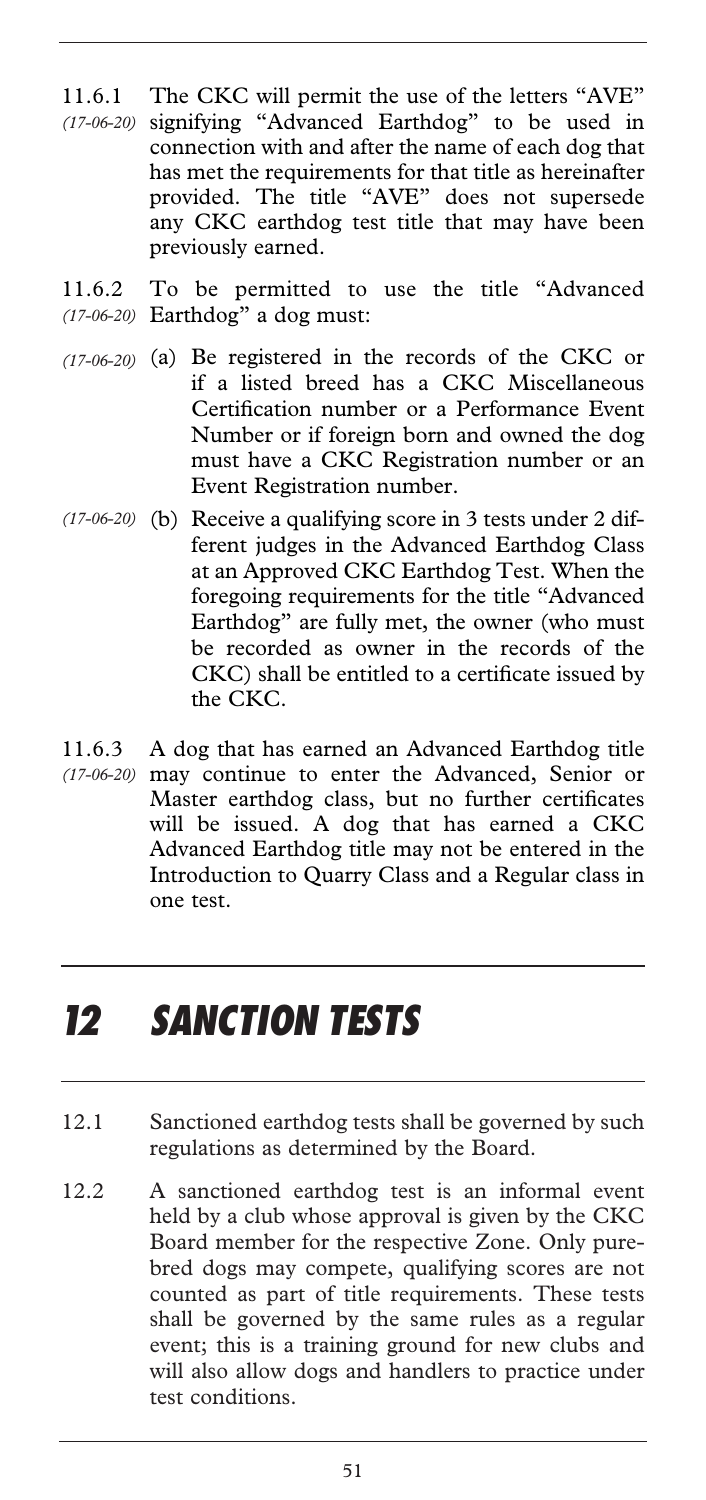12.3 All of these regulations shall govern CKC sanctioned earthdog tests except those which state specifically that they apply to approved earthdog tests.

### *13 PROTESTS*

- 13.1 A protest against a dog may be made by an (21-03-16) exhibitor, entrant, or any member of the CKC, or a member of the club or association holding the event in the following manner:
- (a) A protest should be lodged with the Event *(21-03-16)*  Superintendent before the closing of the event and must be in writing, on a form provided by the CKC (or facsimile thereof). A hearing shall be held prior to the departure of all parties. No protest will be entertained unless accompanied by a deposit. This deposit shall be returned if the protest is sustained. If the protest is not sustained, the deposit will be forwarded to the CKC with the Event Committee's report.
- (21-03-16) (b) If the protest cannot be filed at the event because of circumstances requiring medical and/or veterinary attention, or if the dog has been removed from the grounds, or if the owner and the dog leave the grounds immediately following the incident, the protest may be submitted directly to the CKC within 10 days of the event. All such protests shall constitute complaints under the CKC's By-laws and the provisions of same shall apply.
- (21-03-16) (c) If the Protest is filed directly to the CKC, reasons should be provided as to why the Protest could not be filed with the Event Superintendent.
- 13.2 Where the Earthdog Test Committee consists of more than 5 persons, the president of the test-giving club shall name 5 members of the Earthdog Test Committee to act on any protest received by the test-giving club.
- 13.3 Written copies of all decisions on protests must be forwarded immediately to the Discipline Committee of the CKC. The Discipline Committee may take such action as it deems fit in connection with such protest, provided no appeal is submitted to the CKC within 10 days of the date on which the decision of the Earthdog Test Committee was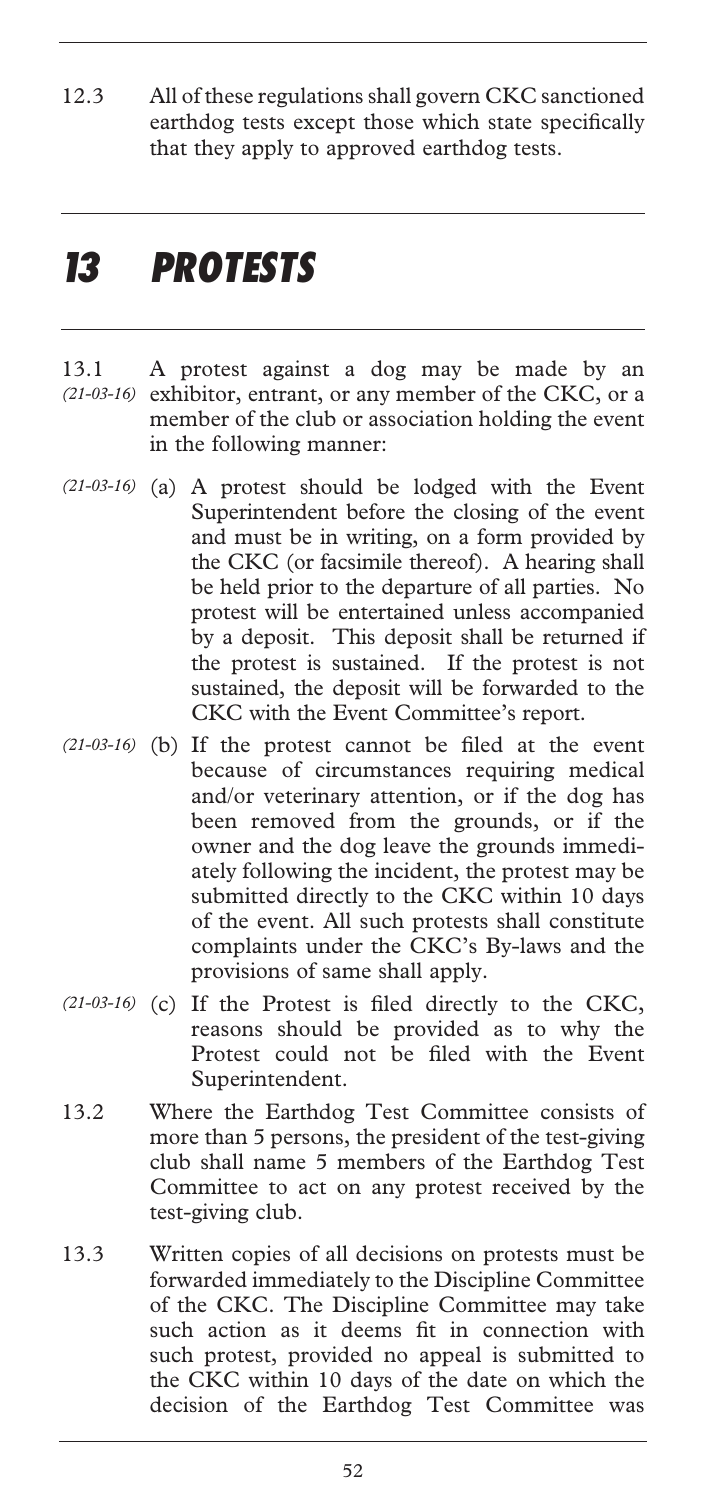rendered. Such action may include barring the dog from future CKC approved events, imposition of an administrative fee, and/or cancellation of awards. The fact that the Earthdog Test Committee did not sustain a protest in no way inhibits the right of the Discipline Committee to take such action as it deems advisable.

- 13.4 An appeal to the Discipline Committee of the CKC from a decision of the Earthdog Test Committee where a dog has been protested must be forwarded to the CKC within 10 days of the date on which the decision was rendered, together with a deposit.
- 13.5 If a test-giving club fails to hear a protest as prescribed above, or in the opinion of the Discipline Committee improperly handles a protest, the Discipline Committee shall have the authority to take such action as it deems fit and necessary, and it may at the same time take disciplinary action against the officials of the test-giving club concerned.

### *14 COMPLAINTS*

- 14.1 A complaint against a person respecting a violation of the rules and regulations related to earthdog tests must be in writing, on a form issued by the CKC (or facsimile thereof), and must be accompanied by a deposit. A deposit is not required on a complaint alleging that a judge officiating at an earthdog test held under these rules and regulations has been subject to indignities of any kind during the progress of the test.
- 14.2 A complaint should be lodged with the Superintendent of the test-giving club no later than 15 minutes after the completion of judging of the test, or should the complainant choose to do so, a complaint may be submitted directly to the CKC within 10 days of the test. All such complaints shall constitute complaints under the CKC By-laws and the provisions of same shall apply.
- 14.3 Any complaint against the club holding the test or any of its officials must be submitted directly to the CKC within 10 days of the test. All such complaints shall constitute complaints under the CKC By-laws and the provisions of same shall apply.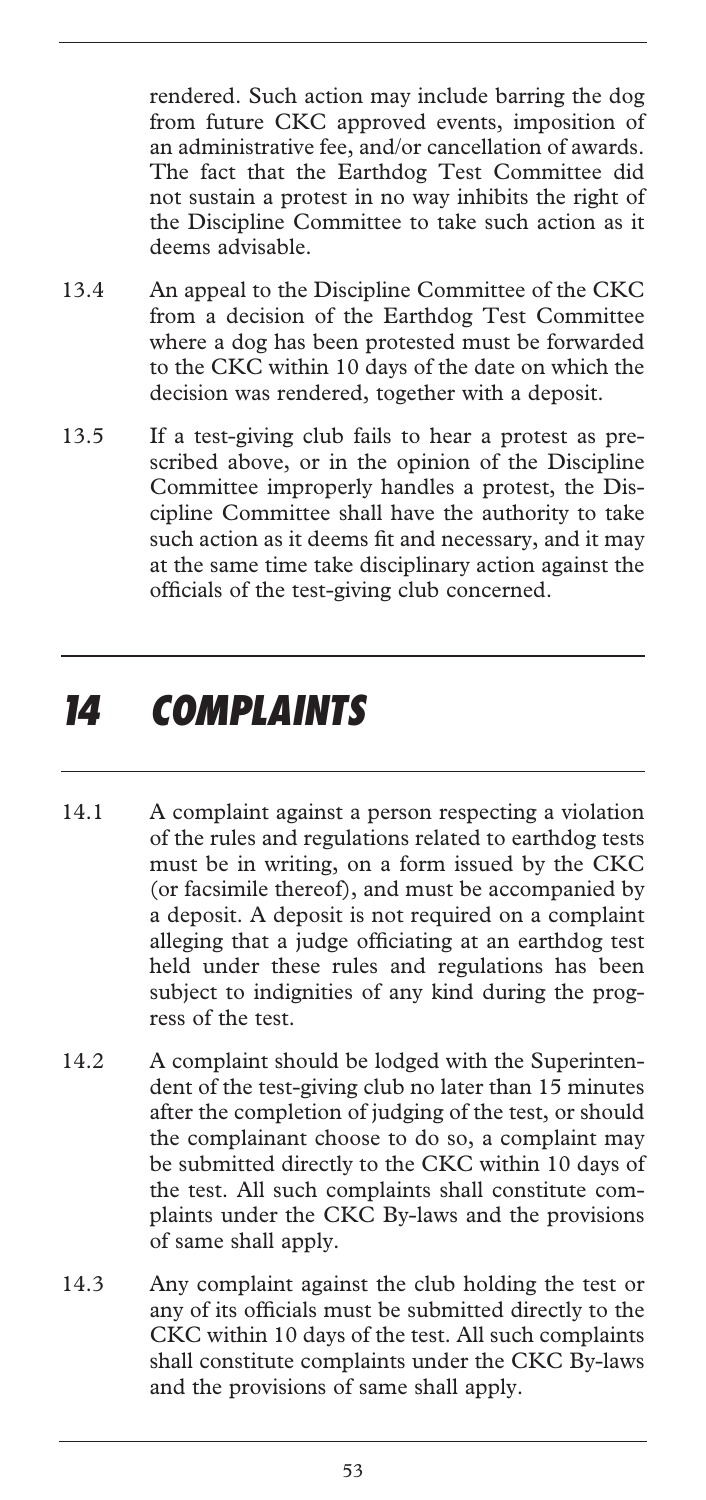- 14.4 A complaint shall be restricted to any of the following:
	- (a) An act of omission or commission on which is based an allegation of a violation of the Earthdog Test Rules & Regulations.
	- (b) Any act on which an allegation of misconduct is based.
	- (c) The alleged failure of an officiating judge to excuse or remove from competition a dog for which a provision for excusing or removal from competition appears in these rules and regulations.
- 14.5 Where the Earthdog Test Committee consists of more than 5 persons, the president of the test-giving club shall name 5 members to form an Earthdog Test Committee to act on complaints received by the test-giving club.
- 14.6 Upon receipt of a complaint the Earthdog Test Committee of the test-giving club shall conduct an investigation as soon as possible, and within 14 days of receipt of such complaint, shall conduct a hearing in accordance with the procedures set out in the Procedure for Conducting an Earthdog Test Committee Hearing as provided in these rules and regulations.
- 14.7 The Earthdog Test Committee shall promptly forward the complaint, the deposit and a record of the hearing together with its recommendation on the disposition of the complaint to the CKC. Copies of the record of the hearing and the Committee's recommendation will be forwarded to the parties concerned at the same time.
- 14.8 When a complaint is received against a judge by the test-giving club, the club will hold a hearing while all parties are still in attendance. The report and all statements given by all parties will be forwarded to the Discipline Committee along with the deposit from the complainant. The Earthdog Test Committee will not render a decision but will collect all pertinent information.
- 14.9 Notwithstanding any contrary provisions in these rules and regulations, the procedure specified herein for dealing with complaints shall govern.
- 14.10 Disciplinary action will be taken against any official and the test-giving club of which he is an official when it is established to the satisfaction of the CKC that an attempt was made to discourage the submission of a complaint. Disciplinary action will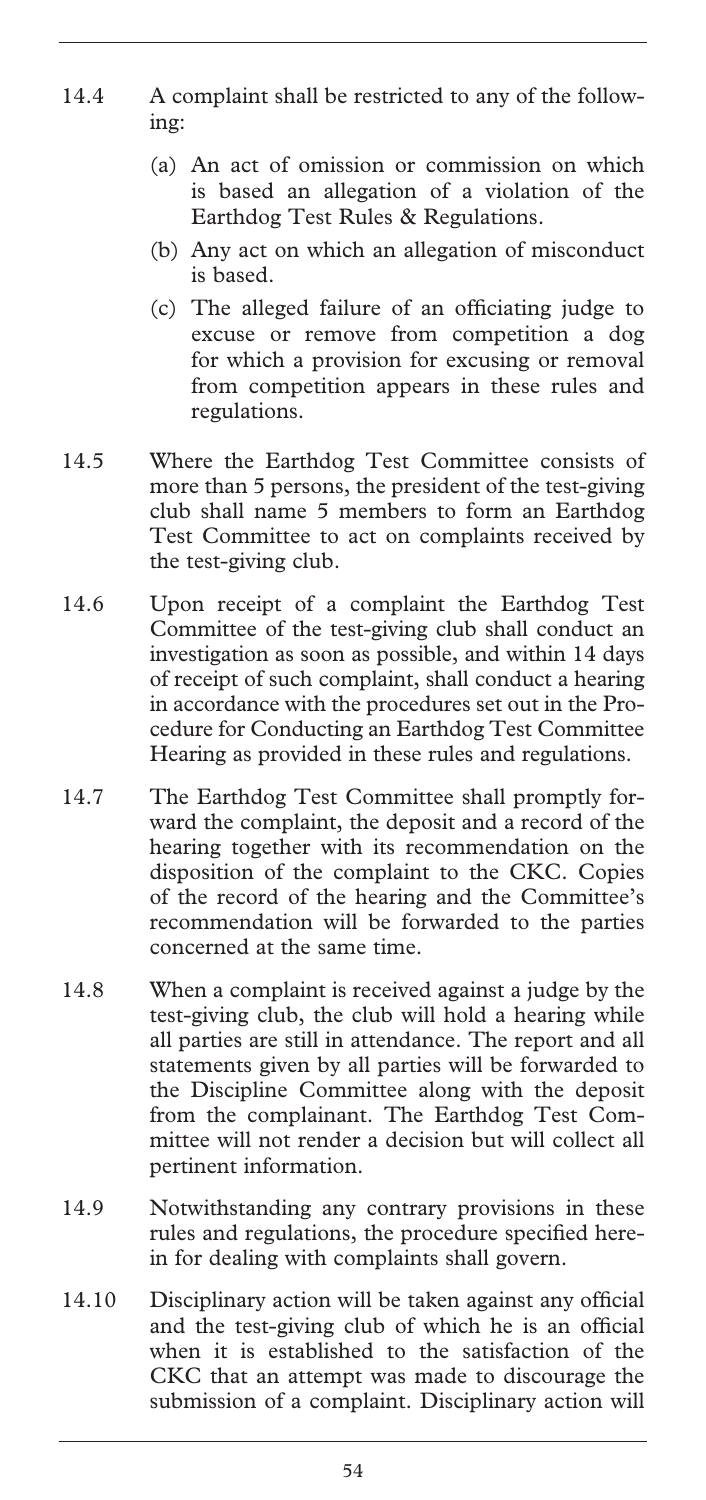be taken against a test-giving club which fails to properly deal with complaints as provided in these rules and regulations.

## *15 DISCIPLINE*

- 15.1 The Discipline Committee may take disciplinary action against any club, member, person, partnership, company or organization of the CKC for any act of omission or commission which violates any section or sections of the rules and regulations for CKC earthdog tests. Such action will be taken as provided for in the By-laws of the CKC.
- 15.2 Any person who abuses a dog on the grounds or premises of a test, or who otherwise conducts himself in a manner considered prejudicial to the best interests of the earthdog test, is subject to disciplinary action by the Discipline Committee.
- 15.3 Any club, member, person, partnership, company or organization availing themselves of the privilege of participating in any capacity or manner whatsoever at an earthdog test shall, by such participation, be deemed to have agreed to the authority of the CKC and its Board as conferred on the CKC by its By-laws and all other rules and regulations adopted by the CKC.
- 15.4 At its discretion and subject to the appeal process, the Discipline Committee may cancel any or all qualifying scores earned by a dog owned by a person debarred, deprived, suspended or expelled of all privileges of the CKC when such wins were earned following the date on which such act occurred that resulted in disciplinary action.
- 15.5 The administration to a dog competing at an earthdog test of a drug or any substance, in any form, which alters the nervous system by stimulation, sedation or tranquilization shall be considered as misleading the judge and will be considered misconduct. The person or persons responsible will be subject to disciplinary action in accordance with this section.
- 15.6 Any person, either within or outside the judging ring, who does anything calculated to attract, distract or otherwise interfere in any way with the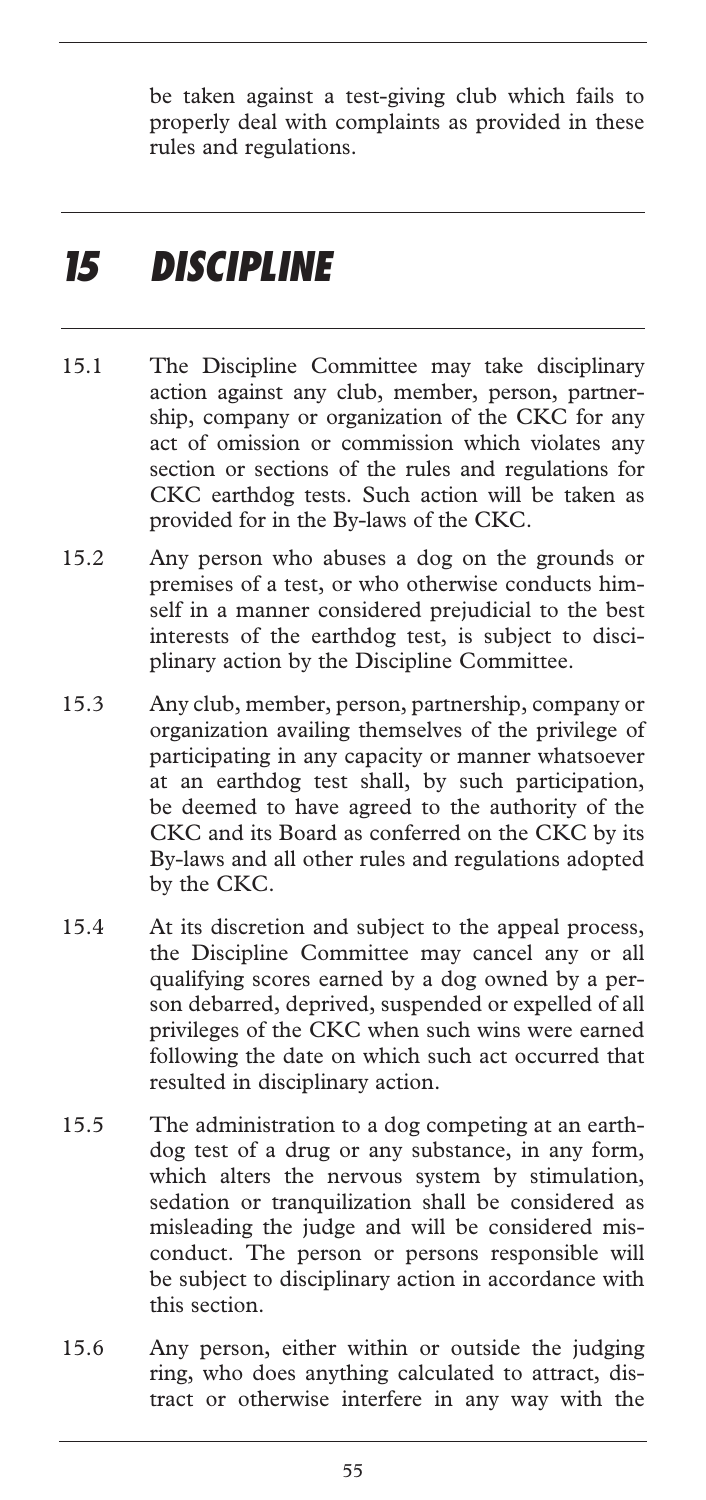attention, deportment, or performance of a dog under judgement, may be disciplined by the Discipline Committee in whatever way it considers to be in the best interest of the club, or the judge may take summary action.

15.7 It shall be the duty and obligation of the event giving club to see that a judge, club official, volunteer, or any participant at an Earthdog test held under these regulations, is not subject to any indignities. The Earthdog Test Committee Chair shall promptly report to the CKC any infringement of this regulation, and the CKC shall have the authority to take such action as it deems fit on receipt of a report indicating that this has occurred. A copy of this regulation shall be prominently placed in every premium list and catalogue.

### *16 PROCEDURE FOR CONDUCTING AN EARTHDOG TEST COMMITTEE HEARING*

- 16.1 It is essential that the defendant be given the opportunity to be present during the whole hearing and to testify and present his own witnesses. If a defendant refuses to attend or defend himself, the hearing may proceed without him. In notifying the defendant of the hearing, it is essential that he be informed specifically of the nature of the charges against him and that a record of such notice be made.
- 16.2 The complainant must also be informed of the hearing and allowed to be present throughout the whole hearing.
- 16.3 Both the complainant and defendant should be informed that they may be represented by legal counsel or an agent at the hearing if they choose but this is not necessary.
- 16.4 The chair is to call the meeting to order and then announce: "We are proceeding by reason of our appointment to the Earthdog Test Committee by (name of test-giving club)."
- 16.5 The chair shall identify all persons present and the reason for their presence (i.e. complainant, defendant, witness) and then ask the witnesses to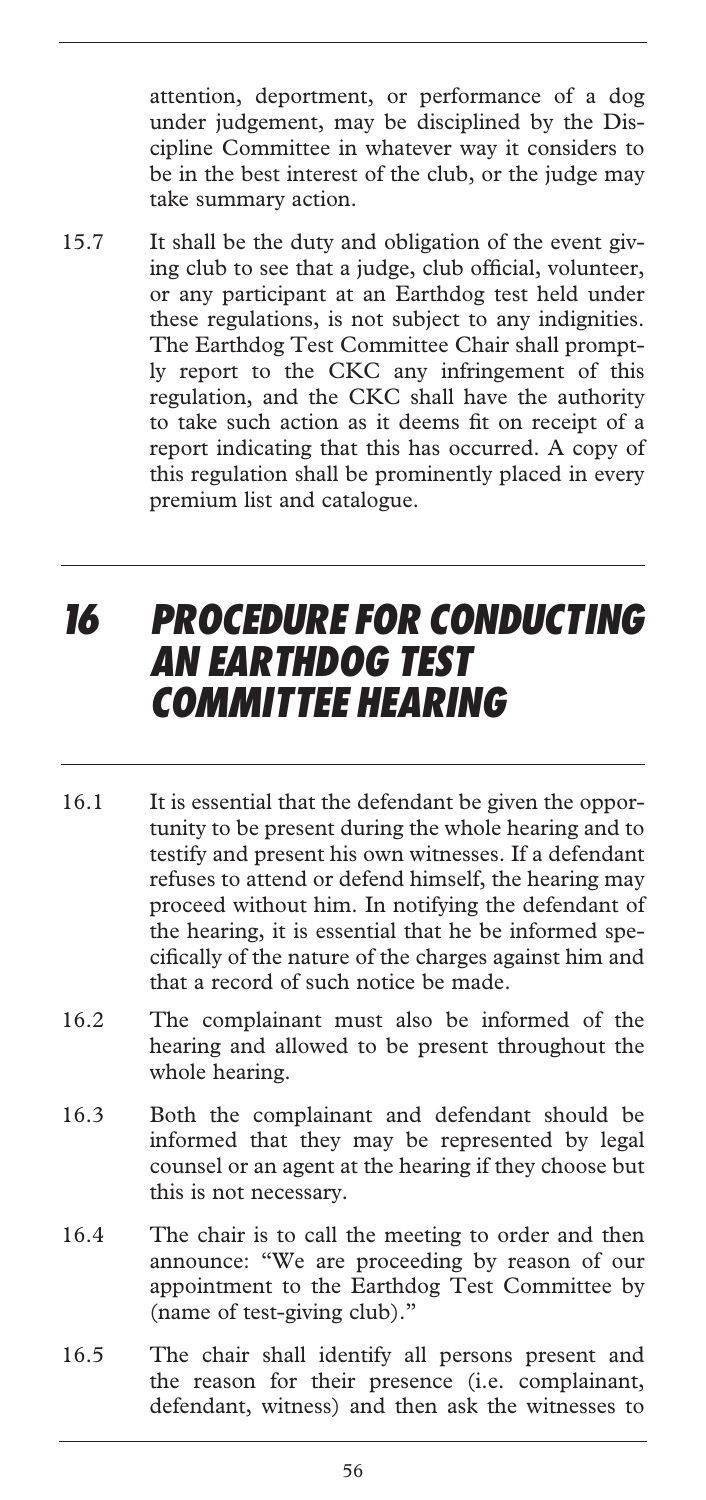withdraw until required to give evidence. After giving evidence a witness may be excused.

- 16.6 The complaint is to be read except that if the complainant and defendant agree, it may be necessary to relate only the substance of the complaint as set out on the Official Complaint form.
- 16.7 The chair is to ask the defendant whether he wishes to admit or deny the complaint as it has been read or stated.
- 16.8 The complainant is to give evidence on the complaint. He may then be questioned by the defendant. At the chair's invitation, any member of the Committee may question the complainant. If the complainant has brought witnesses, such witnesses may then give evidence individually. Each witness may be questioned by the defendant or any member of the Committee. Each witness is to leave the hearing after evidence has been given.
- 16.9 Upon completion of the evidence given by the complainant and any witness appearing on his behalf, the defendant may then give evidence and may then be questioned by the complainant or any member of the Committee. If the defendant has brought witnesses, such witnesses may then give evidence individually. Each witness may be questioned by the complainant or any member of the Committee.
- 16.10 The chair may then call any other witness which the Committee considers appropriate to the proper hearing of the complaint.
- 16.11 The complainant may then have the opportunity of summing up the complaint and the evidence presented in support thereof. The defendant shall have the opportunity of summing up his defence and any evidence presented in support of his defence.
- 16.12 The Chair shall announce that the Committee will be submitting a report on the hearing together with its recommendation on the disposition of the complaint to the Discipline Committee of the CKC and the parties concerned. All but the Committee members shall be dismissed so that the matter may be considered.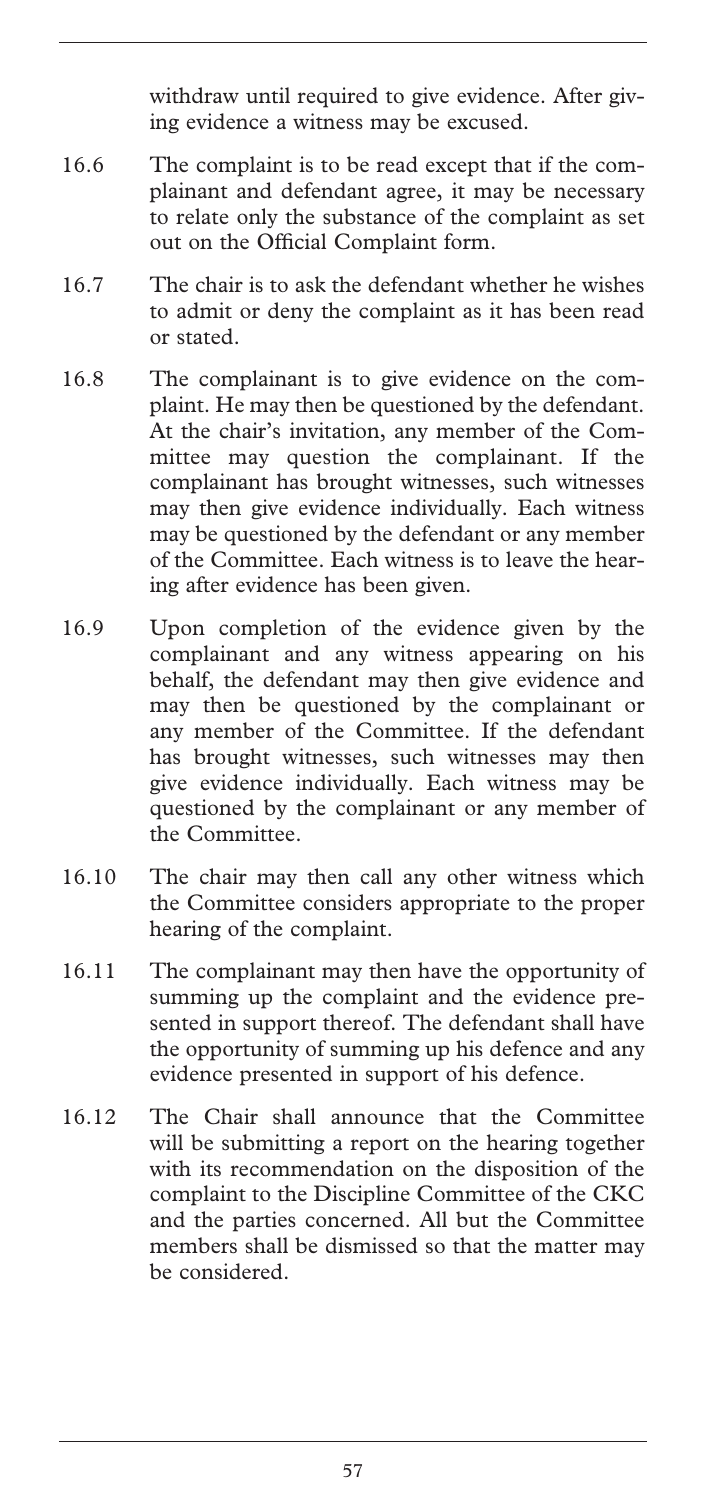# *17 PARTICIPATION*

- 17.1 The participation in any manner or in any capacity at a competitive event held under these rules shall be considered a privilege accorded to any person by the CKC and such privilege may be extended and withdrawn by the Discipline Committee.
- 17.2 Any person availing himself of the privilege of participating in any manner, shape or form and in any capacity, including that of a spectator at a competitive event held under these rules shall, by such participation, be deemed to have agreed to the authority of the CKC and its Board.
- 17.3 No person who has been expelled, deprived of privileges, suspended or debarred by the CKC may enter a dog, compete, exhibit, judge, act as agent or handler for any competitor, take a dog into any competition or be connected in any capacity with competitive events held under these rules.
- 17.4 A club holding an earthdog test under these rules shall not engage in any capacity a person who is under suspension or expulsion, debarred or deprived of privileges by the CKC.
- 17.5 Any person who has lost the right to participate in events in their country of residence shall not, while such a loss of privilege is in effect, participate in any Canadian Kennel Club approved events. Any wins by a dog that is exhibited or handled by such individual shall automatically be cancelled.

## *18 LIABILITY (22-03-16)*

- 18.1 The CKC shall not be responsible to any member, person, partnership, club or corporation for any *(22-03-16)*  loss, damage or injury arising at or by reason of any event held under any rules adopted by the CKC.
- 18.2 Every owner or authorized agent for the owner of (22-03-16) any dog entered in a CKC event is required to take all reasonable steps to ensure that the dog behaves properly at the event, and in particular to prevent the dog from threatening, menacing or biting a judge,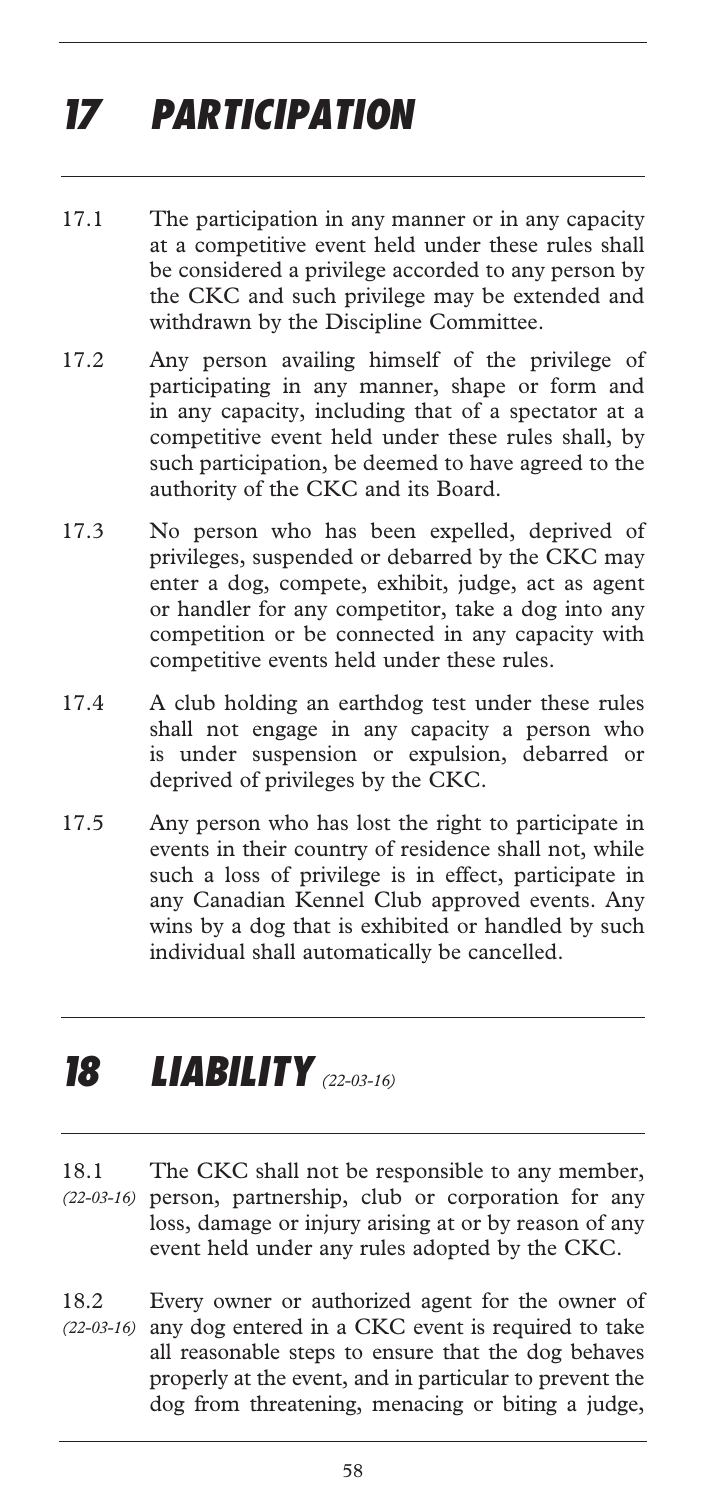another dog, or any other person in attendance at the event. Failure to take such reasonable steps may result in disciplinary action against such owner or authorized agent under the By-laws, which may result in the imposition of any of the penalties provided for in the By-laws.

## *19 AMENDMENTS*

- 19.1 These rules are subject to amendment by the Board.
- 19.2 Amendments to these rules may also be proposed by a person, association, club, representative group or body by presenting such proposal to the Board for their consideration. In such circumstances, the Board will forward the proposal to the Council for their consideration and input, prior to the Board making its final decision.
- 19.3 Any amendment to these rules shall be approved by a simple majority vote of the Board.
- 19.4 The effective date of any approved amendment shall be set by the Board.
- 19.5 The Board, at its sole discretion, may choose to perform a non-binding poll of the membership to attain general input prior to making a final decision on any proposed amendment to these rules.
- 19.6 Upon the Board making its final decision with respect to any amendment to these rules, the membership shall be advised by placing a notice in the Official Section as soon thereafter as is reasonably possible.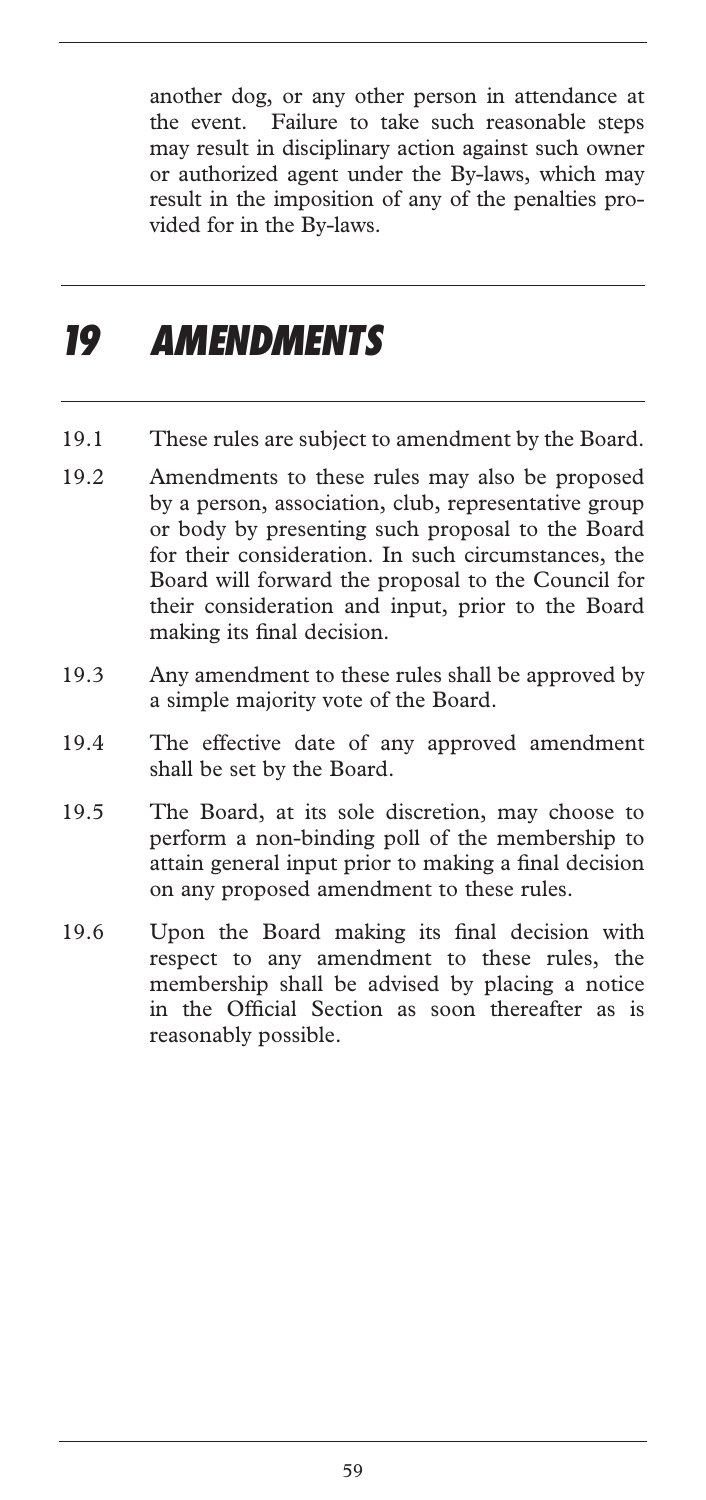# *APPENDIX A*

The following breeds are eligible to enter CKC Earthdog Tests:

- All Dachshunds.
- All Group IV Terriers small enough to negotiate a 9-inch drain.
- Plus those Miscellaneous Group Terrier Breeds designated for future designation as Group IV Terriers.